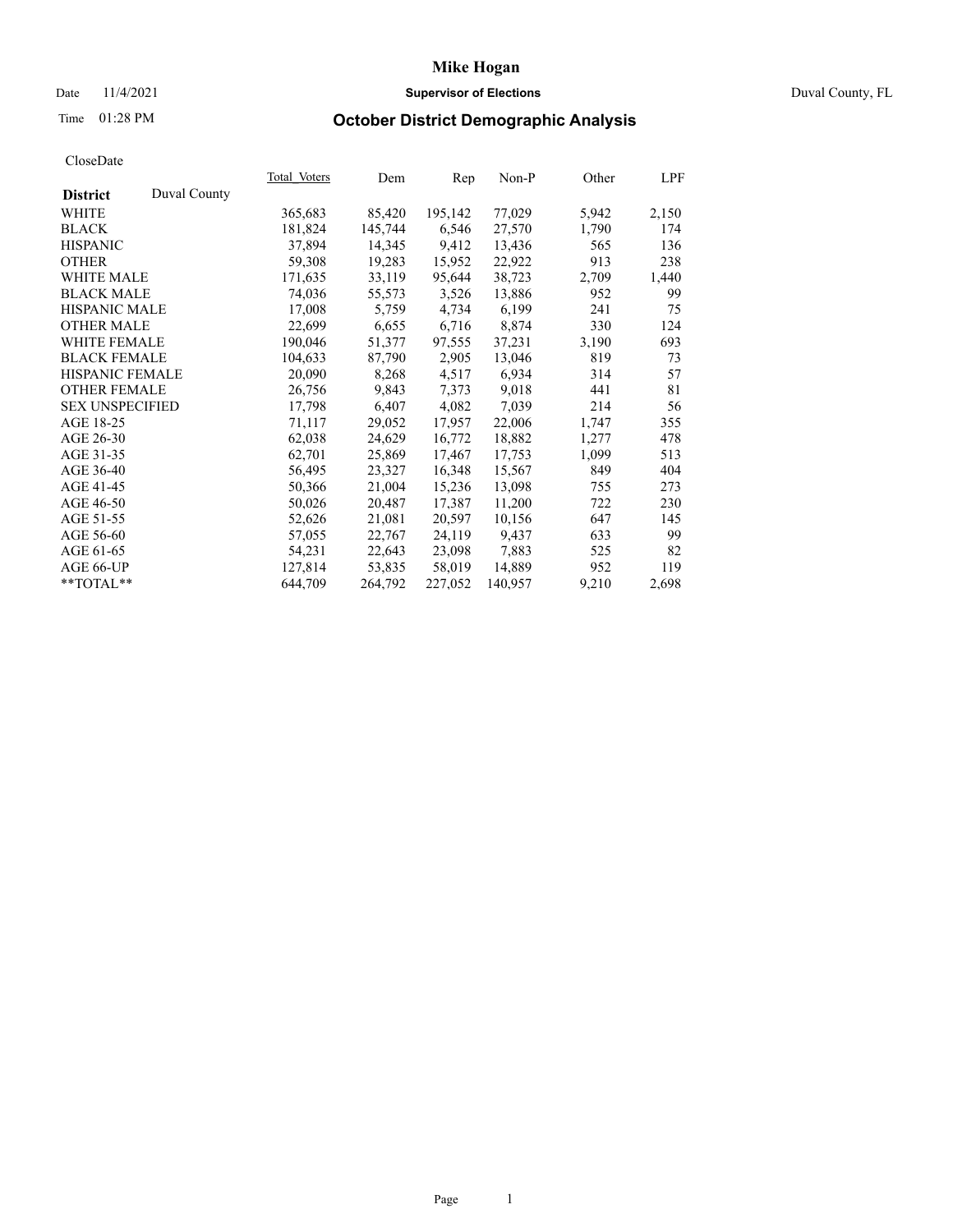## Date 11/4/2021 **Supervisor of Elections Supervisor of Elections** Duval County, FL

# Time 01:28 PM **October District Demographic Analysis**

|                                            | Total Voters | Dem    | Rep    | Non-P | Other | LPF |
|--------------------------------------------|--------------|--------|--------|-------|-------|-----|
| City Council District 1<br><b>District</b> |              |        |        |       |       |     |
| WHITE                                      | 20,518       | 4,948  | 10,670 | 4,475 | 313   | 112 |
| <b>BLACK</b>                               | 14,177       | 10,970 | 575    | 2,454 | 161   | 17  |
| <b>HISPANIC</b>                            | 3,570        | 1,431  | 804    | 1,278 | 47    | 10  |
| <b>OTHER</b>                               | 4,006        | 1,404  | 966    | 1,564 | 54    | 18  |
| WHITE MALE                                 | 9,562        | 1,890  | 5,197  | 2,268 | 134   | 73  |
| <b>BLACK MALE</b>                          | 5,678        | 4,124  | 295    | 1,167 | 84    | 8   |
| <b>HISPANIC MALE</b>                       | 1,549        | 588    | 389    | 542   | 23    | 7   |
| <b>OTHER MALE</b>                          | 1,428        | 450    | 406    | 545   | 16    | 11  |
| WHITE FEMALE                               | 10,672       | 2,982  | 5,339  | 2,139 | 175   | 37  |
| <b>BLACK FEMALE</b>                        | 8,182        | 6,622  | 263    | 1,213 | 75    | 9   |
| <b>HISPANIC FEMALE</b>                     | 1,930        | 802    | 399    | 703   | 23    | 3   |
| <b>OTHER FEMALE</b>                        | 1,803        | 729    | 430    | 607   | 31    | 6   |
| <b>SEX UNSPECIFIED</b>                     | 1,465        | 565    | 297    | 586   | 14    | 3   |
| AGE 18-25                                  | 5,114        | 2,290  | 1,035  | 1,651 | 114   | 24  |
| AGE 26-30                                  | 4,265        | 1,877  | 894    | 1,394 | 78    | 22  |
| AGE 31-35                                  | 4,318        | 2,018  | 948    | 1,256 | 66    | 30  |
| AGE 36-40                                  | 3,727        | 1,665  | 891    | 1,090 | 62    | 19  |
| AGE 41-45                                  | 3,197        | 1,464  | 792    | 870   | 53    | 18  |
| AGE 46-50                                  | 3,163        | 1,430  | 965    | 709   | 43    | 16  |
| AGE 51-55                                  | 3,403        | 1,534  | 1,155  | 662   | 42    | 10  |
| AGE 56-60                                  | 3,688        | 1,602  | 1,393  | 653   | 37    | 3   |
| AGE 61-65                                  | 3,457        | 1,524  | 1,372  | 519   | 36    | 6   |
| AGE 66-UP                                  | 7,924        | 3,342  | 3,568  | 961   | 44    | 9   |
| $*$ $TOTAL**$                              | 42,271       | 18,753 | 13,015 | 9,771 | 575   | 157 |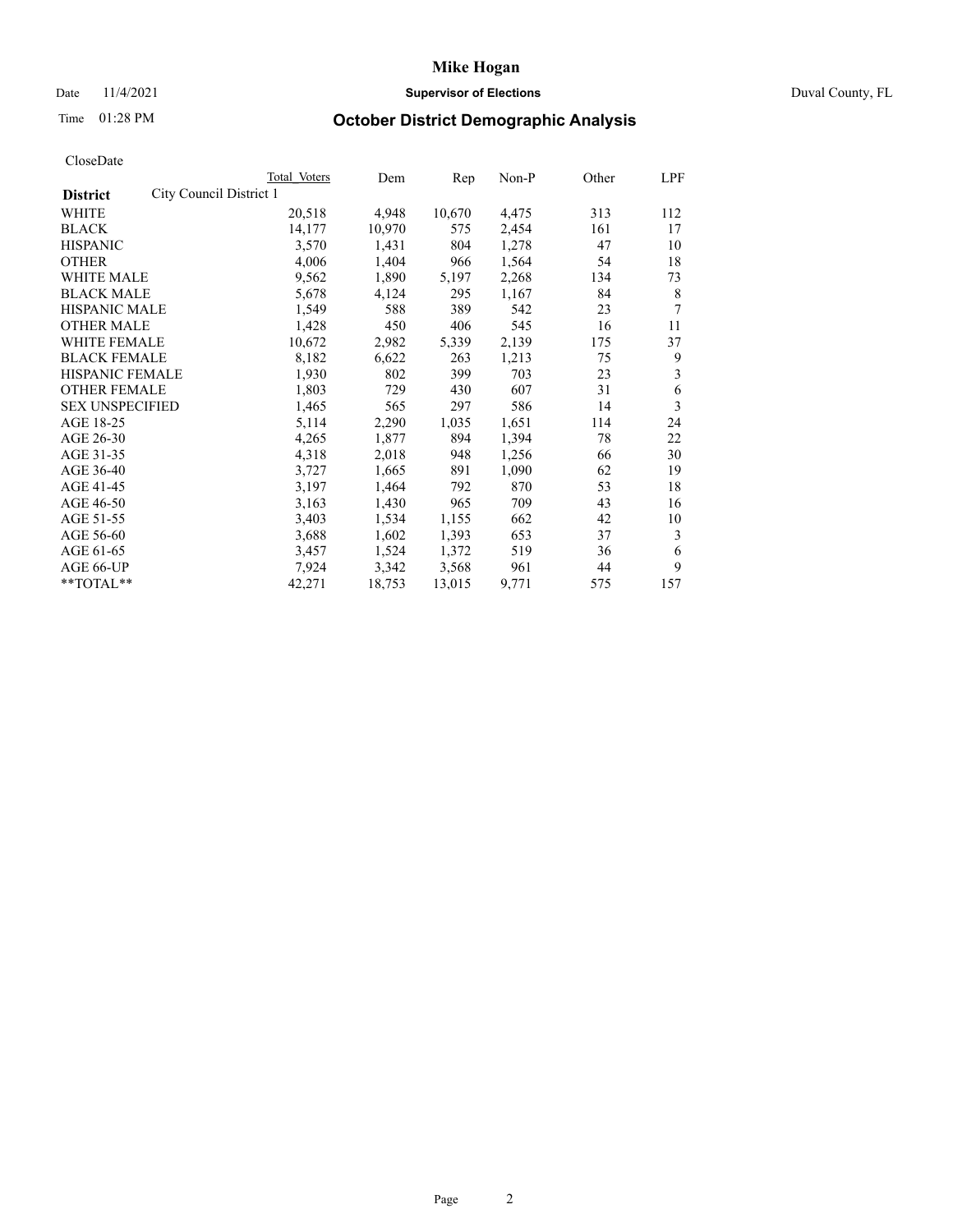## Date 11/4/2021 **Supervisor of Elections Supervisor of Elections** Duval County, FL

# Time 01:28 PM **October District Demographic Analysis**

|                                            | Total Voters | Dem    | Rep    | Non-P  | Other | LPF            |
|--------------------------------------------|--------------|--------|--------|--------|-------|----------------|
| City Council District 2<br><b>District</b> |              |        |        |        |       |                |
| WHITE                                      | 33,126       | 6,052  | 19,995 | 6,381  | 516   | 182            |
| <b>BLACK</b>                               | 9,747        | 7,365  | 457    | 1,769  | 142   | 14             |
| <b>HISPANIC</b>                            | 3,087        | 1,081  | 883    | 1,081  | 37    | 5              |
| <b>OTHER</b>                               | 4,736        | 1,278  | 1,605  | 1,777  | 57    | 19             |
| WHITE MALE                                 | 15,900       | 2,405  | 9,834  | 3,302  | 245   | 114            |
| <b>BLACK MALE</b>                          | 4,342        | 3,003  | 265    | 986    | 75    | 13             |
| <b>HISPANIC MALE</b>                       | 1,420        | 438    | 458    | 503    | 18    | 3              |
| <b>OTHER MALE</b>                          | 1,890        | 462    | 685    | 716    | 17    | 10             |
| WHITE FEMALE                               | 16,878       | 3,589  | 9,960  | 2,994  | 268   | 67             |
| <b>BLACK FEMALE</b>                        | 5,262        | 4,258  | 190    | 747    | 66    | 1              |
| HISPANIC FEMALE                            | 1,607        | 622    | 413    | 552    | 18    | $\overline{2}$ |
| <b>OTHER FEMALE</b>                        | 2,165        | 684    | 735    | 708    | 31    | 7              |
| <b>SEX UNSPECIFIED</b>                     | 1,232        | 315    | 400    | 500    | 14    | 3              |
| AGE 18-25                                  | 5,252        | 1,693  | 1,791  | 1,613  | 133   | 22             |
| AGE 26-30                                  | 4,380        | 1,358  | 1,541  | 1,325  | 114   | 42             |
| AGE 31-35                                  | 4,964        | 1,492  | 1,897  | 1,459  | 76    | 40             |
| AGE 36-40                                  | 4,675        | 1,489  | 1,735  | 1,338  | 65    | 48             |
| AGE 41-45                                  | 4,318        | 1,401  | 1,700  | 1,118  | 72    | 27             |
| AGE 46-50                                  | 4,287        | 1,448  | 1,843  | 916    | 61    | 19             |
| AGE 51-55                                  | 4,446        | 1,377  | 2,160  | 849    | 55    | 5              |
| AGE 56-60                                  | 4,825        | 1,399  | 2,621  | 738    | 62    | 5              |
| AGE 61-65                                  | 4,210        | 1,290  | 2,308  | 563    | 45    | 4              |
| AGE 66-UP                                  | 9,321        | 2,821  | 5,340  | 1,083  | 69    | 8              |
| **TOTAL**                                  | 50,696       | 15,776 | 22,940 | 11,008 | 752   | 220            |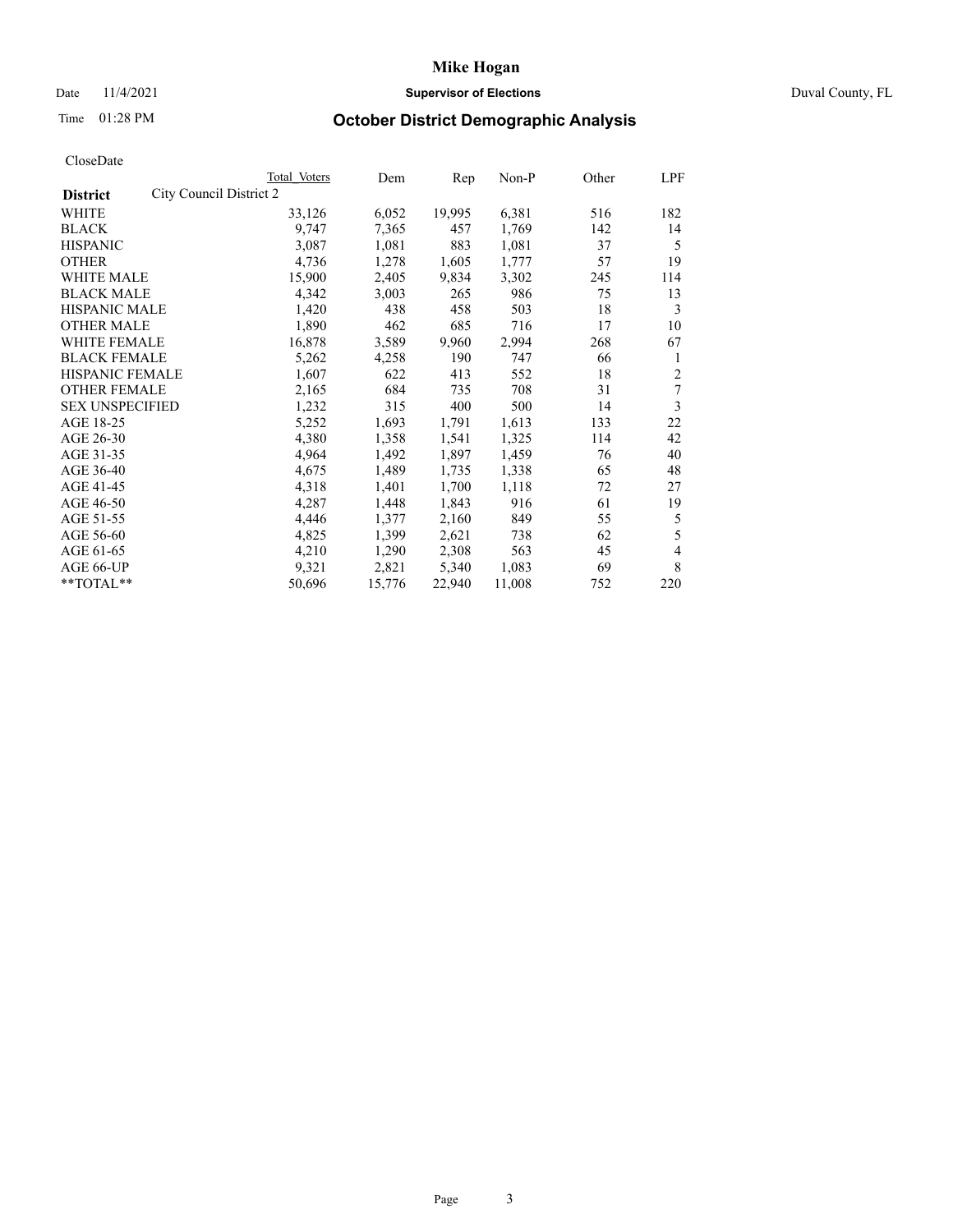## Date 11/4/2021 **Supervisor of Elections Supervisor of Elections** Duval County, FL

# Time 01:28 PM **October District Demographic Analysis**

|                                            | Total Voters | Dem    | Rep    | $Non-P$ | Other | LPF |
|--------------------------------------------|--------------|--------|--------|---------|-------|-----|
| City Council District 3<br><b>District</b> |              |        |        |         |       |     |
| WHITE                                      | 35,316       | 7,398  | 19,144 | 8,026   | 552   | 196 |
| <b>BLACK</b>                               | 4,625        | 3,380  | 250    | 941     | 51    | 3   |
| <b>HISPANIC</b>                            | 3,168        | 1,066  | 962    | 1,071   | 61    | 8   |
| <b>OTHER</b>                               | 6,465        | 1,743  | 2,105  | 2,520   | 78    | 19  |
| WHITE MALE                                 | 16,653       | 2,713  | 9,544  | 3,985   | 271   | 140 |
| <b>BLACK MALE</b>                          | 2,183        | 1,469  | 155    | 528     | 29    | 2   |
| <b>HISPANIC MALE</b>                       | 1,393        | 404    | 447    | 507     | 30    | 5   |
| <b>OTHER MALE</b>                          | 2,612        | 653    | 881    | 1,036   | 32    | 10  |
| WHITE FEMALE                               | 18,284       | 4,602  | 9,428  | 3,927   | 274   | 53  |
| <b>BLACK FEMALE</b>                        | 2,381        | 1,873  | 90     | 395     | 22    | 1   |
| HISPANIC FEMALE                            | 1,708        | 642    | 501    | 534     | 30    | 1   |
| <b>OTHER FEMALE</b>                        | 3,061        | 904    | 1,029  | 1,083   | 39    | 6   |
| <b>SEX UNSPECIFIED</b>                     | 1,298        | 327    | 386    | 562     | 15    | 8   |
| AGE 18-25                                  | 5,224        | 1,594  | 1,811  | 1,648   | 140   | 31  |
| AGE 26-30                                  | 4,507        | 1,273  | 1,662  | 1,448   | 85    | 39  |
| AGE 31-35                                  | 4,529        | 1,251  | 1,729  | 1,435   | 75    | 39  |
| AGE 36-40                                  | 4,392        | 1,157  | 1,684  | 1,450   | 65    | 36  |
| AGE 41-45                                  | 4,047        | 1,107  | 1,611  | 1,255   | 56    | 18  |
| AGE 46-50                                  | 4,025        | 1,074  | 1,821  | 1,047   | 62    | 21  |
| AGE 51-55                                  | 4,091        | 1,069  | 2,072  | 892     | 43    | 15  |
| AGE 56-60                                  | 4,457        | 1,097  | 2,373  | 913     | 63    | 11  |
| AGE 61-65                                  | 4,184        | 1,146  | 2,148  | 820     | 60    | 10  |
| AGE 66-UP                                  | 10,096       | 2,816  | 5,543  | 1,639   | 92    | 6   |
| **TOTAL**                                  | 49,574       | 13,587 | 22,461 | 12,558  | 742   | 226 |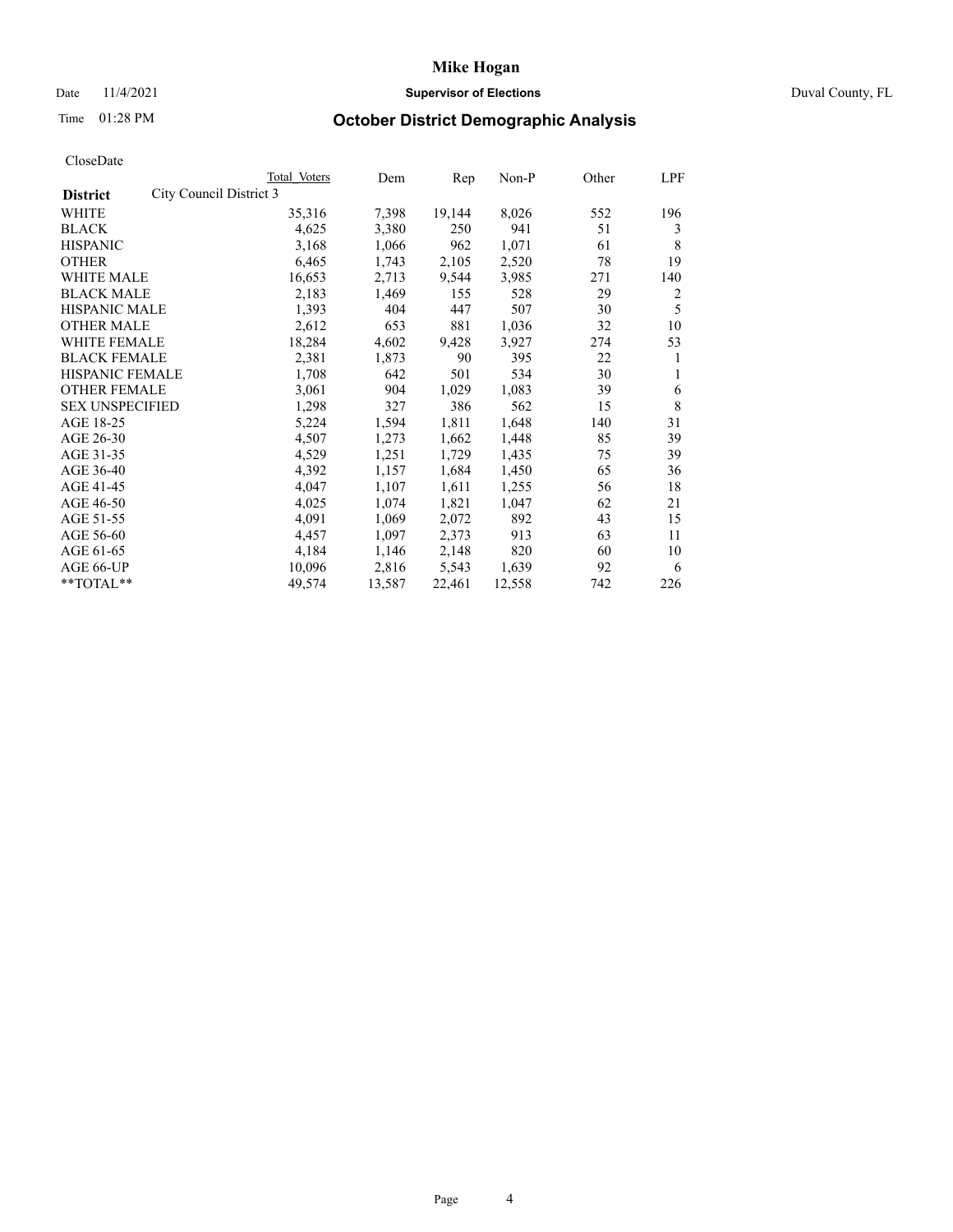## Date 11/4/2021 **Supervisor of Elections** Duval County, FL

# Time 01:28 PM **October District Demographic Analysis**

|                                            | <b>Total Voters</b> | Dem    | Rep    | $Non-P$ | Other | <b>LPF</b>     |
|--------------------------------------------|---------------------|--------|--------|---------|-------|----------------|
| City Council District 4<br><b>District</b> |                     |        |        |         |       |                |
| WHITE                                      | 25,919              | 6,263  | 13,087 | 5,952   | 446   | 171            |
| <b>BLACK</b>                               | 7,833               | 5,909  | 334    | 1,476   | 103   | 11             |
| <b>HISPANIC</b>                            | 4,121               | 1,582  | 920    | 1,542   | 61    | 16             |
| <b>OTHER</b>                               | 5,456               | 1,729  | 1,394  | 2,243   | 73    | 17             |
| WHITE MALE                                 | 12,142              | 2,454  | 6,380  | 2,986   | 210   | 112            |
| <b>BLACK MALE</b>                          | 3,116               | 2,143  | 180    | 734     | 51    | 8              |
| <b>HISPANIC MALE</b>                       | 1,813               | 616    | 460    | 706     | 24    | 7              |
| <b>OTHER MALE</b>                          | 2,148               | 615    | 587    | 898     | 38    | 10             |
| WHITE FEMALE                               | 13,448              | 3,734  | 6,561  | 2,862   | 234   | 57             |
| <b>BLACK FEMALE</b>                        | 4,577               | 3,663  | 149    | 712     | 50    | 3              |
| HISPANIC FEMALE                            | 2,213               | 932    | 439    | 796     | 37    | 9              |
| <b>OTHER FEMALE</b>                        | 2,475               | 893    | 655    | 893     | 30    | $\overline{4}$ |
| <b>SEX UNSPECIFIED</b>                     | 1,397               | 433    | 324    | 626     | 9     | 5              |
| AGE 18-25                                  | 5,125               | 1,947  | 1,280  | 1,729   | 134   | 35             |
| AGE 26-30                                  | 4,975               | 1,760  | 1,372  | 1,685   | 122   | 36             |
| AGE 31-35                                  | 4,445               | 1,623  | 1,268  | 1,428   | 90    | 36             |
| AGE 36-40                                  | 3,748               | 1,323  | 1,139  | 1,191   | 69    | 26             |
| AGE 41-45                                  | 3,251               | 1,202  | 980    | 993     | 53    | 23             |
| AGE 46-50                                  | 3,172               | 1,123  | 1,145  | 829     | 53    | 22             |
| AGE 51-55                                  | 3,368               | 1,156  | 1,362  | 802     | 37    | 11             |
| AGE 56-60                                  | 3,713               | 1,261  | 1,655  | 747     | 41    | 9              |
| AGE 61-65                                  | 3,534               | 1,184  | 1,636  | 675     | 29    | 10             |
| AGE 66-UP                                  | 7,989               | 2,903  | 3,897  | 1,127   | 55    | $\tau$         |
| **TOTAL**                                  | 43,329              | 15,483 | 15,735 | 11,213  | 683   | 215            |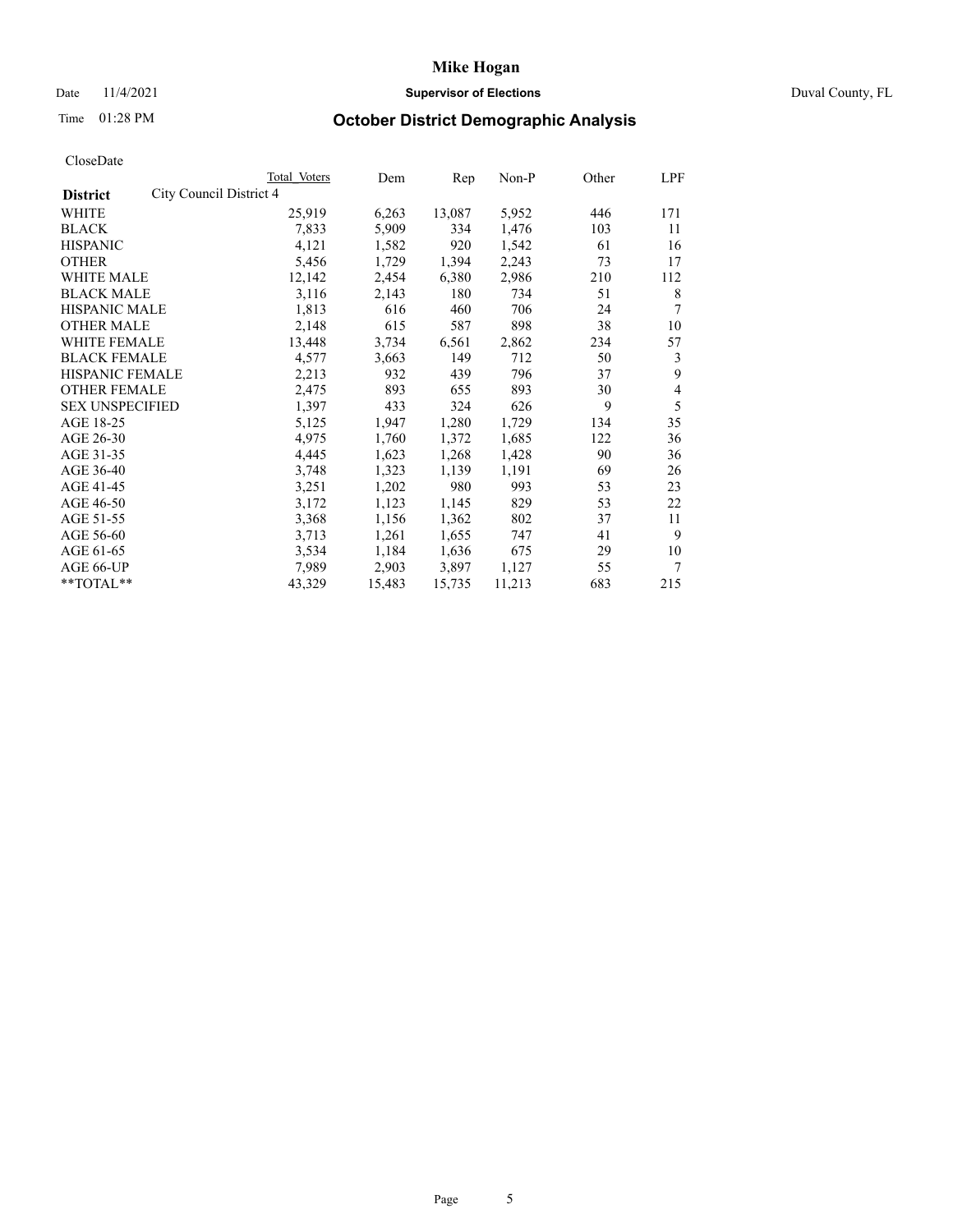## Date 11/4/2021 **Supervisor of Elections** Duval County, FL

# Time 01:28 PM **October District Demographic Analysis**

|                        |                         | Total Voters | Dem    | Rep    | Non-P | Other | LPF            |
|------------------------|-------------------------|--------------|--------|--------|-------|-------|----------------|
| <b>District</b>        | City Council District 5 |              |        |        |       |       |                |
| WHITE                  |                         | 27,682       | 7,922  | 13,733 | 5,460 | 392   | 175            |
| <b>BLACK</b>           |                         | 6,804        | 5,185  | 281    | 1,265 | 64    | 9              |
| <b>HISPANIC</b>        |                         | 2,691        | 1,076  | 640    | 939   | 31    | 5              |
| <b>OTHER</b>           |                         | 3,692        | 1,119  | 1,083  | 1,422 | 53    | 15             |
| WHITE MALE             |                         | 12,697       | 3,104  | 6,567  | 2,744 | 163   | 119            |
| <b>BLACK MALE</b>      |                         | 2,828        | 2,004  | 150    | 633   | 36    | 5              |
| <b>HISPANIC MALE</b>   |                         | 1,213        | 449    | 330    | 420   | 12    | $\overline{c}$ |
| <b>OTHER MALE</b>      |                         | 1,444        | 392    | 483    | 549   | 15    | 5              |
| WHITE FEMALE           |                         | 14,663       | 4,721  | 7,032  | 2,630 | 227   | 53             |
| <b>BLACK FEMALE</b>    |                         | 3,858        | 3,093  | 126    | 608   | 27    | 4              |
| HISPANIC FEMALE        |                         | 1,402        | 596    | 295    | 490   | 18    | 3              |
| <b>OTHER FEMALE</b>    |                         | 1,579        | 553    | 452    | 539   | 28    | 7              |
| <b>SEX UNSPECIFIED</b> |                         | 1,184        | 390    | 302    | 472   | 14    | 6              |
| AGE 18-25              |                         | 3,859        | 1,491  | 1,081  | 1,158 | 107   | 22             |
| AGE 26-30              |                         | 3,829        | 1,415  | 1,100  | 1,205 | 74    | 35             |
| AGE 31-35              |                         | 3,970        | 1,568  | 1,157  | 1,134 | 68    | 43             |
| AGE 36-40              |                         | 3,448        | 1,324  | 1,069  | 981   | 38    | 36             |
| AGE 41-45              |                         | 2,916        | 1,038  | 986    | 834   | 38    | 20             |
| AGE 46-50              |                         | 2,978        | 1,033  | 1,127  | 764   | 36    | 18             |
| AGE 51-55              |                         | 3,156        | 1,111  | 1,319  | 690   | 26    | 10             |
| AGE 56-60              |                         | 3,544        | 1,267  | 1,576  | 644   | 49    | 8              |
| AGE 61-65              |                         | 3,612        | 1,367  | 1,672  | 532   | 40    | 1              |
| AGE 66-UP              |                         | 9,542        | 3,679  | 4,648  | 1,140 | 64    | 11             |
| **TOTAL**              |                         | 40,869       | 15,302 | 15,737 | 9,086 | 540   | 204            |
|                        |                         |              |        |        |       |       |                |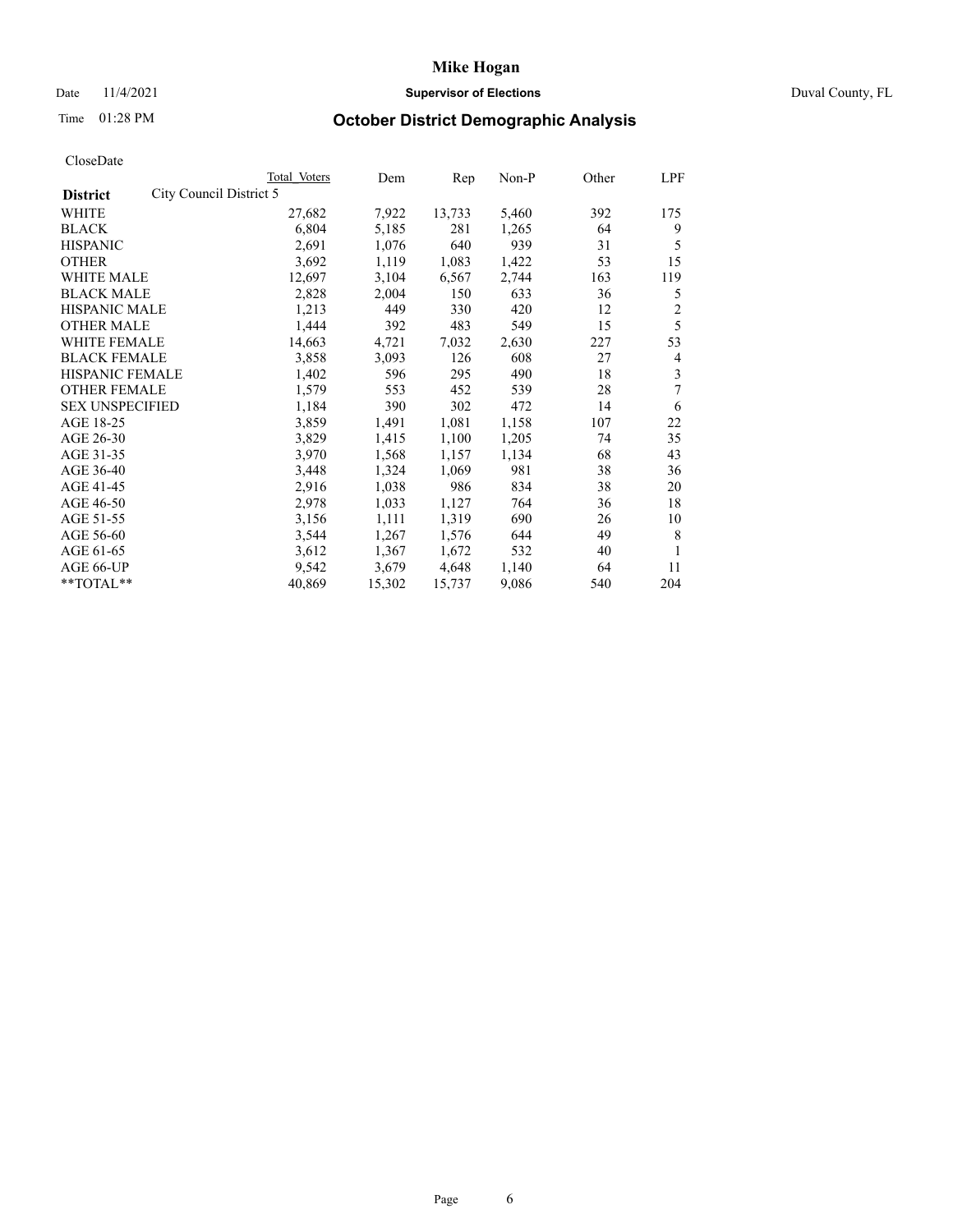## Date 11/4/2021 **Supervisor of Elections Supervisor of Elections** Duval County, FL

# Time 01:28 PM **October District Demographic Analysis**

|                        |                         | Total Voters | Dem    | Rep    | $Non-P$ | Other | LPF            |
|------------------------|-------------------------|--------------|--------|--------|---------|-------|----------------|
| <b>District</b>        | City Council District 6 |              |        |        |         |       |                |
| WHITE                  |                         | 40,547       | 8,649  | 23,320 | 7,778   | 562   | 238            |
| <b>BLACK</b>           |                         | 3,658        | 2,666  | 211    | 709     | 67    | 5              |
| <b>HISPANIC</b>        |                         | 3,035        | 985    | 1,021  | 978     | 41    | 10             |
| <b>OTHER</b>           |                         | 4,501        | 1,239  | 1,488  | 1,667   | 82    | 25             |
| WHITE MALE             |                         | 19,171       | 3,302  | 11,449 | 4,018   | 246   | 156            |
| <b>BLACK MALE</b>      |                         | 1,656        | 1,119  | 127    | 373     | 37    | $\mathbf{0}$   |
| <b>HISPANIC MALE</b>   |                         | 1,376        | 398    | 494    | 458     | 18    | 8              |
| <b>OTHER MALE</b>      |                         | 1,801        | 451    | 624    | 689     | 27    | 10             |
| WHITE FEMALE           |                         | 21,027       | 5,267  | 11,674 | 3,690   | 315   | 81             |
| <b>BLACK FEMALE</b>    |                         | 1,955        | 1,517  | 80     | 323     | 30    | 5              |
| HISPANIC FEMALE        |                         | 1,606        | 574    | 512    | 496     | 22    | $\overline{2}$ |
| <b>OTHER FEMALE</b>    |                         | 2,074        | 664    | 690    | 667     | 41    | 12             |
| <b>SEX UNSPECIFIED</b> |                         | 1,075        | 247    | 390    | 418     | 16    | $\overline{4}$ |
| AGE 18-25              |                         | 5,110        | 1,359  | 2,086  | 1,507   | 130   | 28             |
| AGE 26-30              |                         | 3,821        | 990    | 1,588  | 1,110   | 88    | 45             |
| AGE 31-35              |                         | 4,241        | 1,175  | 1,732  | 1,199   | 80    | 55             |
| AGE 36-40              |                         | 4,222        | 1,081  | 1,828  | 1,213   | 64    | 36             |
| AGE 41-45              |                         | 3,838        | 973    | 1,672  | 1,090   | 71    | 32             |
| AGE 46-50              |                         | 3,854        | 952    | 1,870  | 946     | 56    | 30             |
| AGE 51-55              |                         | 4,428        | 1,007  | 2,427  | 905     | 73    | 16             |
| AGE 56-60              |                         | 4,898        | 1,143  | 2,829  | 869     | 48    | 9              |
| AGE 61-65              |                         | 4,644        | 1,233  | 2,659  | 703     | 39    | 10             |
| AGE 66-UP              |                         | 12,667       | 3,624  | 7,337  | 1,587   | 102   | 17             |
| **TOTAL**              |                         | 51,741       | 13,539 | 26,040 | 11,132  | 752   | 278            |
|                        |                         |              |        |        |         |       |                |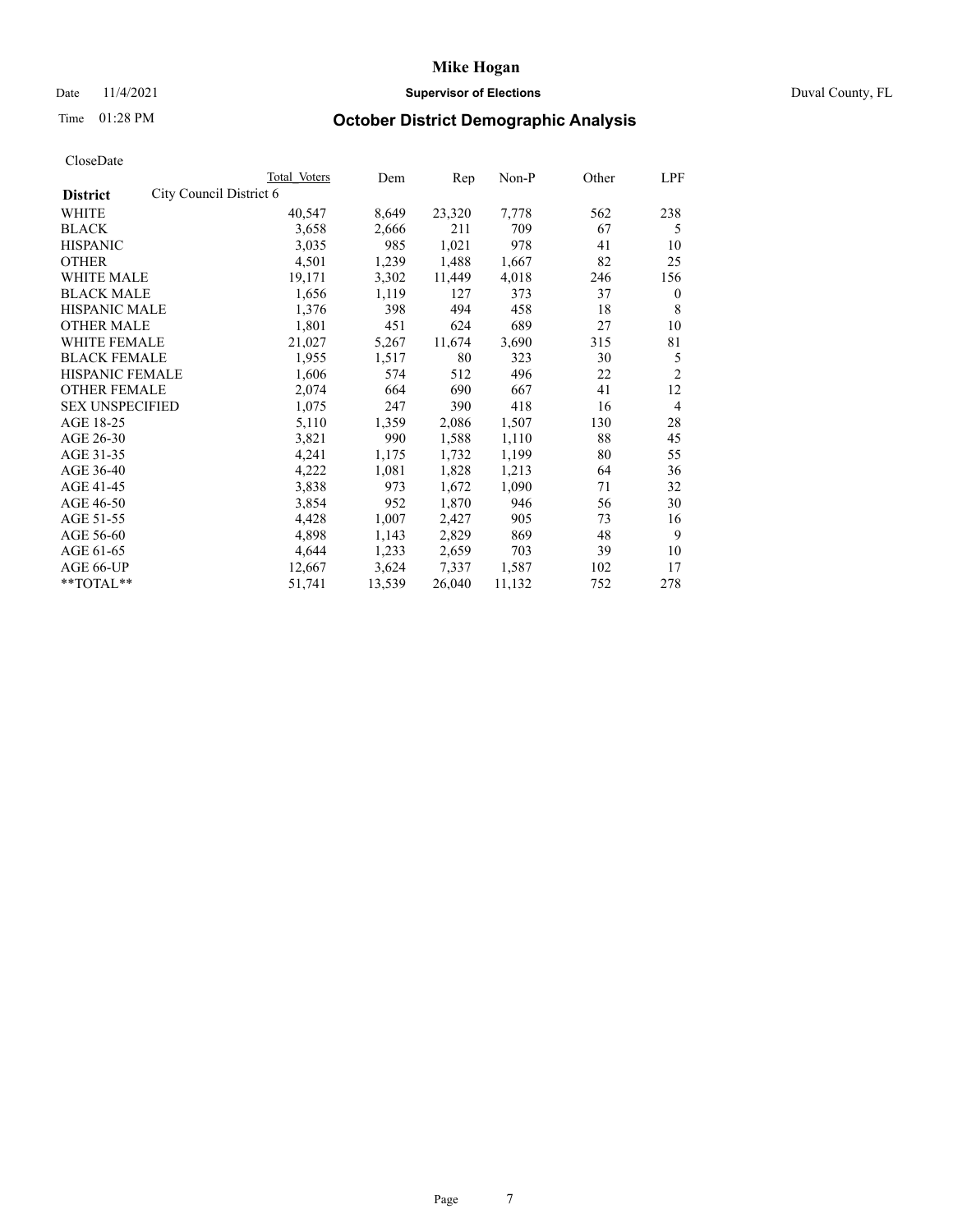## Date 11/4/2021 **Supervisor of Elections Supervisor of Elections** Duval County, FL

# Time 01:28 PM **October District Demographic Analysis**

|                                            | Total Voters | Dem    | Rep   | Non-P | Other | LPF            |
|--------------------------------------------|--------------|--------|-------|-------|-------|----------------|
| City Council District 7<br><b>District</b> |              |        |       |       |       |                |
| WHITE                                      | 12,562       | 3,274  | 5,933 | 2,991 | 262   | 102            |
| <b>BLACK</b>                               | 25,113       | 21,001 | 755   | 3,144 | 198   | 15             |
| <b>HISPANIC</b>                            | 1,575        | 682    | 284   | 574   | 29    | 6              |
| <b>OTHER</b>                               | 3,062        | 1,387  | 476   | 1,126 | 60    | 13             |
| WHITE MALE                                 | 6,163        | 1,367  | 3,048 | 1,557 | 121   | 70             |
| <b>BLACK MALE</b>                          | 10,163       | 8,061  | 408   | 1,581 | 104   | 9              |
| <b>HISPANIC MALE</b>                       | 712          | 279    | 152   | 265   | 12    | 4              |
| <b>OTHER MALE</b>                          | 1,083        | 462    | 182   | 408   | 27    | 4              |
| <b>WHITE FEMALE</b>                        | 6,231        | 1,863  | 2,812 | 1,384 | 140   | 32             |
| <b>BLACK FEMALE</b>                        | 14,515       | 12,606 | 338   | 1,476 | 90    | 5              |
| <b>HISPANIC FEMALE</b>                     | 829          | 387    | 129   | 294   | 17    | $\overline{2}$ |
| <b>OTHER FEMALE</b>                        | 1,305        | 670    | 216   | 388   | 23    | $\,8\,$        |
| <b>SEX UNSPECIFIED</b>                     | 1,311        | 649    | 163   | 482   | 15    | $\overline{2}$ |
| AGE 18-25                                  | 4,826        | 2,684  | 646   | 1,393 | 85    | 18             |
| AGE 26-30                                  | 4,094        | 2,264  | 582   | 1,162 | 58    | 28             |
| AGE 31-35                                  | 4,192        | 2,407  | 627   | 1,052 | 74    | 32             |
| AGE 36-40                                  | 3,885        | 2,309  | 631   | 872   | 53    | 20             |
| AGE 41-45                                  | 3,539        | 2,177  | 600   | 695   | 57    | 10             |
| AGE 46-50                                  | 3,566        | 2,123  | 701   | 683   | 51    | 8              |
| AGE 51-55                                  | 3,592        | 2,248  | 760   | 534   | 44    | 6              |
| AGE 56-60                                  | 3,691        | 2,382  | 781   | 480   | 44    | 4              |
| AGE 61-65                                  | 3,585        | 2,478  | 687   | 384   | 31    | 5              |
| AGE 66-UP                                  | 7,325        | 5,263  | 1,430 | 575   | 52    | 5              |
| $*$ TOTAL $*$                              | 42,312       | 26,344 | 7,448 | 7,835 | 549   | 136            |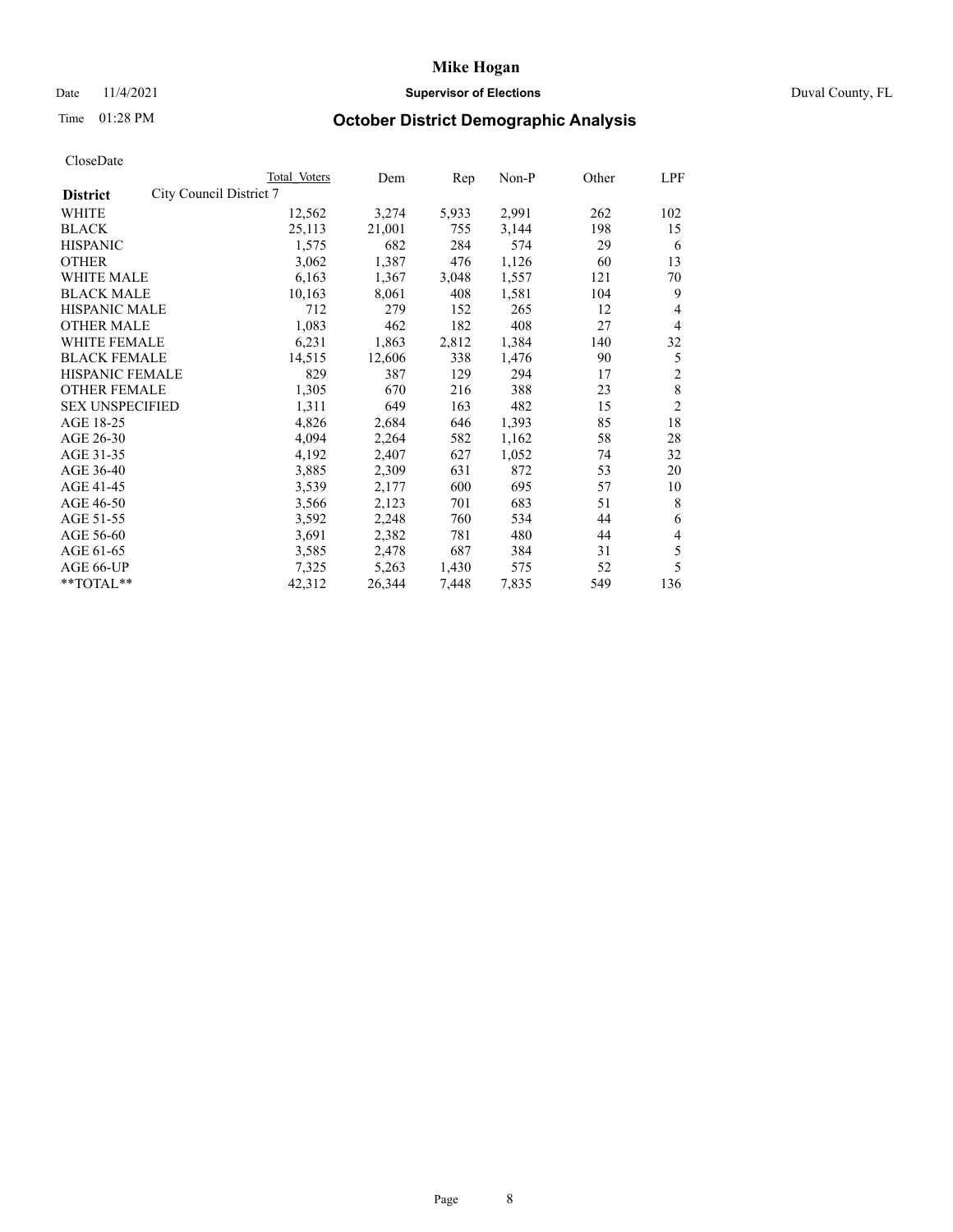## Date 11/4/2021 **Supervisor of Elections** Duval County, FL

# Time 01:28 PM **October District Demographic Analysis**

|                                            | Total Voters | Dem    | Rep   | Non-P | Other | LPF            |
|--------------------------------------------|--------------|--------|-------|-------|-------|----------------|
| City Council District 8<br><b>District</b> |              |        |       |       |       |                |
| WHITE                                      | 11,030       | 2,187  | 6,578 | 2,053 | 156   | 56             |
| <b>BLACK</b>                               | 28,897       | 24,580 | 792   | 3,324 | 176   | 25             |
| <b>HISPANIC</b>                            | 907          | 370    | 207   | 314   | 11    | 5              |
| <b>OTHER</b>                               | 2,545        | 1,121  | 364   | 1,025 | 25    | 10             |
| <b>WHITE MALE</b>                          | 5,113        | 855    | 3,173 | 977   | 76    | 32             |
| <b>BLACK MALE</b>                          | 11,523       | 9,356  | 419   | 1,632 | 103   | 13             |
| <b>HISPANIC MALE</b>                       | 419          | 150    | 116   | 148   | 4     | 1              |
| <b>OTHER MALE</b>                          | 837          | 351    | 140   | 331   | 7     | 8              |
| WHITE FEMALE                               | 5,775        | 1,306  | 3,329 | 1,036 | 80    | 24             |
| <b>BLACK FEMALE</b>                        | 16,904       | 14,857 | 361   | 1,603 | 71    | 12             |
| <b>HISPANIC FEMALE</b>                     | 468          | 211    | 85    | 161   | 7     | 4              |
| <b>OTHER FEMALE</b>                        | 1,010        | 526    | 161   | 311   | 10    | $\overline{2}$ |
| <b>SEX UNSPECIFIED</b>                     | 1,330        | 646    | 157   | 517   | 10    | $\theta$       |
| AGE 18-25                                  | 5,227        | 3,047  | 615   | 1,472 | 75    | 18             |
| AGE 26-30                                  | 3,717        | 2,142  | 549   | 973   | 34    | 19             |
| AGE 31-35                                  | 3,946        | 2,490  | 569   | 828   | 39    | 20             |
| AGE 36-40                                  | 3,657        | 2,340  | 550   | 718   | 38    | 11             |
| AGE 41-45                                  | 3,406        | 2,265  | 513   | 586   | 36    | 6              |
| AGE 46-50                                  | 3,386        | 2,252  | 622   | 475   | 32    | 5              |
| AGE 51-55                                  | 3,629        | 2,379  | 767   | 437   | 39    | 7              |
| AGE 56-60                                  | 3,928        | 2,615  | 879   | 405   | 26    | 3              |
| AGE 61-65                                  | 3,982        | 2,746  | 869   | 344   | 18    | 5              |
| AGE 66-UP                                  | 8,483        | 5,968  | 2,006 | 476   | 31    | $\overline{2}$ |
| $*$ $*$ TOTAL $*$ $*$                      | 43,379       | 28,258 | 7,941 | 6,716 | 368   | 96             |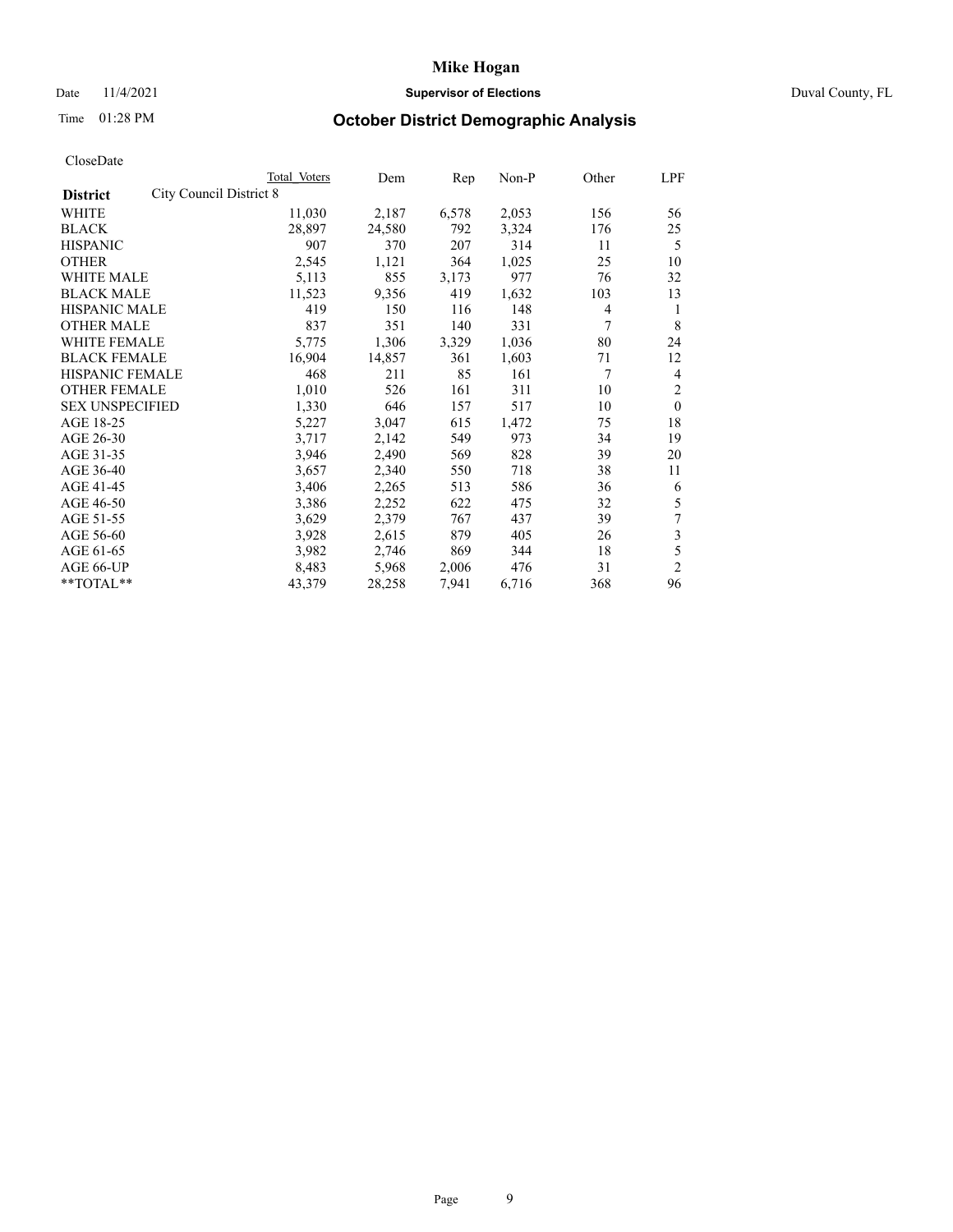## Date 11/4/2021 **Supervisor of Elections Supervisor of Elections** Duval County, FL

# Time 01:28 PM **October District Demographic Analysis**

|                                            | Total Voters | Dem    | Rep   | Non-P | Other | LPF            |
|--------------------------------------------|--------------|--------|-------|-------|-------|----------------|
| City Council District 9<br><b>District</b> |              |        |       |       |       |                |
| WHITE                                      | 11,580       | 3,376  | 5,117 | 2,771 | 223   | 93             |
| <b>BLACK</b>                               | 22,047       | 18,022 | 703   | 3,131 | 169   | 22             |
| <b>HISPANIC</b>                            | 1,886        | 787    | 310   | 746   | 34    | 9              |
| <b>OTHER</b>                               | 3,184        | 1,277  | 585   | 1,258 | 54    | 10             |
| WHITE MALE                                 | 5,325        | 1,321  | 2,544 | 1,292 | 105   | 63             |
| <b>BLACK MALE</b>                          | 8,554        | 6,653  | 333   | 1,470 | 86    | 12             |
| <b>HISPANIC MALE</b>                       | 834          | 317    | 164   | 331   | 18    | 4              |
| <b>OTHER MALE</b>                          | 1,112        | 409    | 234   | 444   | 19    | 6              |
| WHITE FEMALE                               | 6,104        | 2,012  | 2,517 | 1,430 | 116   | 29             |
| <b>BLACK FEMALE</b>                        | 13,046       | 11,021 | 353   | 1,581 | 81    | 10             |
| <b>HISPANIC FEMALE</b>                     | 998          | 444    | 139   | 397   | 13    | 5              |
| <b>OTHER FEMALE</b>                        | 1,404        | 629    | 278   | 469   | 26    | $\overline{c}$ |
| <b>SEX UNSPECIFIED</b>                     | 1,320        | 656    | 153   | 492   | 16    | 3              |
| AGE 18-25                                  | 4,753        | 2,575  | 501   | 1,569 | 91    | 17             |
| AGE 26-30                                  | 4,127        | 2,339  | 528   | 1,162 | 69    | 29             |
| AGE 31-35                                  | 4,258        | 2,512  | 489   | 1,147 | 80    | 30             |
| AGE 36-40                                  | 3,591        | 2,167  | 483   | 873   | 53    | 15             |
| AGE 41-45                                  | 3,056        | 1,867  | 468   | 661   | 42    | 18             |
| AGE 46-50                                  | 2,895        | 1,789  | 489   | 578   | 34    | 5              |
| AGE 51-55                                  | 2,973        | 1,858  | 597   | 488   | 25    | 5              |
| AGE 56-60                                  | 3,274        | 2,079  | 737   | 418   | 33    | $\tau$         |
| AGE 61-65                                  | 3,111        | 1,969  | 721   | 396   | 22    | 3              |
| AGE 66-UP                                  | 6,642        | 4,298  | 1,700 | 608   | 31    | 5              |
| **TOTAL**                                  | 38,697       | 23,462 | 6,715 | 7,906 | 480   | 134            |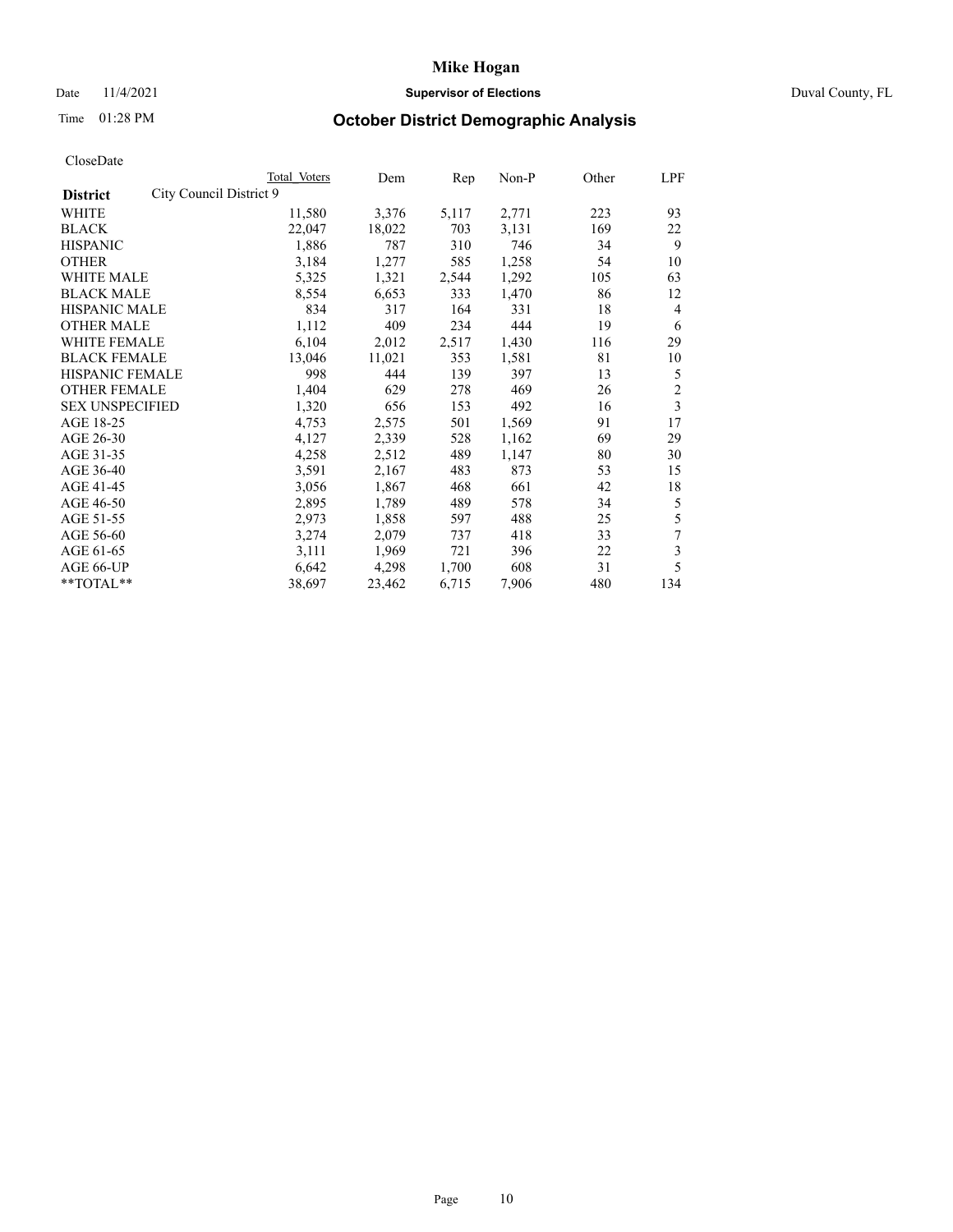## Date 11/4/2021 **Supervisor of Elections Supervisor of Elections** Duval County, FL

# Time 01:28 PM **October District Demographic Analysis**

|                                             | Total Voters | Dem    | Rep   | Non-P | Other | LPF |
|---------------------------------------------|--------------|--------|-------|-------|-------|-----|
| City Council District 10<br><b>District</b> |              |        |       |       |       |     |
| WHITE                                       | 11,779       | 2,687  | 6,200 | 2,615 | 201   | 76  |
| <b>BLACK</b>                                | 25,592       | 21,478 | 730   | 3,169 | 205   | 10  |
| <b>HISPANIC</b>                             | 2,067        | 886    | 374   | 777   | 25    | 5   |
| <b>OTHER</b>                                | 3,444        | 1,325  | 791   | 1,284 | 33    | 11  |
| WHITE MALE                                  | 5,443        | 1,046  | 3,005 | 1,243 | 95    | 54  |
| <b>BLACK MALE</b>                           | 10,080       | 7,968  | 385   | 1,613 | 107   | 7   |
| <b>HISPANIC MALE</b>                        | 927          | 337    | 205   | 369   | 12    | 4   |
| <b>OTHER MALE</b>                           | 1,265        | 435    | 344   | 471   | 10    | 5   |
| WHITE FEMALE                                | 6,179        | 1,600  | 3,127 | 1,324 | 106   | 22  |
| <b>BLACK FEMALE</b>                         | 15,070       | 13,156 | 335   | 1,482 | 94    | 3   |
| <b>HISPANIC FEMALE</b>                      | 1,095        | 529    | 164   | 388   | 13    | 1   |
| <b>OTHER FEMALE</b>                         | 1,501        | 639    | 367   | 477   | 15    | 3   |
| <b>SEX UNSPECIFIED</b>                      | 1,322        | 666    | 163   | 478   | 12    | 3   |
| AGE 18-25                                   | 4,978        | 2,677  | 605   | 1,589 | 91    | 16  |
| AGE 26-30                                   | 3,991        | 2,248  | 539   | 1,119 | 63    | 22  |
| AGE 31-35                                   | 3,999        | 2,357  | 568   | 1,008 | 49    | 17  |
| AGE 36-40                                   | 3,576        | 2,180  | 531   | 805   | 50    | 10  |
| AGE 41-45                                   | 3,226        | 1,992  | 552   | 638   | 38    | 6   |
| AGE 46-50                                   | 3,369        | 2,115  | 629   | 578   | 38    | 9   |
| AGE 51-55                                   | 3,325        | 2,067  | 695   | 516   | 36    | 11  |
| AGE 56-60                                   | 3,767        | 2,365  | 846   | 525   | 28    | 3   |
| AGE 61-65                                   | 3,675        | 2,276  | 936   | 440   | 22    | 1   |
| AGE 66-UP                                   | 8,957        | 6,088  | 2,194 | 620   | 48    | 7   |
| **TOTAL**                                   | 42,882       | 26,376 | 8,095 | 7,845 | 464   | 102 |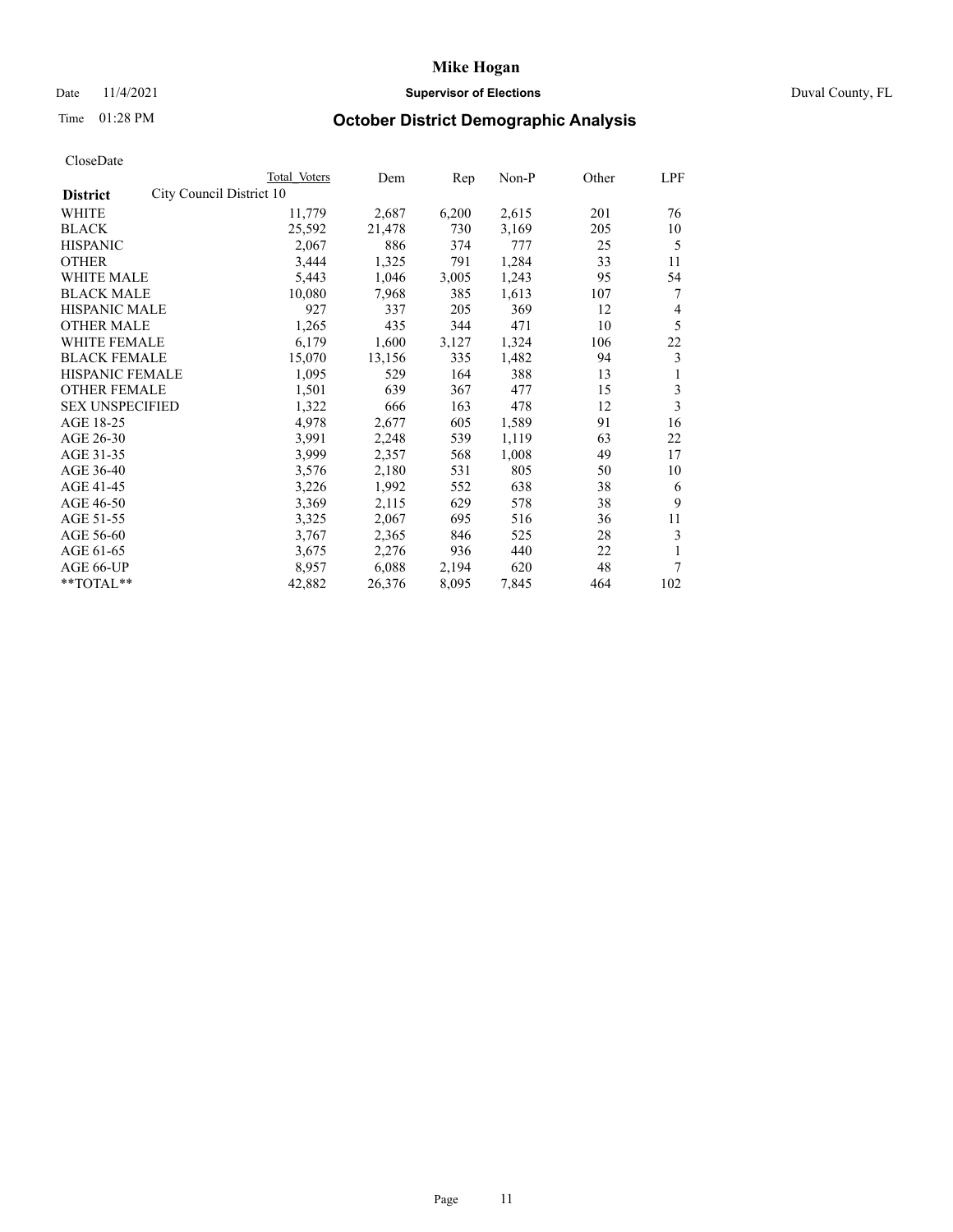## Date 11/4/2021 **Supervisor of Elections Supervisor of Elections** Duval County, FL

# Time 01:28 PM **October District Demographic Analysis**

|                                             | Total Voters | Dem    | Rep    | $Non-P$ | Other | LPF            |
|---------------------------------------------|--------------|--------|--------|---------|-------|----------------|
| City Council District 11<br><b>District</b> |              |        |        |         |       |                |
| WHITE                                       | 36,447       | 8,533  | 18,510 | 8,462   | 745   | 197            |
| <b>BLACK</b>                                | 8,819        | 6,354  | 388    | 1,915   | 148   | 14             |
| <b>HISPANIC</b>                             | 4,549        | 1,609  | 1,184  | 1,670   | 62    | 24             |
| <b>OTHER</b>                                | 7,558        | 2,510  | 1,807  | 3,094   | 120   | 27             |
| WHITE MALE                                  | 16,645       | 3,252  | 8,802  | 4,149   | 307   | 135            |
| <b>BLACK MALE</b>                           | 3,659        | 2,379  | 206    | 1,001   | 69    | $\overline{4}$ |
| <b>HISPANIC MALE</b>                        | 2,040        | 643    | 574    | 782     | 25    | 16             |
| <b>OTHER MALE</b>                           | 3,071        | 899    | 795    | 1,313   | 45    | 19             |
| <b>WHITE FEMALE</b>                         | 19,465       | 5,206  | 9,565  | 4,205   | 428   | 61             |
| <b>BLACK FEMALE</b>                         | 5,039        | 3,888  | 175    | 888     | 78    | 10             |
| HISPANIC FEMALE                             | 2,444        | 934    | 597    | 868     | 37    | 8              |
| <b>OTHER FEMALE</b>                         | 3,589        | 1,352  | 847    | 1,322   | 61    | 7              |
| <b>SEX UNSPECIFIED</b>                      | 1,421        | 453    | 328    | 613     | 25    | $\overline{2}$ |
| AGE 18-25                                   | 7,489        | 2,711  | 2,162  | 2,325   | 245   | 46             |
| AGE 26-30                                   | 7,020        | 2,484  | 2,040  | 2,259   | 186   | 51             |
| AGE 31-35                                   | 5,957        | 2,106  | 1,850  | 1,823   | 120   | 58             |
| AGE 36-40                                   | 4,922        | 1,750  | 1,521  | 1,549   | 74    | 28             |
| AGE 41-45                                   | 4,443        | 1,523  | 1,431  | 1,415   | 50    | 24             |
| AGE 46-50                                   | 4,491        | 1,423  | 1,710  | 1,252   | 83    | 23             |
| AGE 51-55                                   | 4,544        | 1,375  | 1,962  | 1,128   | 73    | 6              |
| AGE 56-60                                   | 4,454        | 1,345  | 2,038  | 993     | 70    | 8              |
| AGE 61-65                                   | 3,909        | 1,173  | 1,922  | 761     | 50    | 3              |
| AGE 66-UP                                   | 10,118       | 3,110  | 5,247  | 1,623   | 123   | 15             |
| $*$ TOTAL $*$                               | 57,373       | 19,006 | 21,889 | 15,141  | 1,075 | 262            |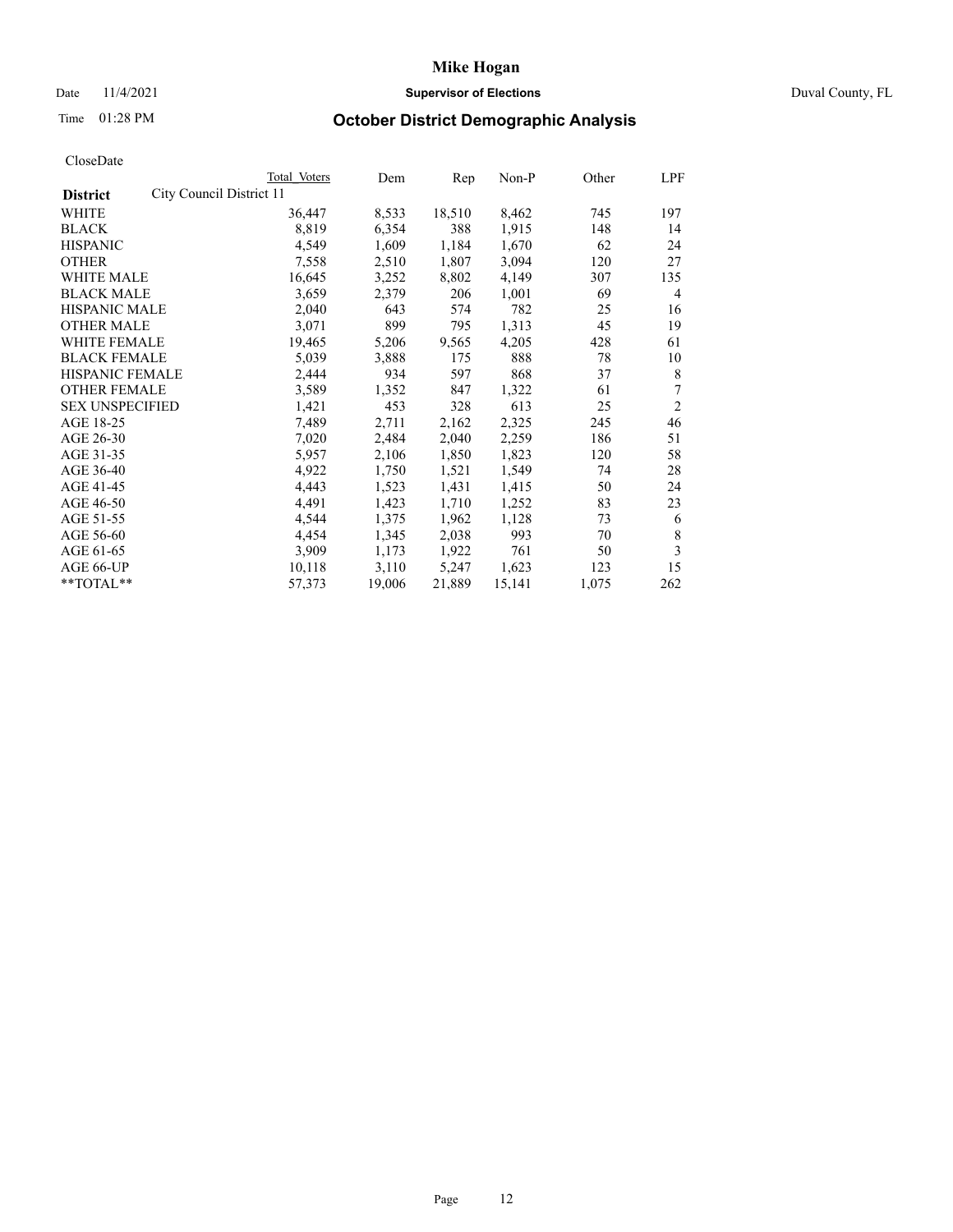## Date 11/4/2021 **Supervisor of Elections Supervisor of Elections** Duval County, FL

# Time 01:28 PM **October District Demographic Analysis**

|                                             | Total Voters | Dem    | Rep    | Non-P | Other | LPF |
|---------------------------------------------|--------------|--------|--------|-------|-------|-----|
| City Council District 12<br><b>District</b> |              |        |        |       |       |     |
| WHITE                                       | 25,712       | 4,247  | 16,255 | 4,752 | 336   | 122 |
| <b>BLACK</b>                                | 14,601       | 11,430 | 592    | 2,398 | 170   | 11  |
| <b>HISPANIC</b>                             | 2,869        | 1,070  | 683    | 1,076 | 34    | 6   |
| <b>OTHER</b>                                | 3,878        | 1,168  | 1,227  | 1,401 | 71    | 11  |
| WHITE MALE                                  | 12,015       | 1,628  | 7,902  | 2,252 | 158   | 75  |
| <b>BLACK MALE</b>                           | 6,100        | 4,455  | 336    | 1,209 | 94    | 6   |
| <b>HISPANIC MALE</b>                        | 1,349        | 466    | 370    | 496   | 14    | 3   |
| <b>OTHER MALE</b>                           | 1,414        | 391    | 504    | 491   | 23    | 5   |
| WHITE FEMALE                                | 13,378       | 2,568  | 8,164  | 2,423 | 177   | 46  |
| <b>BLACK FEMALE</b>                         | 8,255        | 6,793  | 245    | 1,136 | 76    | 5   |
| HISPANIC FEMALE                             | 1,469        | 583    | 304    | 559   | 20    | 3   |
| <b>OTHER FEMALE</b>                         | 1,812        | 608    | 570    | 596   | 35    | 3   |
| <b>SEX UNSPECIFIED</b>                      | 1,266        | 423    | 362    | 463   | 14    | 4   |
| AGE 18-25                                   | 5,415        | 2,056  | 1,523  | 1,686 | 131   | 19  |
| AGE 26-30                                   | 4,197        | 1,425  | 1,373  | 1,289 | 86    | 24  |
| AGE 31-35                                   | 4,307        | 1,601  | 1,396  | 1,208 | 77    | 25  |
| AGE 36-40                                   | 4,162        | 1,652  | 1,382  | 1,046 | 57    | 25  |
| AGE 41-45                                   | 3,880        | 1,615  | 1,313  | 884   | 53    | 15  |
| AGE 46-50                                   | 3,978        | 1,613  | 1,521  | 772   | 59    | 13  |
| AGE 51-55                                   | 4,259        | 1,775  | 1,732  | 698   | 42    | 12  |
| AGE 56-60                                   | 4,570        | 1,745  | 2,129  | 662   | 29    | 5   |
| AGE 61-65                                   | 4,063        | 1,555  | 1,964  | 515   | 22    | 7   |
| AGE 66-UP                                   | 8,211        | 2,873  | 4,419  | 859   | 55    | 5   |
| **TOTAL**                                   | 47,060       | 17,915 | 18,757 | 9,627 | 611   | 150 |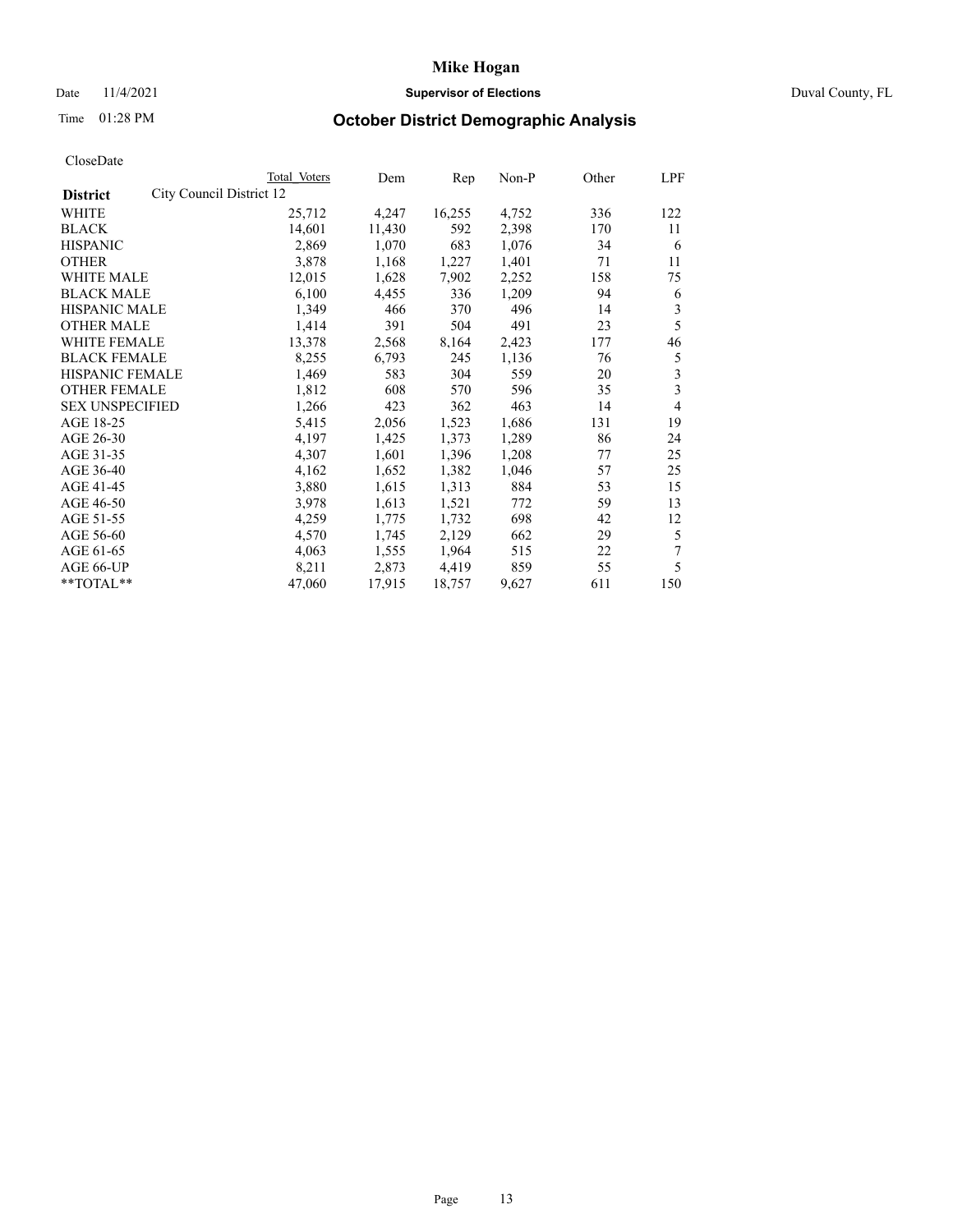## Date 11/4/2021 **Supervisor of Elections Supervisor of Elections** Duval County, FL

# Time 01:28 PM **October District Demographic Analysis**

|                        |                          | Total Voters | Dem    | Rep    | Non-P  | Other | LPF |
|------------------------|--------------------------|--------------|--------|--------|--------|-------|-----|
| <b>District</b>        | City Council District 13 |              |        |        |        |       |     |
| WHITE                  |                          | 40,637       | 9,972  | 20,790 | 8,993  | 666   | 216 |
| <b>BLACK</b>           |                          | 2,470        | 1,755  | 159    | 514    | 35    | 7   |
| <b>HISPANIC</b>        |                          | 1,572        | 564    | 496    | 466    | 33    | 13  |
| <b>OTHER</b>           |                          | 2,990        | 761    | 1,021  | 1,118  | 67    | 23  |
| WHITE MALE             |                          | 19,501       | 3,796  | 10,515 | 4,722  | 318   | 150 |
| <b>BLACK MALE</b>      |                          | 1,090        | 689    | 89     | 287    | 21    | 4   |
| <b>HISPANIC MALE</b>   |                          | 688          | 199    | 241    | 231    | 11    | 6   |
| <b>OTHER MALE</b>      |                          | 1,125        | 250    | 405    | 434    | 26    | 10  |
| WHITE FEMALE           |                          | 20,758       | 6,085  | 10,088 | 4,175  | 345   | 65  |
| <b>BLACK FEMALE</b>    |                          | 1,338        | 1,034  | 68     | 220    | 14    | 2   |
| HISPANIC FEMALE        |                          | 852          | 354    | 242    | 227    | 22    | 7   |
| <b>OTHER FEMALE</b>    |                          | 1,286        | 378    | 470    | 402    | 26    | 10  |
| <b>SEX UNSPECIFIED</b> |                          | 1,029        | 267    | 348    | 391    | 18    | 5   |
| AGE 18-25              |                          | 4,398        | 1,238  | 1,690  | 1,307  | 131   | 32  |
| AGE 26-30              |                          | 4,344        | 1,151  | 1,695  | 1,355  | 95    | 48  |
| AGE 31-35              |                          | 4,379        | 1,161  | 1,729  | 1,360  | 96    | 33  |
| AGE 36-40              |                          | 4,170        | 1,115  | 1,657  | 1,275  | 79    | 44  |
| AGE 41-45              |                          | 3,645        | 970    | 1,511  | 1,083  | 58    | 23  |
| AGE 46-50              |                          | 3,478        | 841    | 1,666  | 887    | 59    | 25  |
| AGE 51-55              |                          | 3,783        | 847    | 2,044  | 815    | 58    | 19  |
| AGE 56-60              |                          | 4,352        | 1,056  | 2,416  | 799    | 67    | 14  |
| AGE 61-65              |                          | 4,260        | 1,177  | 2,303  | 713    | 57    | 10  |
| AGE 66-UP              |                          | 10,846       | 3,489  | 5,751  | 1,494  | 101   | 11  |
| **TOTAL**              |                          | 47,669       | 13,052 | 22,466 | 11,091 | 801   | 259 |
|                        |                          |              |        |        |        |       |     |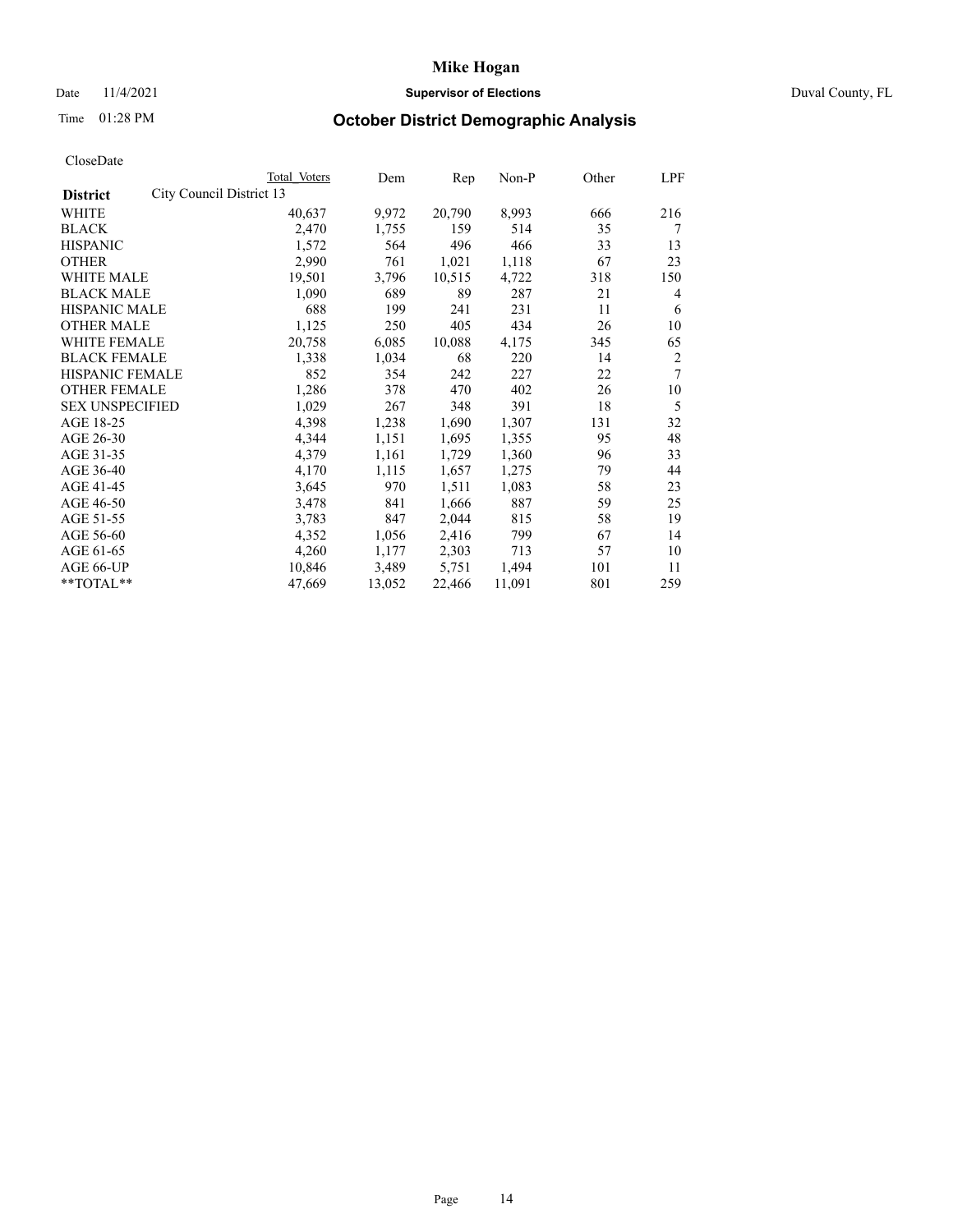## Date 11/4/2021 **Supervisor of Elections Supervisor of Elections** Duval County, FL

# Time 01:28 PM **October District Demographic Analysis**

|                        |                          | Total Voters | Dem    | Rep    | Non-P  | Other | LPF |
|------------------------|--------------------------|--------------|--------|--------|--------|-------|-----|
| <b>District</b>        | City Council District 14 |              |        |        |        |       |     |
| WHITE                  |                          | 32,828       | 9,912  | 15,810 | 6,320  | 572   | 214 |
| <b>BLACK</b>           |                          | 7,441        | 5,649  | 319    | 1,361  | 101   | 11  |
| <b>HISPANIC</b>        |                          | 2,797        | 1,156  | 644    | 924    | 59    | 14  |
| <b>OTHER</b>           |                          | 3,791        | 1,222  | 1,040  | 1,423  | 86    | 20  |
| WHITE MALE             |                          | 15,305       | 3,986  | 7,684  | 3,228  | 260   | 147 |
| <b>BLACK MALE</b>      |                          | 3,064        | 2,150  | 178    | 672    | 56    | 8   |
| <b>HISPANIC MALE</b>   |                          | 1,275        | 475    | 334    | 441    | 20    | 5   |
| <b>OTHER MALE</b>      |                          | 1,469        | 435    | 446    | 549    | 28    | 11  |
| WHITE FEMALE           |                          | 17,184       | 5,842  | 7,959  | 3,012  | 305   | 66  |
| <b>BLACK FEMALE</b>    |                          | 4,251        | 3,409  | 132    | 662    | 45    | 3   |
| HISPANIC FEMALE        |                          | 1,469        | 658    | 298    | 469    | 37    | 7   |
| <b>OTHER FEMALE</b>    |                          | 1,692        | 614    | 473    | 556    | 45    | 4   |
| <b>SEX UNSPECIFIED</b> |                          | 1,148        | 370    | 309    | 439    | 22    | 8   |
| AGE 18-25              |                          | 4,347        | 1,690  | 1,131  | 1,359  | 140   | 27  |
| AGE 26-30              |                          | 4,771        | 1,903  | 1,309  | 1,396  | 125   | 38  |
| AGE 31-35              |                          | 5,196        | 2,108  | 1,508  | 1,416  | 109   | 55  |
| AGE 36-40              |                          | 4,320        | 1,775  | 1,247  | 1,166  | 82    | 50  |
| AGE 41-45              |                          | 3,604        | 1,410  | 1,107  | 976    | 78    | 33  |
| AGE 46-50              |                          | 3,384        | 1,271  | 1,278  | 764    | 55    | 16  |
| AGE 51-55              |                          | 3,629        | 1,278  | 1,545  | 740    | 54    | 12  |
| AGE 56-60              |                          | 3,894        | 1,411  | 1,846  | 591    | 36    | 10  |
| AGE 61-65              |                          | 4,005        | 1,525  | 1,901  | 518    | 54    | 7   |
| AGE 66-UP              |                          | 9,693        | 3,561  | 4,939  | 1,097  | 85    | 11  |
| **TOTAL**              |                          | 46,857       | 17,939 | 17,813 | 10,028 | 818   | 259 |
|                        |                          |              |        |        |        |       |     |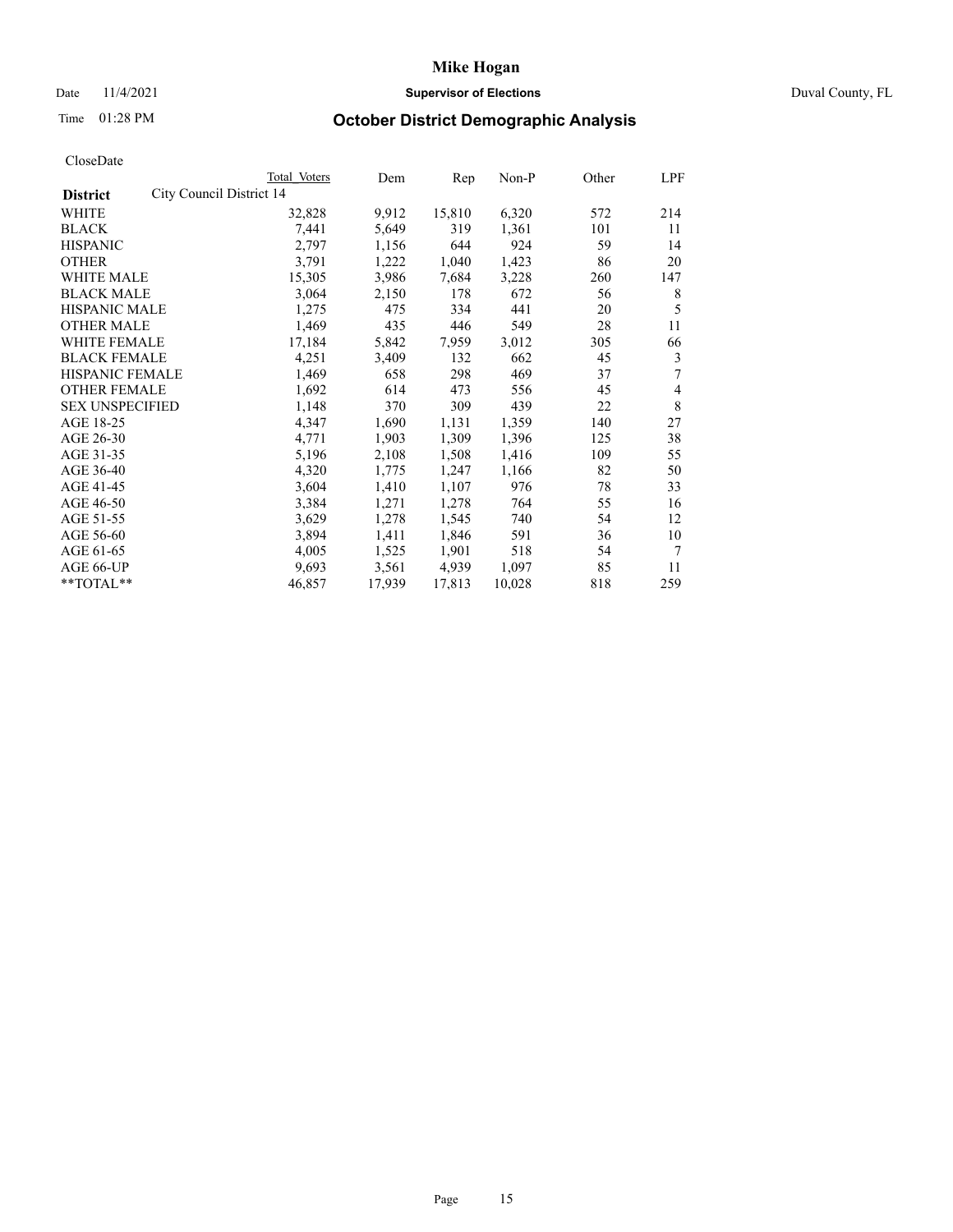## Date 11/4/2021 **Supervisor of Elections** Duval County, FL

# Time 01:28 PM **October District Demographic Analysis**

|                        |               | Total Voters | Dem | Rep      | Non-P    | Other          | LPF      |
|------------------------|---------------|--------------|-----|----------|----------|----------------|----------|
| <b>District</b>        | Isle of Palms |              |     |          |          |                |          |
| WHITE                  |               | 963          | 117 | 686      | 153      | 6              |          |
| <b>BLACK</b>           |               | $\theta$     | 0   | $\theta$ | $\theta$ | 0              | $\Omega$ |
| <b>HISPANIC</b>        |               | 18           | 4   | 7        | 5        | 2              | $\theta$ |
| <b>OTHER</b>           |               | 41           | 3   | 26       | 10       | $\overline{2}$ | $\Omega$ |
| <b>WHITE MALE</b>      |               | 497          | 42  | 369      | 84       | $\overline{c}$ | 0        |
| <b>BLACK MALE</b>      |               | 0            | 0   | $\theta$ | $\theta$ | 0              | $\Omega$ |
| <b>HISPANIC MALE</b>   |               | 7            |     | 3        | 2        |                | $\Omega$ |
| <b>OTHER MALE</b>      |               | 13           | 0   |          | 6        | 0              | 0        |
| <b>WHITE FEMALE</b>    |               | 462          | 75  | 313      | 69       | 4              |          |
| <b>BLACK FEMALE</b>    |               | $\theta$     | 0   | $\theta$ | $\theta$ | 0              | 0        |
| <b>HISPANIC FEMALE</b> |               | 11           | 3   | 4        | 3        |                | $\Omega$ |
| <b>OTHER FEMALE</b>    |               | 19           | 3   | 11       | 3        | 2              | $\Omega$ |
| <b>SEX UNSPECIFIED</b> |               | 13           | 0   | 12       |          | 0              | $\Omega$ |
| AGE 18-25              |               | 97           | 13  | 64       | 19       |                | $\Omega$ |
| AGE 26-30              |               | 45           | 5   | 29       | 10       |                | $\Omega$ |
| AGE 31-35              |               | 45           | 5   | 33       | 7        | 0              | 0        |
| AGE 36-40              |               | 94           | 8   | 62       | 20       | 3              |          |
| AGE 41-45              |               | 106          | 11  | 63       | 32       | 0              | 0        |
| AGE 46-50              |               | 112          | 7   | 82       | 21       | 2              | $\theta$ |
| AGE 51-55              |               | 97           | 13  | 69       | 15       | 0              | $\Omega$ |
| AGE 56-60              |               | 122          | 12  | 89       | 19       | 2              | 0        |
| AGE 61-65              |               | 85           | 11  | 65       | 9        |                | $\Omega$ |
| AGE 66-UP              |               | 218          | 39  | 162      | 16       |                | 0        |
| **TOTAL**              |               | 1,022        | 124 | 719      | 168      | 10             |          |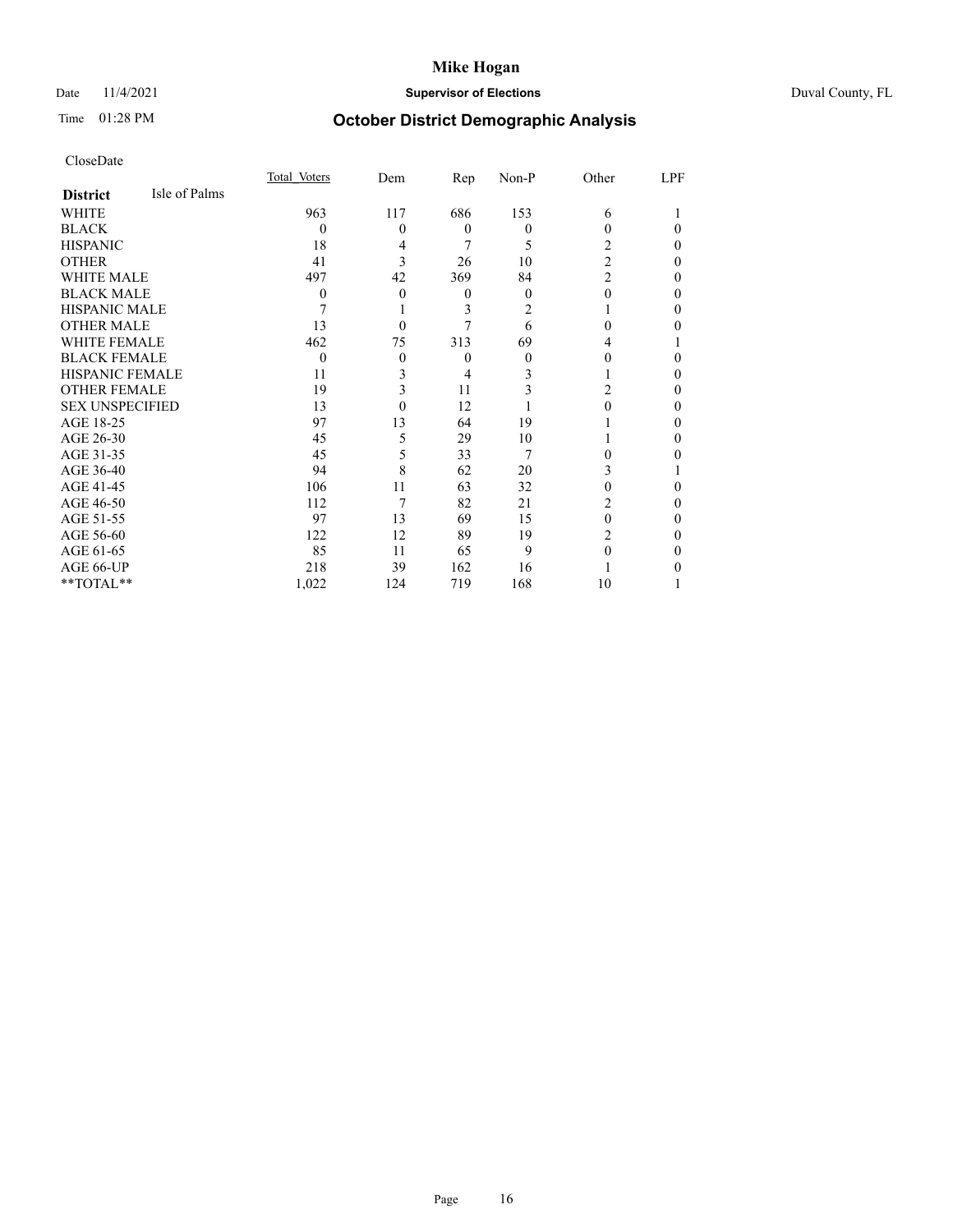## Date 11/4/2021 **Supervisor of Elections Supervisor of Elections** Duval County, FL

# Time 01:28 PM **October District Demographic Analysis**

|                        |                        | Total Voters | Dem   | Rep   | $Non-P$ | Other          | LPF            |
|------------------------|------------------------|--------------|-------|-------|---------|----------------|----------------|
| <b>District</b>        | <b>Bartram Springs</b> |              |       |       |         |                |                |
| WHITE                  |                        | 2,029        | 398   | 1,095 | 490     | 29             | 17             |
| <b>BLACK</b>           |                        | 512          | 380   | 26    | 102     | 4              | 0              |
| <b>HISPANIC</b>        |                        | 244          | 85    | 62    | 93      | 3              |                |
| <b>OTHER</b>           |                        | 470          | 151   | 146   | 164     | 8              |                |
| <b>WHITE MALE</b>      |                        | 957          | 147   | 541   | 244     | 13             | 12             |
| <b>BLACK MALE</b>      |                        | 225          | 151   | 17    | 53      | 4              | 0              |
| <b>HISPANIC MALE</b>   |                        | 117          | 36    | 31    | 48      | 1              |                |
| <b>OTHER MALE</b>      |                        | 195          | 59    | 66    | 68      | $\overline{2}$ | 0              |
| WHITE FEMALE           |                        | 1,054        | 248   | 545   | 240     | 16             | 5              |
| <b>BLACK FEMALE</b>    |                        | 282          | 224   | 9     | 49      | $\theta$       | 0              |
| <b>HISPANIC FEMALE</b> |                        | 122          | 46    | 30    | 44      | 2              | 0              |
| <b>OTHER FEMALE</b>    |                        | 224          | 77    | 70    | 71      | 5              | 1              |
| <b>SEX UNSPECIFIED</b> |                        | 79           | 26    | 20    | 32      | 1              | 0              |
| AGE 18-25              |                        | 350          | 116   | 110   | 112     | 10             | 2              |
| AGE 26-30              |                        | 246          | 77    | 87    | 73      |                | $\overline{c}$ |
| AGE 31-35              |                        | 304          | 86    | 110   | 100     | 5              | 3              |
| AGE 36-40              |                        | 368          | 102   | 147   | 114     | 3              | $\overline{2}$ |
| AGE 41-45              |                        | 383          | 113   | 144   | 118     | 4              | 4              |
| AGE 46-50              |                        | 384          | 119   | 160   | 99      | 3              | 3              |
| AGE 51-55              |                        | 338          | 98    | 162   | 76      | 1              |                |
| AGE 56-60              |                        | 287          | 92    | 137   | 53      | 3              | 2              |
| AGE 61-65              |                        | 194          | 76    | 88    | 26      | 4              | $\theta$       |
| AGE 66-UP              |                        | 398          | 135   | 184   | 75      | 4              | 0              |
| **TOTAL**              |                        | 3,255        | 1,014 | 1,329 | 849     | 44             | 19             |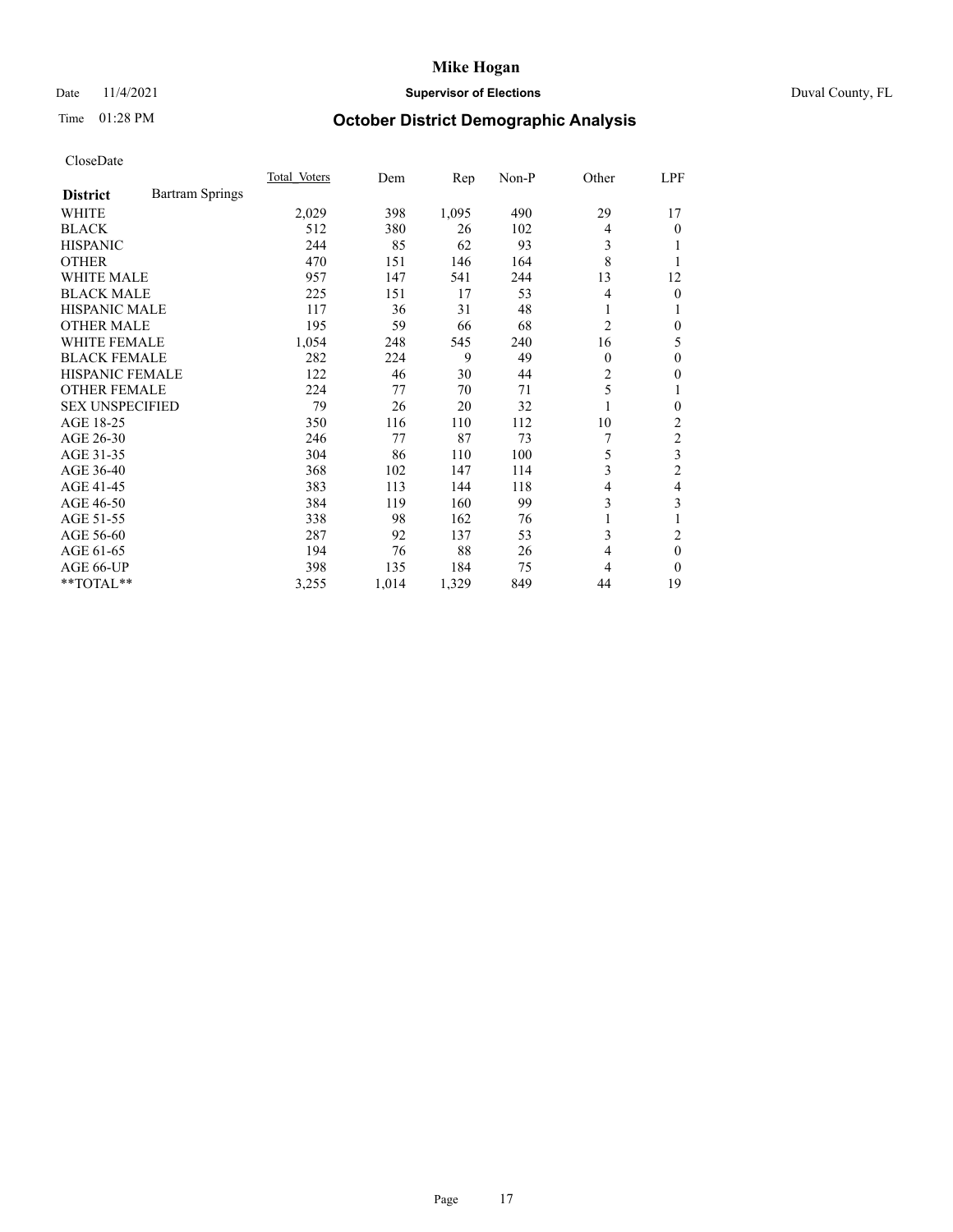## Date 11/4/2021 **Supervisor of Elections** Duval County, FL

# Time 01:28 PM **October District Demographic Analysis**

|                        |                 | Total Voters | Dem | Rep            | Non-P | Other          | LPF      |
|------------------------|-----------------|--------------|-----|----------------|-------|----------------|----------|
| <b>District</b>        | Wynnfield Lakes |              |     |                |       |                |          |
| WHITE                  |                 | 493          | 100 | 261            | 119   | 8              | 5        |
| <b>BLACK</b>           |                 | 138          | 98  | 5              | 33    | $\overline{2}$ | $\Omega$ |
| <b>HISPANIC</b>        |                 | 92           | 24  | 30             | 34    | 4              | 0        |
| <b>OTHER</b>           |                 | 254          | 69  | 77             | 105   | $\overline{2}$ |          |
| <b>WHITE MALE</b>      |                 | 221          | 38  | 118            | 60    | $\overline{c}$ | 3        |
| <b>BLACK MALE</b>      |                 | 67           | 43  | $\overline{4}$ | 18    | $\overline{2}$ | $\theta$ |
| <b>HISPANIC MALE</b>   |                 | 44           | 7   | 17             | 17    | 3              | 0        |
| <b>OTHER MALE</b>      |                 | 110          | 26  | 35             | 47    |                |          |
| WHITE FEMALE           |                 | 266          | 62  | 138            | 58    | 6              | 2        |
| <b>BLACK FEMALE</b>    |                 | 70           | 54  | 1              | 15    | $\Omega$       | $\theta$ |
| <b>HISPANIC FEMALE</b> |                 | 45           | 16  | 11             | 17    |                | 0        |
| <b>OTHER FEMALE</b>    |                 | 119          | 34  | 39             | 45    |                | 0        |
| <b>SEX UNSPECIFIED</b> |                 | 35           | 11  | 10             | 14    | $\Omega$       | 0        |
| AGE 18-25              |                 | 138          | 42  | 40             | 53    | 3              | 0        |
| AGE 26-30              |                 | 88           | 20  | 36             | 31    | 1              | 0        |
| AGE 31-35              |                 | 93           | 19  | 45             | 26    | 2              |          |
| AGE 36-40              |                 | 124          | 31  | 43             | 45    | 3              | 2        |
| AGE 41-45              |                 | 120          | 33  | 44             | 38    | 4              |          |
| AGE 46-50              |                 | 104          | 35  | 40             | 28    | 1              | 0        |
| AGE 51-55              |                 | 75           | 33  | 28             | 12    |                |          |
| AGE 56-60              |                 | 59           | 21  | 20             | 17    | $\Omega$       |          |
| AGE 61-65              |                 | 51           | 16  | 20             | 15    | $\Omega$       | $\Omega$ |
| AGE 66-UP              |                 | 124          | 41  | 57             | 26    | $\Omega$       | 0        |
| **TOTAL**              |                 | 977          | 291 | 373            | 291   | 16             | 6        |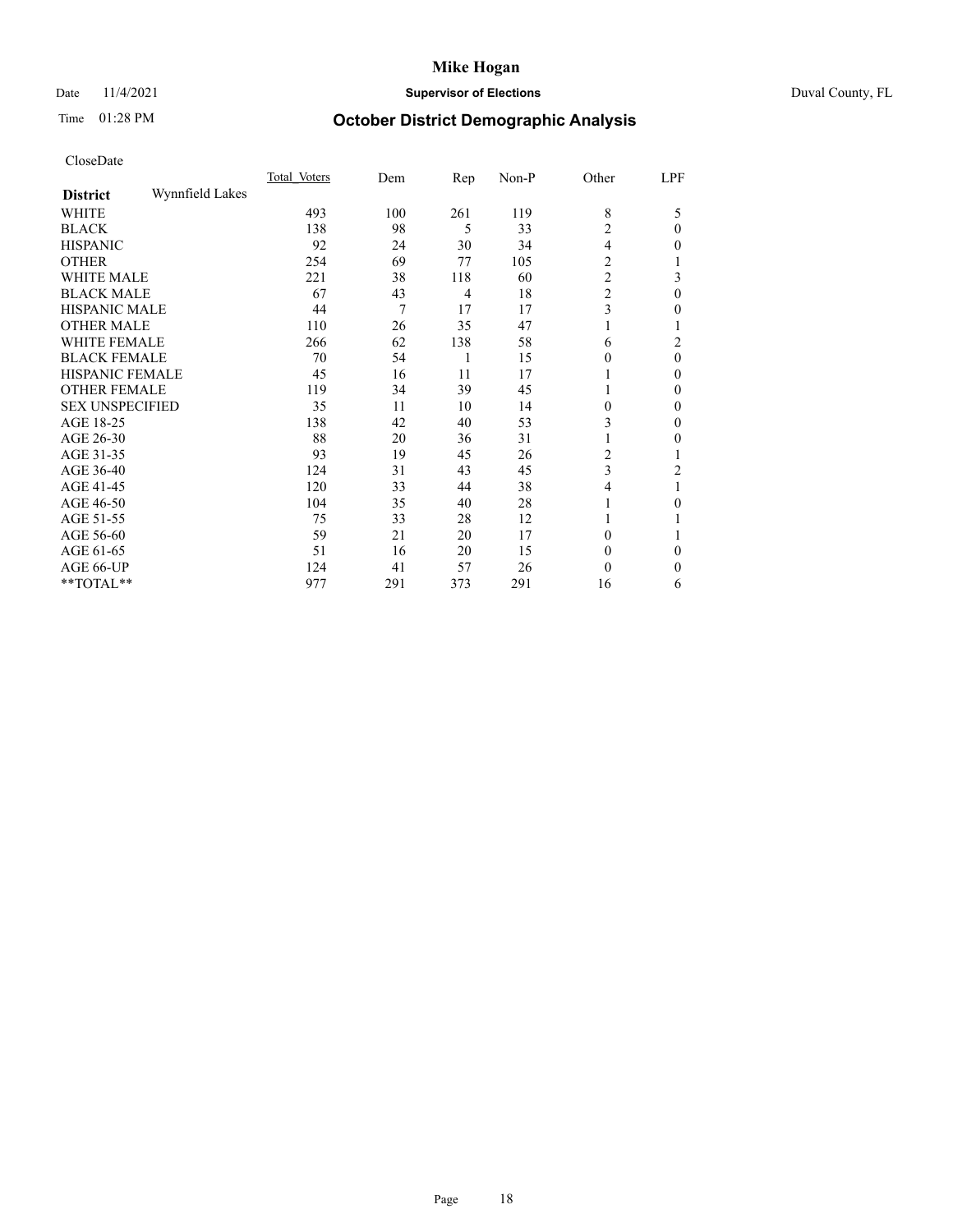## Date 11/4/2021 **Supervisor of Elections** Duval County, FL

# Time 01:28 PM **October District Demographic Analysis**

|                        |                  | Total Voters | Dem            | Rep      | Non-P    | Other          | LPF |
|------------------------|------------------|--------------|----------------|----------|----------|----------------|-----|
| <b>District</b>        | Harbour Waterway |              |                |          |          |                |     |
| WHITE                  |                  | 242          | 35             | 167      | 38       | $\overline{c}$ | 0   |
| <b>BLACK</b>           |                  | 4            | 4              | $\theta$ | $\Omega$ | 0              | 0   |
| <b>HISPANIC</b>        |                  | 12           | 2              | 8        | 2        | 0              | 0   |
| <b>OTHER</b>           |                  | 18           | 6              |          | 5        |                |     |
| <b>WHITE MALE</b>      |                  | 115          | 11             | 83       | 20       |                |     |
| <b>BLACK MALE</b>      |                  | 2            | 2              | $\theta$ | 0        | 0              | 0   |
| <b>HISPANIC MALE</b>   |                  | 2            | 0              | 2        |          |                |     |
| <b>OTHER MALE</b>      |                  | 8            | 4              | 3        |          |                | 0   |
| WHITE FEMALE           |                  | 126          | 23             | 84       | 18       |                |     |
| <b>BLACK FEMALE</b>    |                  | 2            | $\overline{c}$ | $\theta$ | $\Omega$ | 0              | 0   |
| <b>HISPANIC FEMALE</b> |                  | 10           | $\overline{c}$ | 6        | 2        |                |     |
| <b>OTHER FEMALE</b>    |                  | 9            |                | 4        | 4        |                | 0   |
| <b>SEX UNSPECIFIED</b> |                  | 2            |                | 0        |          |                |     |
| AGE 18-25              |                  | 20           |                | 11       |          |                |     |
| AGE 26-30              |                  | 15           | 3              | 7        |          |                | 0   |
| AGE 31-35              |                  | 15           | 2              | 8        |          |                | 0   |
| AGE 36-40              |                  | 14           | 5              | 7        | 2        |                | 0   |
| AGE 41-45              |                  | 15           | 6              | 6        | 3        |                |     |
| AGE 46-50              |                  | 28           | 6              | 15       |          | 0              | 0   |
| AGE 51-55              |                  | 24           |                | 14       |          |                |     |
| AGE 56-60              |                  | 35           |                | 29       |          |                |     |
| AGE 61-65              |                  | 32           | 6              | 24       | 2        |                |     |
| AGE 66-UP              |                  | 78           | 10             | 61       | 6        |                |     |
| **TOTAL**              |                  | 276          | 47             | 182      | 45       | 2              | 0   |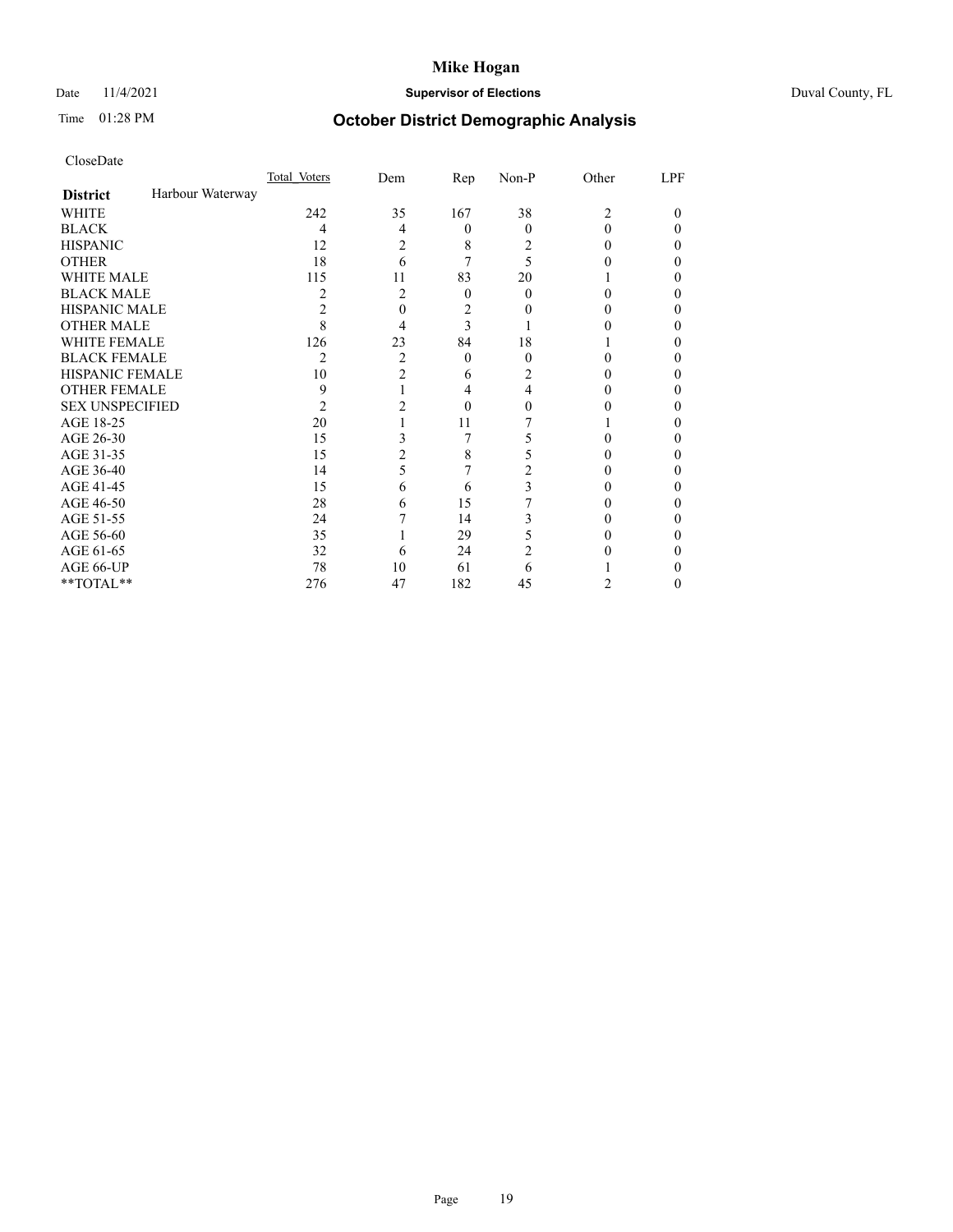## Date 11/4/2021 **Supervisor of Elections** Duval County, FL

# Time 01:28 PM **October District Demographic Analysis**

|                        |               | Total Voters | Dem            | Rep            | Non-P | Other  | LPF      |
|------------------------|---------------|--------------|----------------|----------------|-------|--------|----------|
| <b>District</b>        | Principle One |              |                |                |       |        |          |
| WHITE                  |               | 266          | 52             | 121            | 87    | 5      |          |
| <b>BLACK</b>           |               | 90           | 60             | $\overline{4}$ | 26    | 0      | 0        |
| <b>HISPANIC</b>        |               | 39           | 18             | 10             | 10    |        | 0        |
| <b>OTHER</b>           |               | 74           | 20             | 14             | 38    |        |          |
| <b>WHITE MALE</b>      |               | 125          | 17             | 55             | 48    | 4      |          |
| <b>BLACK MALE</b>      |               | 39           | 20             | 3              | 16    | $_{0}$ | 0        |
| <b>HISPANIC MALE</b>   |               | 13           | 6              | 3              | 3     |        | 0        |
| <b>OTHER MALE</b>      |               | 33           | 8              | 8              | 15    |        |          |
| <b>WHITE FEMALE</b>    |               | 140          | 35             | 66             | 38    |        | 0        |
| <b>BLACK FEMALE</b>    |               | 50           | 39             | 1              | 10    | 0      | 0        |
| HISPANIC FEMALE        |               | 25           | 12             | 6              | 7     | $_{0}$ | $\Omega$ |
| <b>OTHER FEMALE</b>    |               | 36           | 11             | 5              | 20    | $_{0}$ | 0        |
| <b>SEX UNSPECIFIED</b> |               | 8            | $\overline{2}$ | $\overline{2}$ | 4     | 0      | 0        |
| AGE 18-25              |               | 59           | 20             | 12             | 25    |        |          |
| AGE 26-30              |               | 53           | 13             | 15             | 23    |        |          |
| AGE 31-35              |               | 78           | 27             | 23             | 25    | 3      | 0        |
| AGE 36-40              |               | 44           | 17             | 8              | 19    | 0      | 0        |
| AGE 41-45              |               | 24           | 6              | 12             | 6     |        | 0        |
| AGE 46-50              |               | 34           | 16             | 10             | 7     |        | $\Omega$ |
| AGE 51-55              |               | 32           | 11             | 6              | 15    | 0      | $\Omega$ |
| AGE 56-60              |               | 39           | 15             | 11             | 12    |        | 0        |
| AGE 61-65              |               | 32           | 8              | 15             | 9     | 0      | $\Omega$ |
| AGE 66-UP              |               | 74           | 17             | 37             | 20    | 0      | 0        |
| **TOTAL**              |               | 469          | 150            | 149            | 161   | 7      | 2        |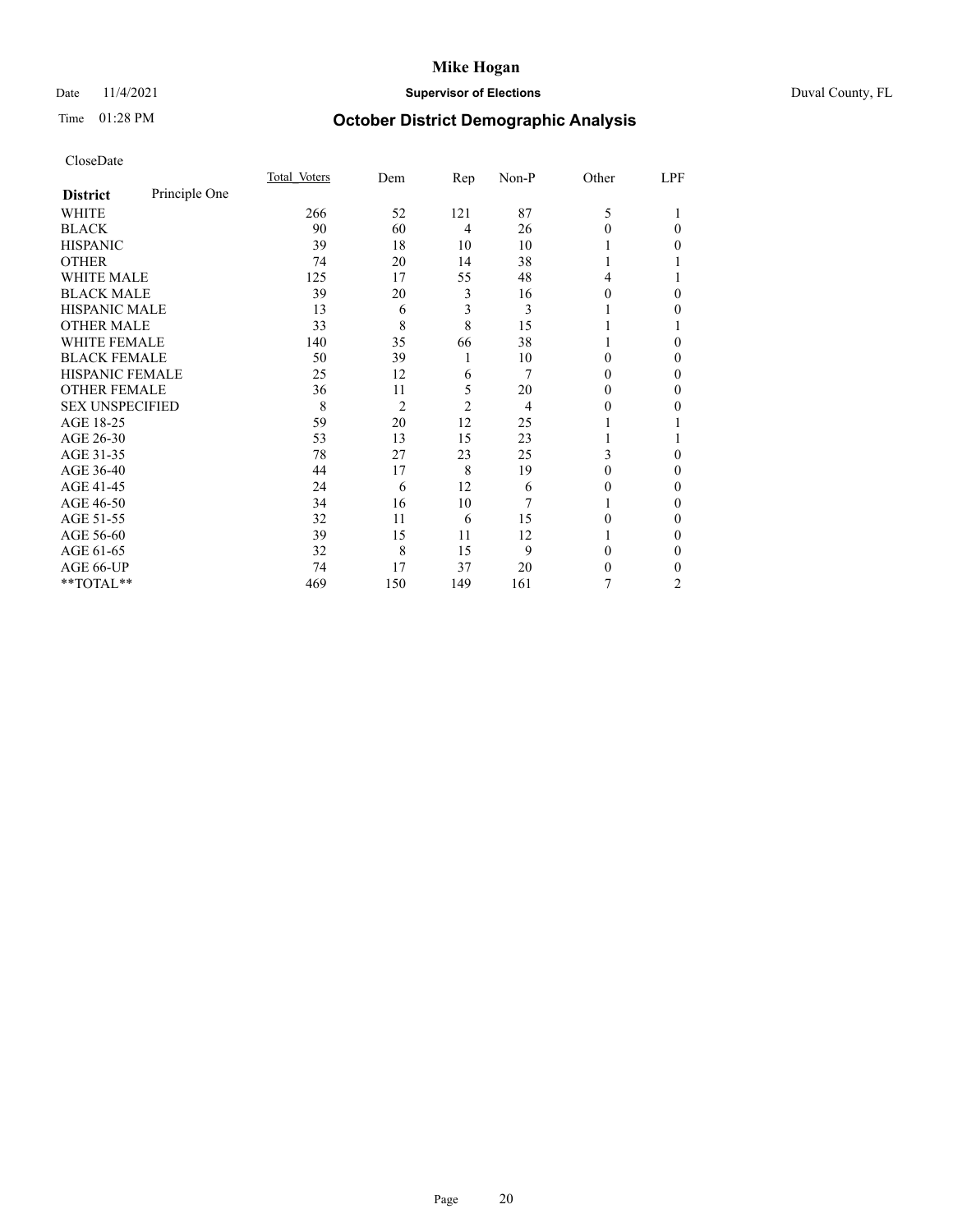## Date 11/4/2021 **Supervisor of Elections Supervisor of Elections** Duval County, FL

# Time 01:28 PM **October District Demographic Analysis**

|                        |          | Total Voters | Dem | Rep            | Non-P | Other    | LPF              |
|------------------------|----------|--------------|-----|----------------|-------|----------|------------------|
| <b>District</b>        | Tolomato |              |     |                |       |          |                  |
| WHITE                  |          | 1,827        | 396 | 1,009          | 378   | 40       | 4                |
| <b>BLACK</b>           |          | 80           | 52  | 8              | 17    | 3        | $\theta$         |
| <b>HISPANIC</b>        |          | 91           | 30  | 40             | 21    | $\theta$ | 0                |
| <b>OTHER</b>           |          | 106          | 29  | 35             | 41    | $\theta$ |                  |
| <b>WHITE MALE</b>      |          | 875          | 148 | 505            | 198   | 22       | 2                |
| <b>BLACK MALE</b>      |          | 40           | 24  | $\overline{4}$ | 10    | 2        | $\theta$         |
| HISPANIC MALE          |          | 40           | 12  | 17             | 11    | $\theta$ | 0                |
| <b>OTHER MALE</b>      |          | 44           | 13  | 13             | 17    | $\theta$ |                  |
| <b>WHITE FEMALE</b>    |          | 945          | 248 | 499            | 178   | 18       | 2                |
| <b>BLACK FEMALE</b>    |          | 40           | 28  | $\overline{4}$ |       | 1        | 0                |
| <b>HISPANIC FEMALE</b> |          | 50           | 18  | 23             | 9     | $\theta$ | 0                |
| <b>OTHER FEMALE</b>    |          | 48           | 14  | 18             | 16    | $\theta$ | 0                |
| <b>SEX UNSPECIFIED</b> |          | 22           | 2   | 9              | 11    | $\theta$ | 0                |
| AGE 18-25              |          | 128          | 43  | 50             | 29    | 5        |                  |
| AGE 26-30              |          | 91           | 21  | 36             | 32    |          |                  |
| AGE 31-35              |          | 128          | 27  | 59             | 41    |          | 0                |
| AGE 36-40              |          | 139          | 37  | 61             | 38    | 1        | 2                |
| AGE 41-45              |          | 124          | 31  | 54             | 38    |          | $\boldsymbol{0}$ |
| AGE 46-50              |          | 115          | 26  | 52             | 34    | 3        | 0                |
| AGE 51-55              |          | 180          | 38  | 89             | 48    | 5        | 0                |
| AGE 56-60              |          | 216          | 47  | 119            | 43    | 6        |                  |
| AGE 61-65              |          | 250          | 61  | 144            | 42    | 3        | $\Omega$         |
| AGE 66-UP              |          | 732          | 176 | 428            | 111   | 17       | 0                |
| **TOTAL**              |          | 2,104        | 507 | 1,092          | 457   | 43       | 5                |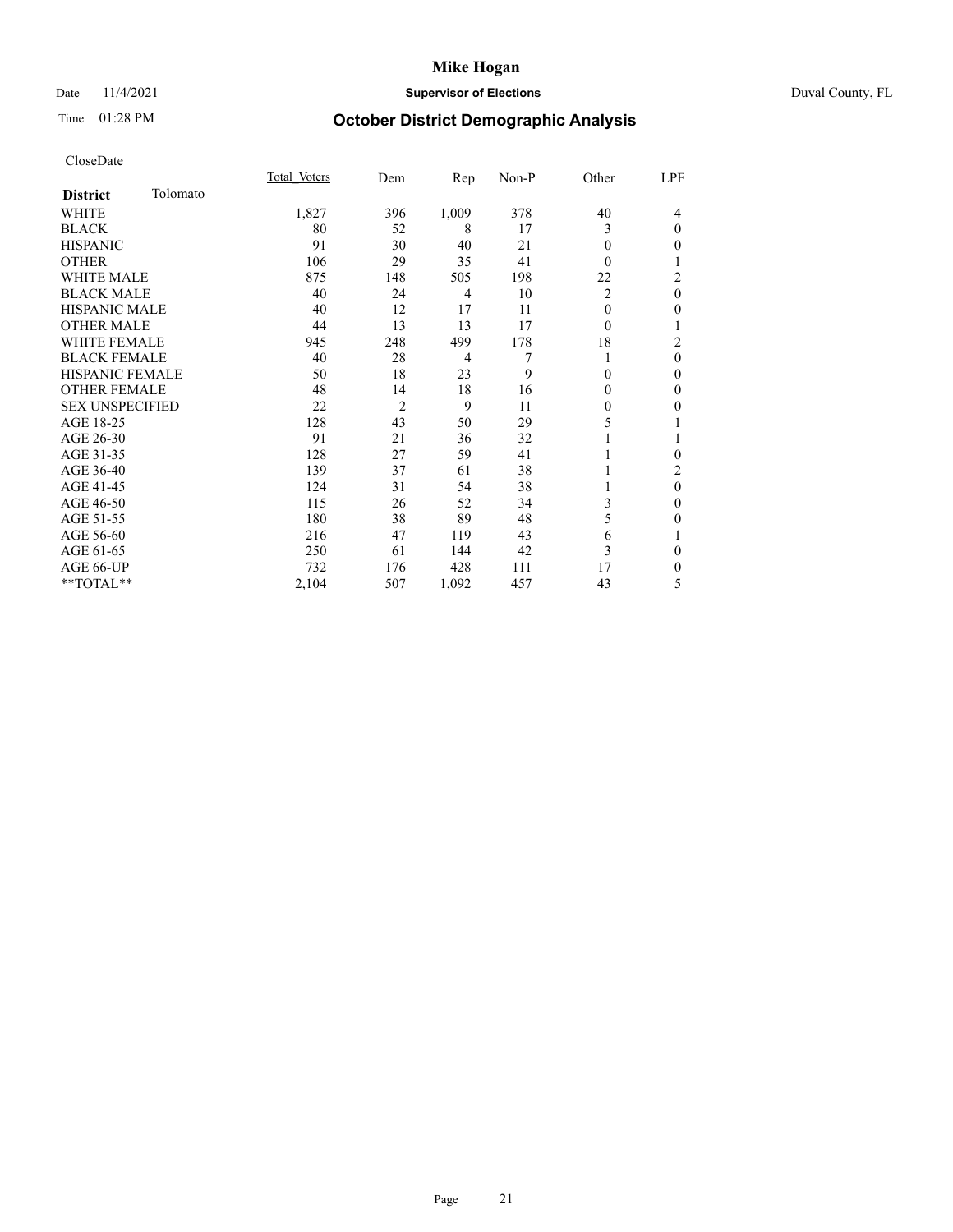## Date 11/4/2021 **Supervisor of Elections** Duval County, FL

# Time 01:28 PM **October District Demographic Analysis**

|                        |             | Total Voters | Dem | Rep | Non-P | Other          | LPF      |
|------------------------|-------------|--------------|-----|-----|-------|----------------|----------|
| <b>District</b>        | Bainebridge |              |     |     |       |                |          |
| WHITE                  |             | 317          | 61  | 151 | 91    | 7              |          |
| <b>BLACK</b>           |             | 462          | 365 | 12  | 76    | 8              |          |
| <b>HISPANIC</b>        |             | 53           | 20  | 12  | 21    | 0              | 0        |
| <b>OTHER</b>           |             | 77           | 37  | 12  | 25    | $\overline{2}$ |          |
| WHITE MALE             |             | 150          | 20  | 80  | 39    | 5              | 6        |
| <b>BLACK MALE</b>      |             | 201          | 154 | 6   | 36    | 5              | $\Omega$ |
| <b>HISPANIC MALE</b>   |             | 18           | 8   | 5   | 5     | 0              | 0        |
| <b>OTHER MALE</b>      |             | 25           | 13  | 3   | 8     | 1              | 0        |
| <b>WHITE FEMALE</b>    |             | 163          | 41  | 69  | 50    | 2              |          |
| <b>BLACK FEMALE</b>    |             | 256          | 208 | 6   | 38    | 3              |          |
| <b>HISPANIC FEMALE</b> |             | 34           | 12  | 7   | 15    | 0              | 0        |
| <b>OTHER FEMALE</b>    |             | 32           | 13  | 8   | 9     |                |          |
| <b>SEX UNSPECIFIED</b> |             | 30           | 14  | 3   | 13    | $\Omega$       | 0        |
| AGE 18-25              |             | 101          | 54  | 15  | 32    | 0              | 0        |
| AGE 26-30              |             | 91           | 37  | 18  | 31    | 4              |          |
| AGE 31-35              |             | 119          | 48  | 29  | 37    | 2              | 3        |
| AGE 36-40              |             | 105          | 49  | 18  | 33    | 2              | 3        |
| AGE 41-45              |             | 127          | 75  | 26  | 22    | 3              |          |
| AGE 46-50              |             | 99           | 61  | 18  | 17    | $\overline{2}$ |          |
| AGE 51-55              |             | 90           | 53  | 16  | 19    | $\overline{2}$ | 0        |
| AGE 56-60              |             | 57           | 30  | 14  | 13    | $\theta$       | 0        |
| AGE 61-65              |             | 45           | 30  | 11  | 4     | $\Omega$       | 0        |
| AGE 66-UP              |             | 74           | 45  | 22  | 5     | $\overline{c}$ | 0        |
| **TOTAL**              |             | 909          | 483 | 187 | 213   | 17             | 9        |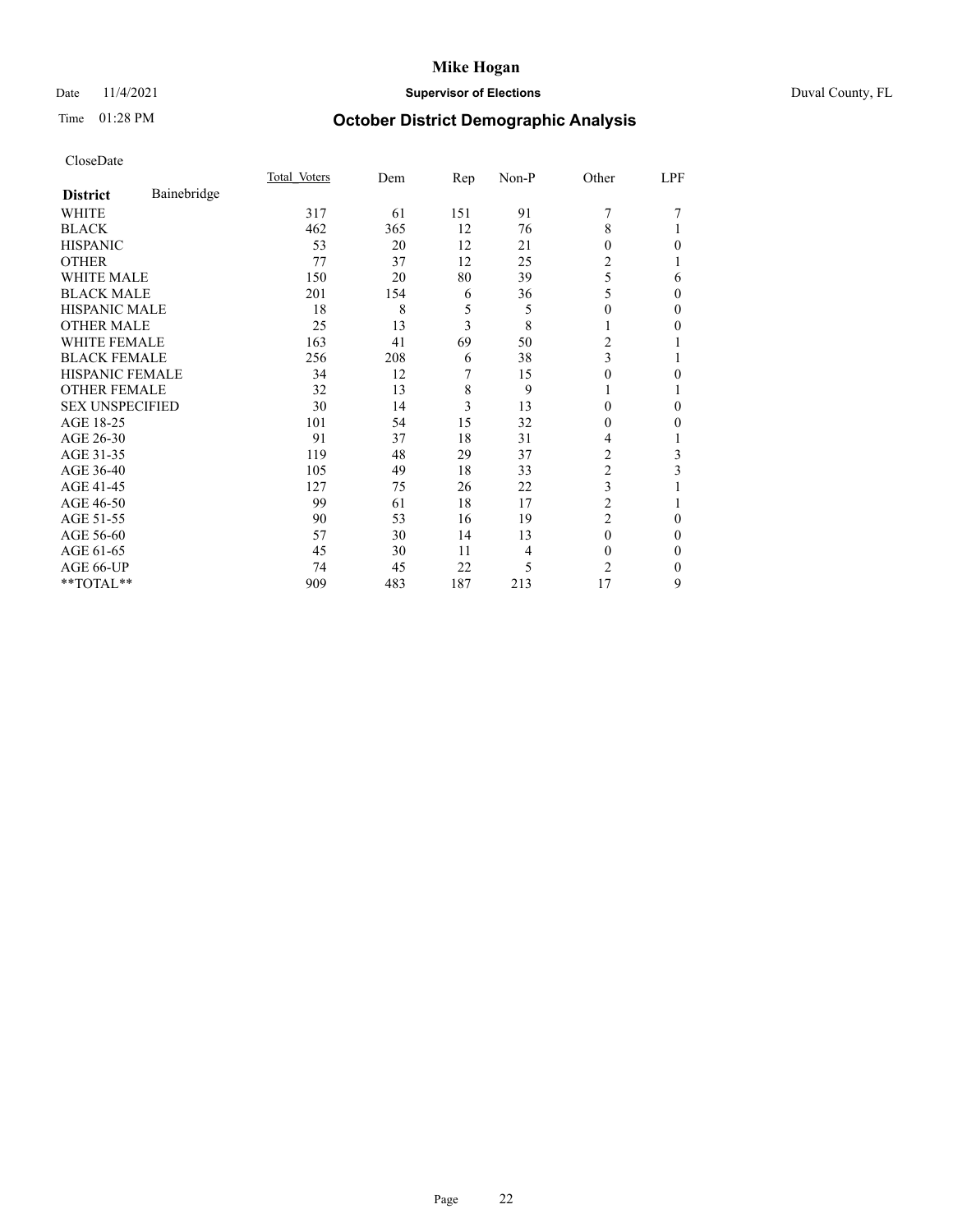## Date 11/4/2021 **Supervisor of Elections Supervisor of Elections** Duval County, FL

# Time 01:28 PM **October District Demographic Analysis**

|                        |                          | <b>Total Voters</b> | Dem     | Rep     | $Non-P$ | Other | <u>LPF</u> |
|------------------------|--------------------------|---------------------|---------|---------|---------|-------|------------|
| <b>District</b>        | Congressional District 4 |                     |         |         |         |       |            |
| WHITE                  |                          | 269,161             | 62,052  | 145,771 | 55,535  | 4,256 | 1,547      |
| <b>BLACK</b>           |                          | 43,302              | 32,147  | 2,086   | 8,414   | 594   | 61         |
| <b>HISPANIC</b>        |                          | 21,758              | 7,715   | 6,146   | 7,476   | 339   | 82         |
| <b>OTHER</b>           |                          | 35,644              | 10,395  | 10,743  | 13,789  | 562   | 155        |
| <b>WHITE MALE</b>      |                          | 126,637             | 24,044  | 71,366  | 28,256  | 1,948 | 1,023      |
| <b>BLACK MALE</b>      |                          | 18,795              | 12,776  | 1,196   | 4,477   | 315   | 31         |
| <b>HISPANIC MALE</b>   |                          | 9,828               | 3,093   | 3,022   | 3,526   | 140   | 47         |
| <b>OTHER MALE</b>      |                          | 14,156              | 3,725   | 4,519   | 5,627   | 207   | 78         |
| <b>WHITE FEMALE</b>    |                          | 139,808             | 37,410  | 73,056  | 26,553  | 2,279 | 510        |
| <b>BLACK FEMALE</b>    |                          | 23,875              | 18,919  | 863     | 3,790   | 274   | 29         |
| HISPANIC FEMALE        |                          | 11,518              | 4,472   | 3,027   | 3,792   | 195   | 32         |
| <b>OTHER FEMALE</b>    |                          | 16,205              | 5,402   | 4,965   | 5,510   | 274   | 54         |
| <b>SEX UNSPECIFIED</b> |                          | 9,040               | 2,468   | 2,732   | 3,680   | 119   | 41         |
| AGE 18-25              |                          | 38,683              | 12,400  | 13,250  | 11,734  | 1,064 | 235        |
| AGE 26-30              |                          | 35,028              | 10,898  | 12,209  | 10,789  | 819   | 313        |
| AGE 31-35              |                          | 35,211              | 11,091  | 12,761  | 10,355  | 661   | 343        |
| AGE 36-40              |                          | 32,234              | 9,936   | 11,935  | 9,574   | 505   | 284        |
| AGE 41-45              |                          | 28,587              | 8,760   | 11,012  | 8,182   | 436   | 197        |
| AGE 46-50              |                          | 28,538              | 8,448   | 12,516  | 6,968   | 436   | 170        |
| AGE 51-55              |                          | 30,280              | 8,439   | 14,915  | 6,437   | 395   | 94         |
| AGE 56-60              |                          | 32,549              | 9,002   | 17,107  | 5,948   | 423   | 69         |
| AGE 61-65              |                          | 30,949              | 9,119   | 16,433  | 4,987   | 351   | 59         |
| AGE 66-UP              |                          | 77,671              | 24,179  | 42,565  | 10,188  | 658   | 81         |
| **TOTAL**              |                          | 369,865             | 112,309 | 164,746 | 85,214  | 5,751 | 1,845      |
|                        |                          |                     |         |         |         |       |            |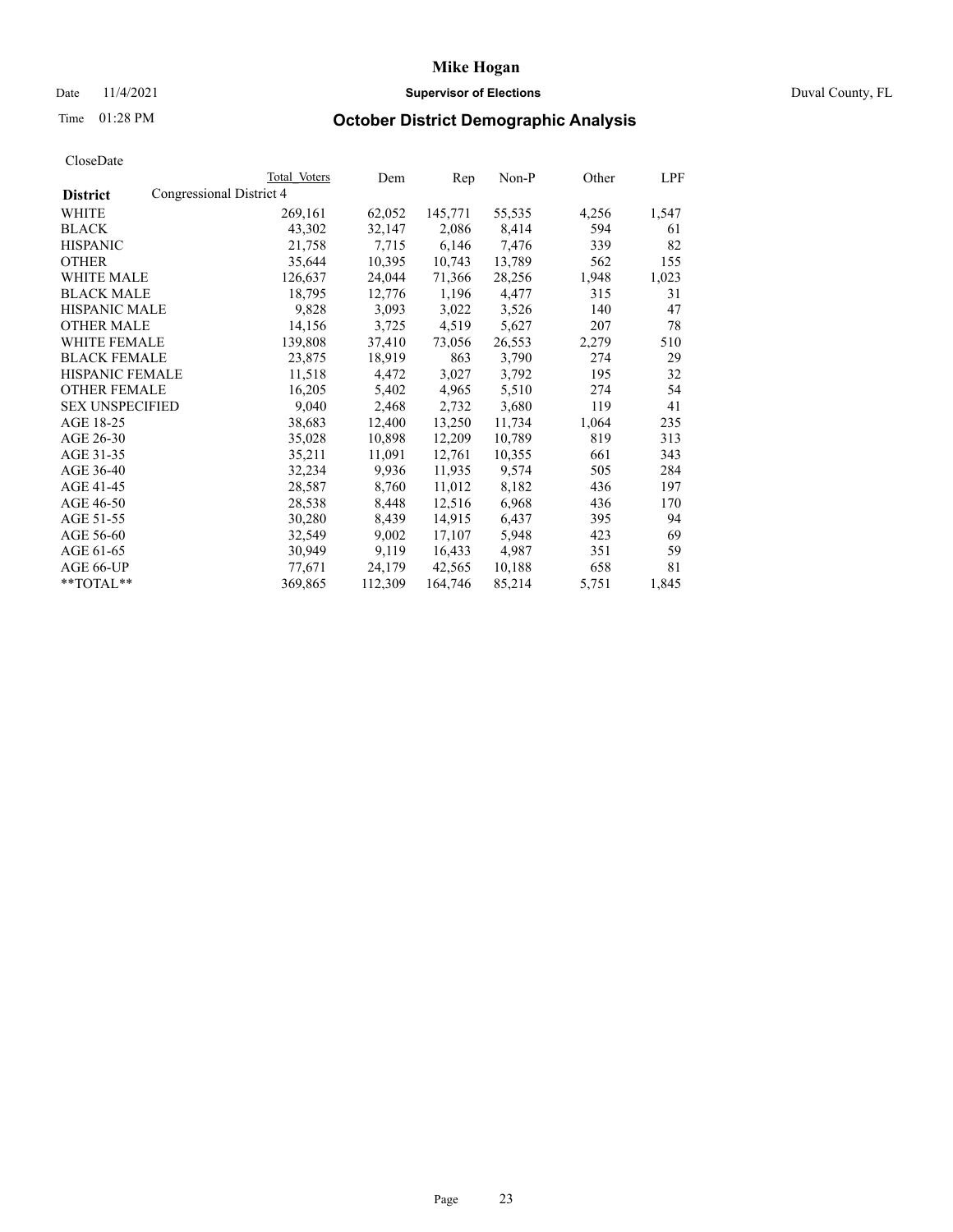## Date 11/4/2021 **Supervisor of Elections Supervisor of Elections** Duval County, FL

# Time 01:28 PM **October District Demographic Analysis**

|                        |                          | Total Voters | Dem     | Rep    | Non-P  | Other | LPF |
|------------------------|--------------------------|--------------|---------|--------|--------|-------|-----|
| <b>District</b>        | Congressional District 5 |              |         |        |        |       |     |
| WHITE                  |                          | 96,522       | 23,368  | 49,371 | 21,494 | 1,686 | 603 |
| <b>BLACK</b>           |                          | 138,522      | 113,597 | 4,460  | 19,156 | 1,196 | 113 |
| <b>HISPANIC</b>        |                          | 16,136       | 6,630   | 3,266  | 5,960  | 226   | 54  |
| <b>OTHER</b>           |                          | 23,664       | 8,888   | 5,209  | 9,133  | 351   | 83  |
| WHITE MALE             |                          | 44,998       | 9,075   | 24,278 | 10,467 | 761   | 417 |
| <b>BLACK MALE</b>      |                          | 55,241       | 42,797  | 2,330  | 9,409  | 637   | 68  |
| <b>HISPANIC MALE</b>   |                          | 7,180        | 2,666   | 1,712  | 2,673  | 101   | 28  |
| <b>OTHER MALE</b>      |                          | 8,543        | 2,930   | 2,197  | 3,247  | 123   | 46  |
| <b>WHITE FEMALE</b>    |                          | 50,238       | 13,967  | 24,499 | 10,678 | 911   | 183 |
| <b>BLACK FEMALE</b>    |                          | 80,758       | 68,871  | 2,042  | 9,256  | 545   | 44  |
| <b>HISPANIC FEMALE</b> |                          | 8,572        | 3,796   | 1,490  | 3,142  | 119   | 25  |
| <b>OTHER FEMALE</b>    |                          | 10,551       | 4,441   | 2,408  | 3,508  | 167   | 27  |
| <b>SEX UNSPECIFIED</b> |                          | 8,758        | 3,939   | 1,350  | 3,359  | 95    | 15  |
| AGE 18-25              |                          | 32,434       | 16,652  | 4,707  | 10,272 | 683   | 120 |
| AGE 26-30              |                          | 27,010       | 13,731  | 4,563  | 8,093  | 458   | 165 |
| AGE 31-35              |                          | 27,490       | 14,778  | 4,706  | 7,398  | 438   | 170 |
| AGE 36-40              |                          | 24,261       | 13,391  | 4,413  | 5,993  | 344   | 120 |
| AGE 41-45              |                          | 21,779       | 12,244  | 4,224  | 4,916  | 319   | 76  |
| AGE 46-50              |                          | 21,488       | 12,039  | 4,871  | 4,232  | 286   | 60  |
| AGE 51-55              |                          | 22,346       | 12,642  | 5,682  | 3,719  | 252   | 51  |
| AGE 56-60              |                          | 24,506       | 13,765  | 7,012  | 3,489  | 210   | 30  |
| AGE 61-65              |                          | 23,282       | 13,524  | 6,665  | 2,896  | 174   | 23  |
| AGE 66-UP              |                          | 50,143       | 29,656  | 15,454 | 4,701  | 294   | 38  |
| $*$ $TOTAL**$          |                          | 274,844      | 152,483 | 62,306 | 55,743 | 3,459 | 853 |
|                        |                          |              |         |        |        |       |     |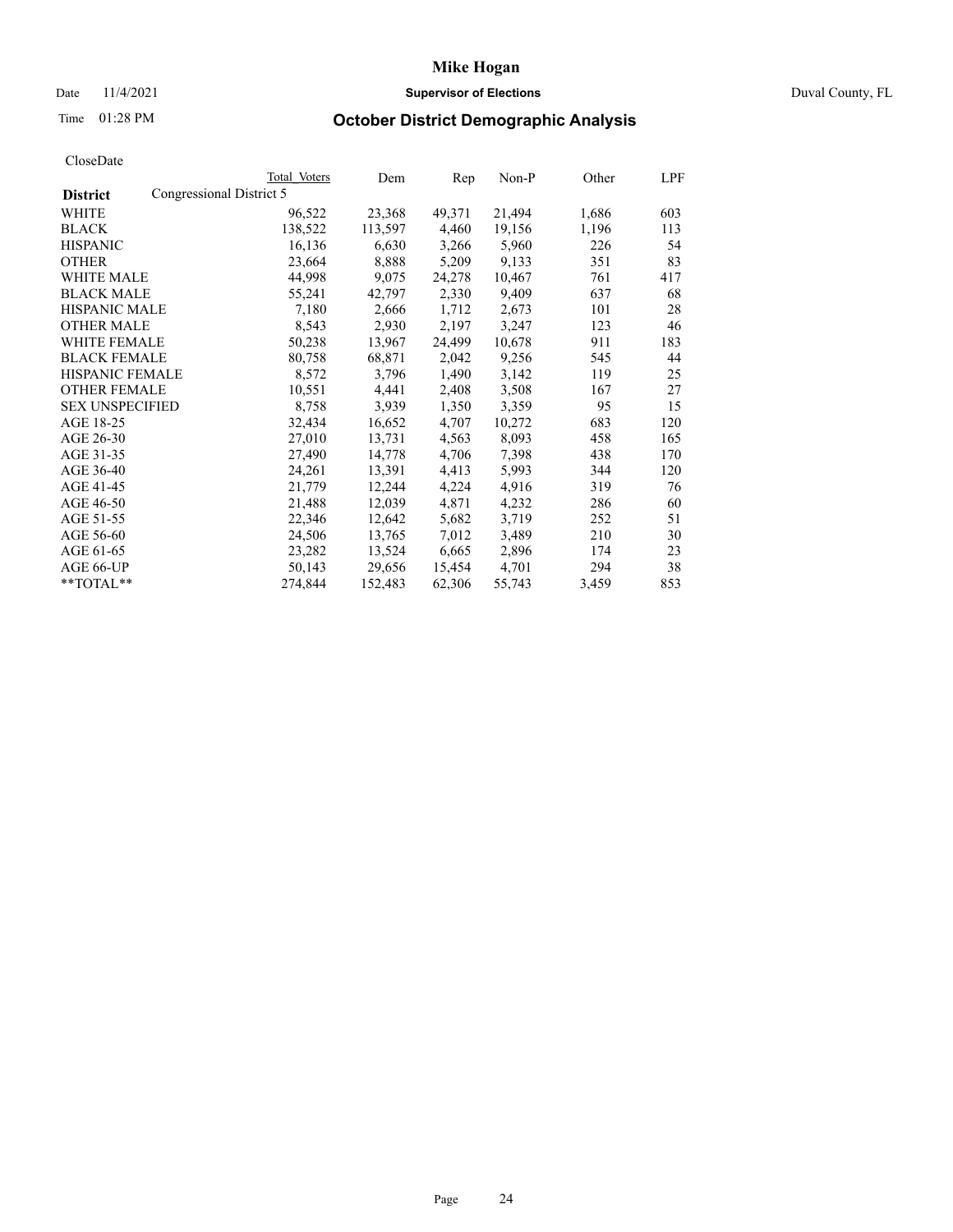## Date 11/4/2021 **Supervisor of Elections Supervisor of Elections** Duval County, FL

# Time 01:28 PM **October District Demographic Analysis**

|                        |              | Total Voters | Dem     | Rep     | $Non-P$ | Other | LPF   |
|------------------------|--------------|--------------|---------|---------|---------|-------|-------|
| <b>District</b>        | Duval County |              |         |         |         |       |       |
| WHITE                  |              | 333,144      | 77,140  | 178,610 | 70,006  | 5,413 | 1,975 |
| <b>BLACK</b>           |              | 180,223      | 144,521 | 6,454   | 27,302  | 1,776 | 170   |
| <b>HISPANIC</b>        |              | 36,988       | 14,020  | 9,097   | 13,197  | 543   | 131   |
| <b>OTHER</b>           |              | 57,279       | 18,752  | 15,256  | 22,188  | 864   | 219   |
| <b>WHITE MALE</b>      |              | 156,093      | 29,960  | 87,339  | 35,020  | 2,455 | 1,319 |
| <b>BLACK MALE</b>      |              | 73,352       | 55,096  | 3,477   | 13,740  | 942   | 97    |
| <b>HISPANIC MALE</b>   |              | 16,627       | 5,651   | 4,587   | 6,078   | 237   | 74    |
| <b>OTHER MALE</b>      |              | 21,935       | 6,478   | 6,443   | 8,588   | 309   | 117   |
| <b>WHITE FEMALE</b>    |              | 173,342      | 46,325  | 89,472  | 33,988  | 2,917 | 640   |
| <b>BLACK FEMALE</b>    |              | 103,747      | 87,066  | 2,864   | 12,931  | 815   | 71    |
| HISPANIC FEMALE        |              | 19,582       | 8,055   | 4,357   | 6,821   | 296   | 53    |
| <b>OTHER FEMALE</b>    |              | 25,913       | 9,580   | 7,059   | 8,779   | 423   | 72    |
| <b>SEX UNSPECIFIED</b> |              | 17,037       | 6,221   | 3,819   | 6,743   | 202   | 52    |
| AGE 18-25              |              | 67,847       | 28,145  | 16,637  | 21,090  | 1,643 | 332   |
| AGE 26-30              |              | 58,744       | 23,747  | 15,430  | 17,915  | 1,205 | 447   |
| AGE 31-35              |              | 59,354       | 24,997  | 16,113  | 16,731  | 1,025 | 488   |
| AGE 36-40              |              | 53,380       | 22,501  | 15,081  | 14,637  | 791   | 370   |
| AGE 41-45              |              | 47,661       | 20,262  | 14,110  | 12,322  | 713   | 254   |
| AGE 46-50              |              | 47,402       | 19,835  | 16,142  | 10,540  | 678   | 207   |
| AGE 51-55              |              | 49,643       | 20,410  | 18,971  | 9,530   | 604   | 128   |
| AGE 56-60              |              | 53,633       | 21,927  | 22,229  | 8,817   | 575   | 85    |
| AGE 61-65              |              | 50,782       | 21,658  | 21,223  | 7,340   | 486   | 75    |
| AGE 66-UP              |              | 118,957      | 50,857  | 53,432  | 13,687  | 872   | 109   |
| $*$ TOTAL $*$          |              | 607,634      | 254,433 | 209,417 | 132,693 | 8,596 | 2,495 |
|                        |              |              |         |         |         |       |       |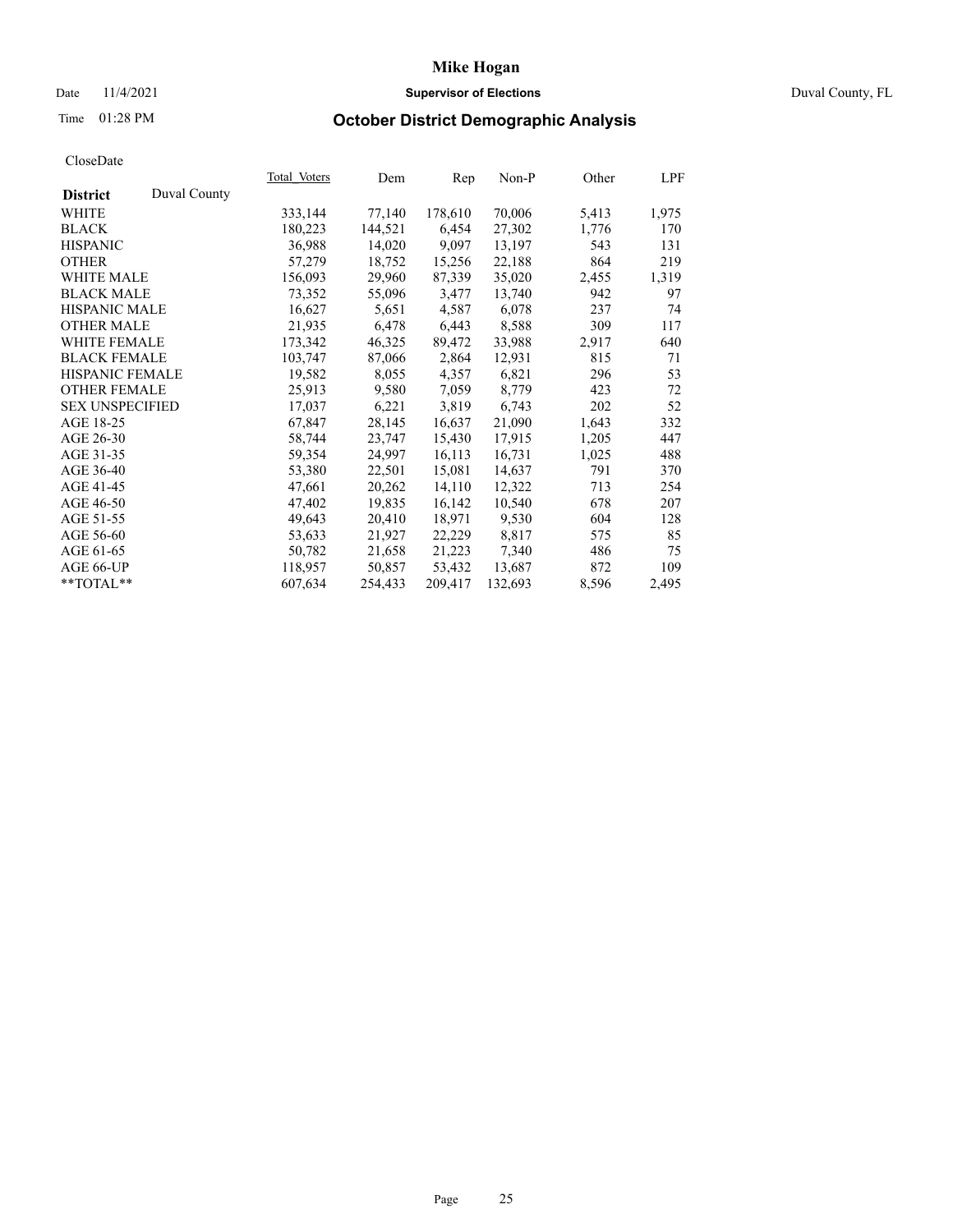## Date 11/4/2021 **Supervisor of Elections Supervisor of Elections** Duval County, FL

# Time 01:28 PM **October District Demographic Analysis**

|                        |                | <b>Total Voters</b> | Dem   | Rep   | $Non-P$ | Other          | LPF            |
|------------------------|----------------|---------------------|-------|-------|---------|----------------|----------------|
| <b>District</b>        | Atlantic Beach |                     |       |       |         |                |                |
| WHITE                  |                | 9,380               | 2,678 | 4,459 | 2,057   | 141            | 45             |
| <b>BLACK</b>           |                | 779                 | 596   | 38    | 139     | 4              | 2              |
| <b>HISPANIC</b>        |                | 291                 | 124   | 86    | 77      | 4              | $\mathbf{0}$   |
| <b>OTHER</b>           |                | 627                 | 185   | 203   | 221     | 15             | 3              |
| <b>WHITE MALE</b>      |                | 4,400               | 996   | 2,237 | 1,076   | 61             | 30             |
| <b>BLACK MALE</b>      |                | 341                 | 236   | 24    | 78      | 2              | 1              |
| <b>HISPANIC MALE</b>   |                | 131                 | 46    | 42    | 43      | $\mathbf{0}$   | 0              |
| <b>OTHER MALE</b>      |                | 222                 | 53    | 79    | 86      | 4              | $\mathbf{0}$   |
| <b>WHITE FEMALE</b>    |                | 4,912               | 1,658 | 2,194 | 966     | 79             | 15             |
| <b>BLACK FEMALE</b>    |                | 424                 | 351   | 13    | 57      | $\overline{c}$ | 1              |
| <b>HISPANIC FEMALE</b> |                | 155                 | 77    | 41    | 33      | 4              | $\mathbf{0}$   |
| <b>OTHER FEMALE</b>    |                | 264                 | 94    | 89    | 72      | 7              | 2              |
| <b>SEX UNSPECIFIED</b> |                | 228                 | 72    | 67    | 83      | 5              | 1              |
| AGE 18-25              |                | 989                 | 315   | 362   | 280     | 27             | 5              |
| AGE 26-30              |                | 822                 | 271   | 279   | 245     | 23             | 4              |
| AGE 31-35              |                | 855                 | 279   | 286   | 263     | 22             | 5              |
| AGE 36-40              |                | 851                 | 270   | 280   | 273     | 17             | 11             |
| AGE 41-45              |                | 760                 | 240   | 282   | 227     | 6              | 5              |
| AGE 46-50              |                | 768                 | 227   | 315   | 210     | 9              | 7              |
| AGE 51-55              |                | 866                 | 225   | 437   | 187     | 12             | 5              |
| AGE 56-60              |                | 1,073               | 292   | 557   | 211     | 10             | 3              |
| AGE 61-65              |                | 1,055               | 363   | 528   | 151     | 11             | $\overline{c}$ |
| AGE 66-UP              |                | 3,037               | 1,101 | 1,460 | 446     | 27             | 3              |
| **TOTAL**              |                | 11,077              | 3,583 | 4,786 | 2,494   | 164            | 50             |
|                        |                |                     |       |       |         |                |                |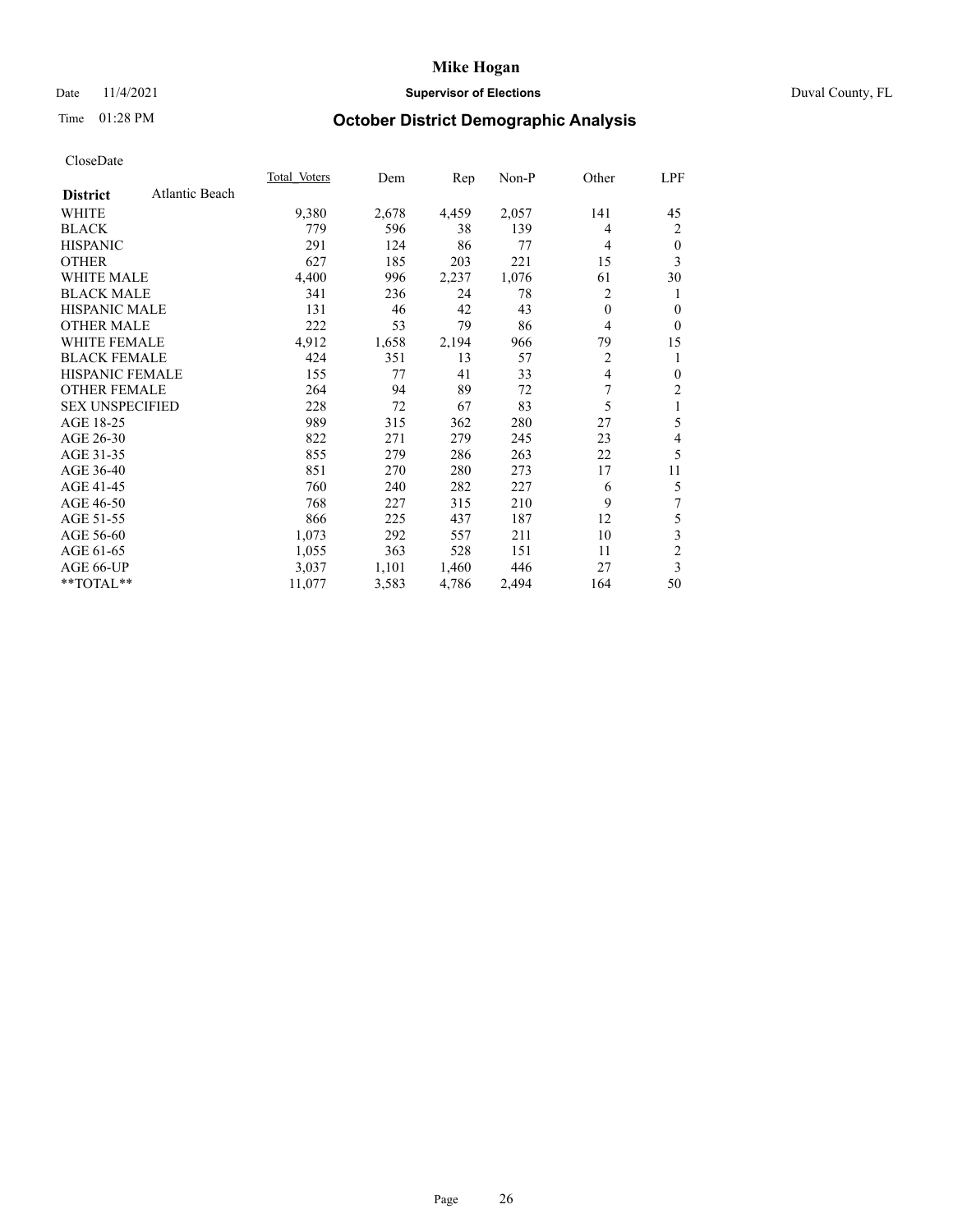## Date 11/4/2021 **Supervisor of Elections** Duval County, FL

# Time 01:28 PM **October District Demographic Analysis**

|                        |         | Total Voters | Dem | Rep | Non-P          | Other          | LPF            |
|------------------------|---------|--------------|-----|-----|----------------|----------------|----------------|
| <b>District</b>        | Baldwin |              |     |     |                |                |                |
| WHITE                  |         | 672          | 119 | 415 | 124            | 12             | $\overline{c}$ |
| <b>BLACK</b>           |         | 243          | 220 | 7   | 16             | $\Omega$       | $\theta$       |
| <b>HISPANIC</b>        |         | 11           | 3   | 6   | $\overline{c}$ | $_{0}$         | 0              |
| <b>OTHER</b>           |         | 32           | 7   | 14  | 10             |                | 0              |
| WHITE MALE             |         | 297          | 52  | 183 | 54             | 8              | 0              |
| <b>BLACK MALE</b>      |         | 84           | 74  | 4   | 6              | $_{0}$         | 0              |
| <b>HISPANIC MALE</b>   |         | 5            | 2   | 2   |                | 0              | 0              |
| <b>OTHER MALE</b>      |         | 12           | 5   | 4   | 3              | 0              | 0              |
| <b>WHITE FEMALE</b>    |         | 367          | 66  | 229 | 66             | 4              | 2              |
| <b>BLACK FEMALE</b>    |         | 152          | 141 | 3   | 8              | 0              | $\Omega$       |
| <b>HISPANIC FEMALE</b> |         | 6            |     | 4   |                | $_{0}$         | 0              |
| <b>OTHER FEMALE</b>    |         | 10           |     | 7   |                |                | 0              |
| <b>SEX UNSPECIFIED</b> |         | 25           | 7   | 6   | 12             | 0              | 0              |
| AGE 18-25              |         | 93           | 34  | 34  | 23             | 2              | 0              |
| AGE 26-30              |         | 79           | 22  | 39  | 16             | $\overline{c}$ | 0              |
| AGE 31-35              |         | 75           | 23  | 33  | 18             | 0              |                |
| AGE 36-40              |         | 86           | 25  | 45  | 15             |                | 0              |
| AGE 41-45              |         | 57           | 18  | 28  | 8              | 3              | 0              |
| AGE 46-50              |         | 67           | 24  | 32  | 9              |                |                |
| AGE 51-55              |         | 78           | 22  | 44  | 11             |                | 0              |
| AGE 56-60              |         | 85           | 32  | 33  | 18             | 2              | 0              |
| AGE 61-65              |         | 91           | 33  | 47  | 11             | 0              | 0              |
| AGE 66-UP              |         | 247          | 116 | 107 | 23             |                | 0              |
| **TOTAL**              |         | 958          | 349 | 442 | 152            | 13             | 2              |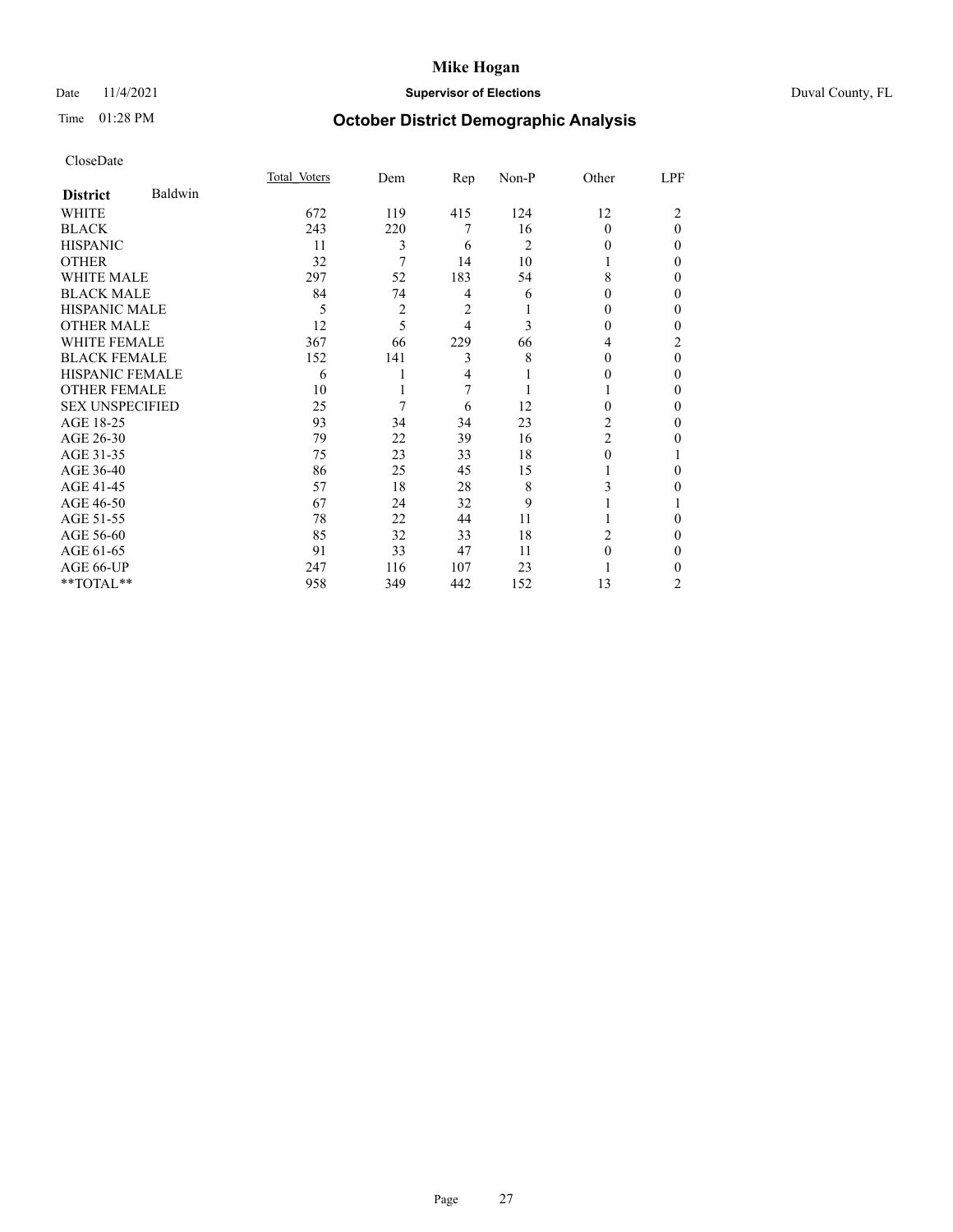## Date 11/4/2021 **Supervisor of Elections Supervisor of Elections** Duval County, FL

# Time 01:28 PM **October District Demographic Analysis**

| <b>Total Voters</b> | Dem   | Rep   | Non-P |                | LPF            |
|---------------------|-------|-------|-------|----------------|----------------|
|                     |       |       |       |                |                |
| 17,106              | 4,080 | 8,935 | 3,703 | 290            | 98             |
| 521                 | 379   | 36    | 99    | 5              | 2              |
| 483                 | 155   | 179   | 130   | 16             | 3              |
| 1,100               | 271   | 394   | 398   | 28             | 9              |
| 8,301               | 1,618 | 4,500 | 1,973 | 140            | 70             |
| 227                 | 150   | 17    | 55    | 4              | 1              |
| 196                 | 47    | 84    | 62    | $\overline{2}$ | 1              |
| 431                 | 97    | 159   | 158   | 13             | $\overline{4}$ |
| 8,649               | 2,430 | 4,353 | 1,689 | 150            | 27             |
| 284                 | 221   | 18    | 43    | 1              | 1              |
| 279                 | 106   | 93    | 64    | 14             | 2              |
| 454                 | 132   | 179   | 130   | 10             | 3              |
| 388                 | 84    | 141   | 155   | 5              | 3              |
| 1,663               | 424   | 713   | 458   | 57             | 11             |
| 1,879               | 448   | 820   | 551   | 36             | 24             |
| 1,910               | 447   | 815   | 596   | 38             | 14             |
| 1,624               | 396   | 699   | 481   | 31             | 17             |
| 1,448               | 367   | 632   | 414   | 25             | 10             |
| 1,313               | 295   | 669   | 314   | 26             | 9              |
| 1,561               | 317   | 885   | 327   | 24             | 8              |
| 1,783               | 408   | 1,020 | 314   | 32             | 9              |
| 1,753               | 465   | 981   | 278   | 25             | 4              |
| 4,271               | 1,316 | 2,307 | 597   | 45             | 6              |
| 19,210              | 4,885 | 9,544 | 4,330 | 339            | 112            |
|                     |       |       |       |                | Other          |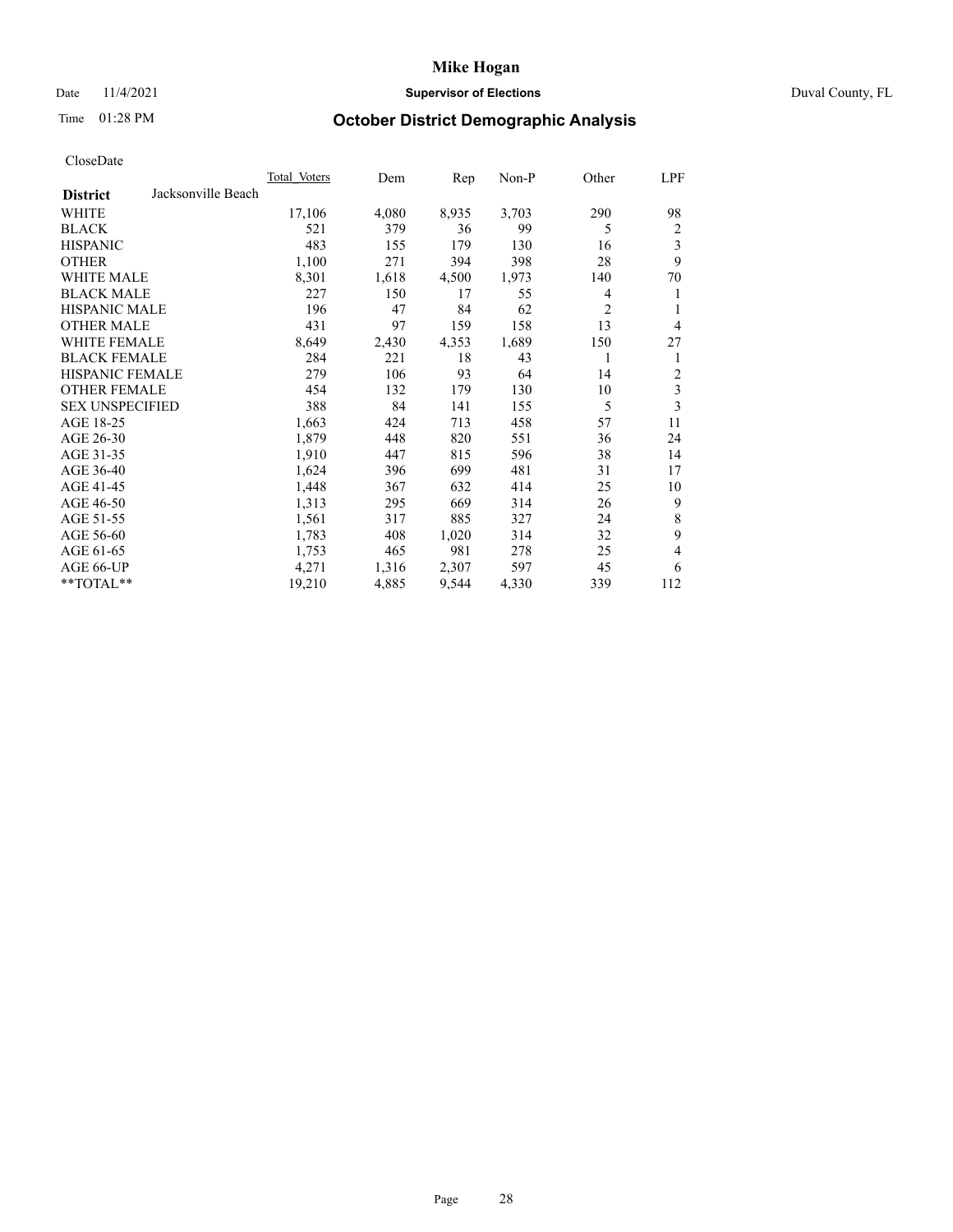## Date 11/4/2021 **Supervisor of Elections** Duval County, FL

# Time 01:28 PM **October District Demographic Analysis**

|                        |               | Total Voters | Dem   | Rep   | Non-P | Other          | LPF          |
|------------------------|---------------|--------------|-------|-------|-------|----------------|--------------|
| <b>District</b>        | Neptune Beach |              |       |       |       |                |              |
| WHITE                  |               | 5,381        | 1,403 | 2,723 | 1,139 | 86             | 30           |
| <b>BLACK</b>           |               | 58           | 28    | 11    | 14    | 5              | $\mathbf{0}$ |
| <b>HISPANIC</b>        |               | 121          | 43    | 44    | 30    | 2              | 2            |
| <b>OTHER</b>           |               | 270          | 68    | 85    | 105   | 5              | 7            |
| <b>WHITE MALE</b>      |               | 2,544        | 493   | 1,385 | 600   | 45             | 21           |
| <b>BLACK MALE</b>      |               | 32           | 17    | 4     | 7     | 4              | $\mathbf{0}$ |
| <b>HISPANIC MALE</b>   |               | 49           | 13    | 19    | 15    | 2              | $\mathbf{0}$ |
| <b>OTHER MALE</b>      |               | 99           | 22    | 31    | 39    | 4              | 3            |
| WHITE FEMALE           |               | 2,776        | 898   | 1,307 | 522   | 40             | 9            |
| <b>BLACK FEMALE</b>    |               | 26           | 11    | 7     | 7     |                | $\mathbf{0}$ |
| <b>HISPANIC FEMALE</b> |               | 68           | 29    | 22    | 15    | $\Omega$       | 2            |
| <b>OTHER FEMALE</b>    |               | 115          | 36    | 39    | 36    | $\Omega$       | 4            |
| <b>SEX UNSPECIFIED</b> |               | 120          | 23    | 49    | 46    | $\overline{2}$ | $\theta$     |
| AGE 18-25              |               | 525          | 134   | 211   | 155   | 18             | 7            |
| AGE 26-30              |               | 514          | 141   | 204   | 155   | 11             | 3            |
| AGE 31-35              |               | 507          | 123   | 220   | 145   | 14             | 5            |
| AGE 36-40              |               | 554          | 135   | 243   | 161   | 9              | 6            |
| AGE 41-45              |               | 440          | 117   | 184   | 127   | 8              | 4            |
| AGE 46-50              |               | 476          | 106   | 229   | 127   | 8              | 6            |
| AGE 51-55              |               | 478          | 107   | 260   | 101   | 6              | 4            |
| AGE 56-60              |               | 481          | 108   | 280   | 77    | 14             | 2            |
| AGE 61-65              |               | 550          | 124   | 319   | 103   | 3              |              |
| AGE 66-UP              |               | 1,302        | 445   | 713   | 136   | 7              |              |
| **TOTAL**              |               | 5,830        | 1,542 | 2,863 | 1,288 | 98             | 39           |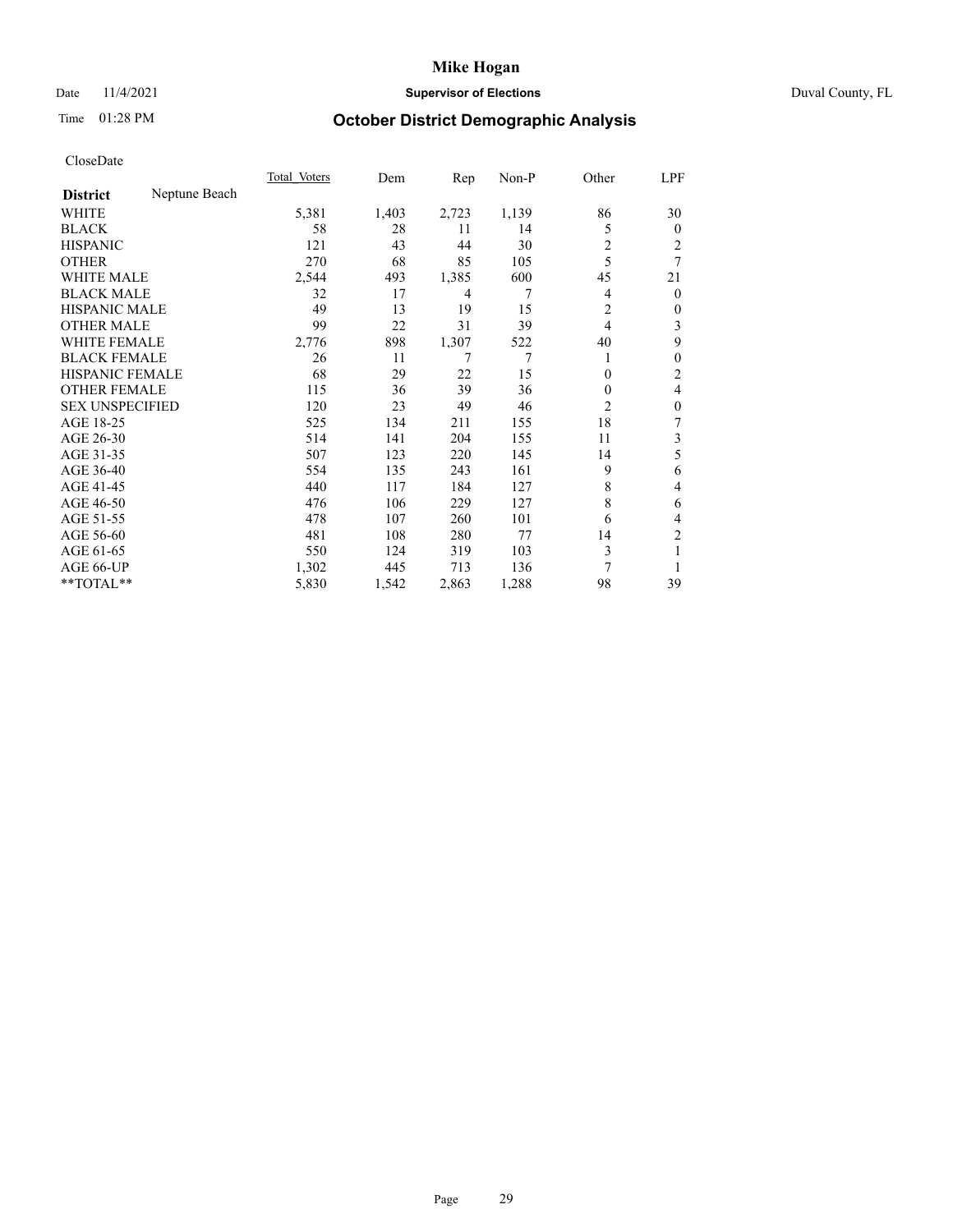## Date 11/4/2021 **Supervisor of Elections** Duval County, FL

# Time 01:28 PM **October District Demographic Analysis**

|                        |                   | Total Voters | Dem    | Rep    | Non-P  | Other | LPF |
|------------------------|-------------------|--------------|--------|--------|--------|-------|-----|
| <b>District</b>        | House District 11 |              |        |        |        |       |     |
| WHITE                  |                   | 55,762       | 12,576 | 30,095 | 11,910 | 889   | 292 |
| <b>BLACK</b>           |                   | 5,745        | 4,175  | 330    | 1,135  | 93    | 12  |
| <b>HISPANIC</b>        |                   | 2,654        | 907    | 850    | 835    | 47    | 15  |
| <b>OTHER</b>           |                   | 4,740        | 1,222  | 1,651  | 1,752  | 85    | 30  |
| WHITE MALE             |                   | 26,858       | 4,810  | 15,198 | 6,223  | 429   | 198 |
| <b>BLACK MALE</b>      |                   | 2,614        | 1,727  | 185    | 640    | 54    | 8   |
| <b>HISPANIC MALE</b>   |                   | 1,189        | 344    | 421    | 399    | 17    | 8   |
| <b>OTHER MALE</b>      |                   | 1,828        | 425    | 675    | 684    | 30    | 14  |
| WHITE FEMALE           |                   | 28,366       | 7,650  | 14,620 | 5,549  | 454   | 93  |
| <b>BLACK FEMALE</b>    |                   | 3,038        | 2,378  | 143    | 475    | 39    | 3   |
| <b>HISPANIC FEMALE</b> |                   | 1,410        | 542    | 412    | 420    | 29    | 7   |
| <b>OTHER FEMALE</b>    |                   | 2,049        | 611    | 749    | 642    | 36    | 11  |
| <b>SEX UNSPECIFIED</b> |                   | 1,547        | 393    | 523    | 598    | 26    | 7   |
| AGE 18-25              |                   | 6,463        | 1,839  | 2,469  | 1,935  | 176   | 44  |
| AGE 26-30              |                   | 6,091        | 1,642  | 2,367  | 1,889  | 131   | 62  |
| AGE 31-35              |                   | 6,311        | 1,675  | 2,559  | 1,901  | 127   | 49  |
| AGE 36-40              |                   | 6,058        | 1,656  | 2,411  | 1,818  | 110   | 63  |
| AGE 41-45              |                   | 5,397        | 1,480  | 2,259  | 1,538  | 86    | 34  |
| AGE 46-50              |                   | 5,293        | 1,380  | 2,531  | 1,266  | 84    | 32  |
| AGE 51-55              |                   | 5,676        | 1,386  | 3,023  | 1,159  | 88    | 20  |
| AGE 56-60              |                   | 6,351        | 1,549  | 3,598  | 1,096  | 91    | 17  |
| AGE 61-65              |                   | 6,151        | 1,655  | 3,410  | 988    | 86    | 12  |
| AGE 66-UP              |                   | 15,091       | 4,611  | 8,295  | 2,034  | 135   | 16  |
| **TOTAL**              |                   | 68,901       | 18,880 | 32,926 | 15,632 | 1,114 | 349 |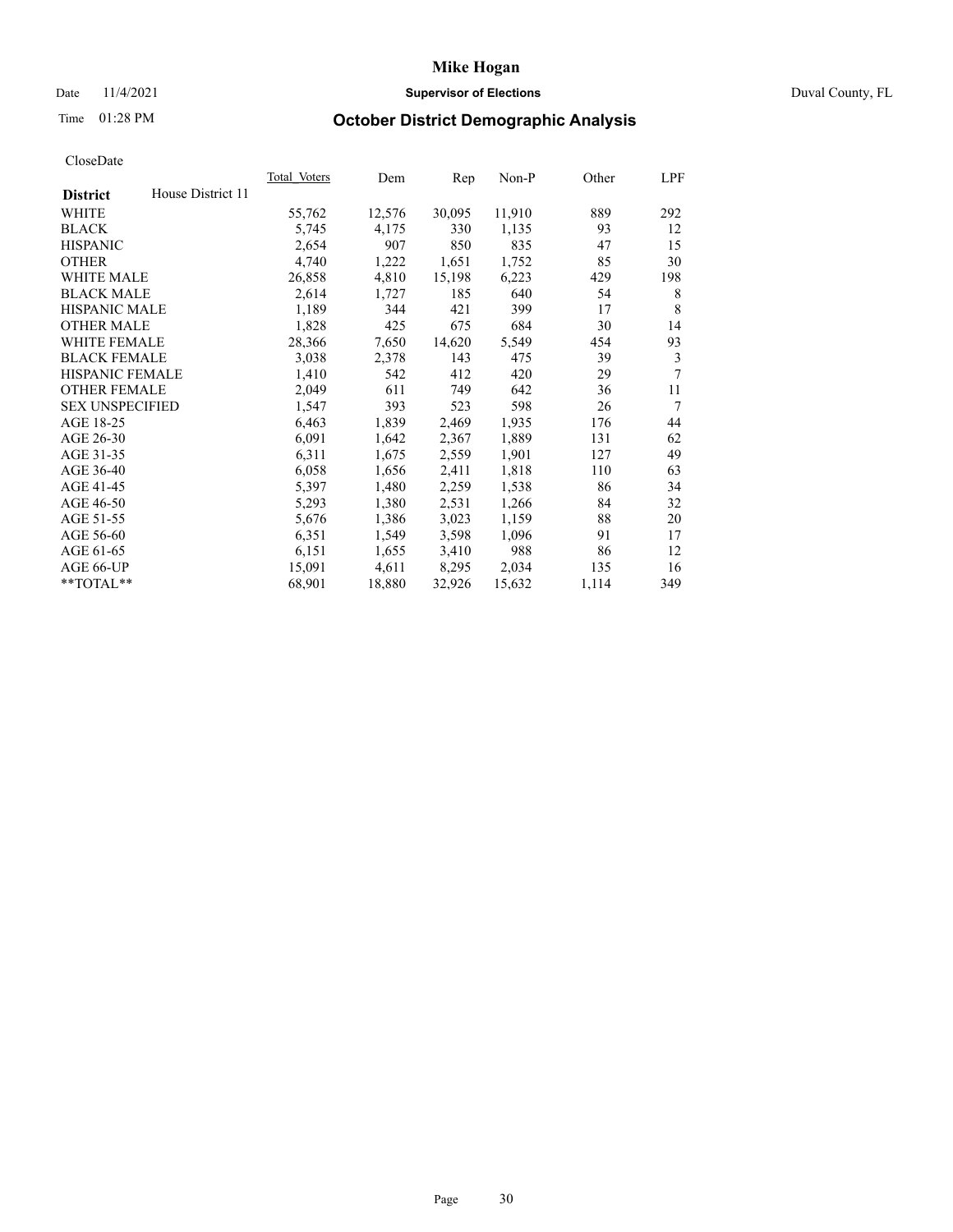## Date 11/4/2021 **Supervisor of Elections Supervisor of Elections** Duval County, FL

# Time 01:28 PM **October District Demographic Analysis**

|                        |                   | Total Voters | Dem    | Rep    | $Non-P$ | Other | LPF |
|------------------------|-------------------|--------------|--------|--------|---------|-------|-----|
| <b>District</b>        | House District 12 |              |        |        |         |       |     |
| WHITE                  |                   | 73,093       | 15,974 | 38,926 | 16,535  | 1,221 | 437 |
| <b>BLACK</b>           |                   | 16,275       | 12,121 | 769    | 3,157   | 207   | 21  |
| <b>HISPANIC</b>        |                   | 8,670        | 3,194  | 2,236  | 3,080   | 131   | 29  |
| <b>OTHER</b>           |                   | 14,534       | 4,186  | 4,309  | 5,789   | 202   | 48  |
| WHITE MALE             |                   | 34,468       | 6,088  | 19,210 | 8,292   | 578   | 300 |
| <b>BLACK MALE</b>      |                   | 6,975        | 4,779  | 447    | 1,629   | 104   | 16  |
| <b>HISPANIC MALE</b>   |                   | 3,848        | 1,237  | 1,088  | 1,443   | 64    | 16  |
| <b>OTHER MALE</b>      |                   | 5,823        | 1,548  | 1,840  | 2,328   | 82    | 25  |
| WHITE FEMALE           |                   | 37,762       | 9,691  | 19,316 | 7,993   | 631   | 131 |
| <b>BLACK FEMALE</b>    |                   | 9,012        | 7,142  | 307    | 1,457   | 101   | 5   |
| HISPANIC FEMALE        |                   | 4,628        | 1,889  | 1,110  | 1,552   | 66    | 11  |
| <b>OTHER FEMALE</b>    |                   | 6,732        | 2,165  | 2,050  | 2,404   | 96    | 17  |
| <b>SEX UNSPECIFIED</b> |                   | 3,322        | 936    | 872    | 1,461   | 39    | 14  |
| AGE 18-25              |                   | 13,180       | 4,586  | 3,948  | 4,204   | 360   | 82  |
| AGE 26-30              |                   | 11,413       | 3,632  | 3,626  | 3,784   | 273   | 98  |
| AGE 31-35              |                   | 10,930       | 3,533  | 3,659  | 3,440   | 208   | 90  |
| AGE 36-40              |                   | 9,949        | 3,080  | 3,413  | 3,215   | 162   | 79  |
| AGE 41-45              |                   | 8,863        | 2,774  | 3,185  | 2,722   | 131   | 51  |
| AGE 46-50              |                   | 8,713        | 2,664  | 3,616  | 2,241   | 140   | 52  |
| AGE 51-55              |                   | 9,217        | 2,778  | 4,224  | 2,089   | 95    | 31  |
| AGE 56-60              |                   | 10,011       | 2,877  | 5,001  | 1,992   | 125   | 16  |
| AGE 61-65              |                   | 9,120        | 2,862  | 4,433  | 1,706   | 99    | 20  |
| AGE 66-UP              |                   | 21,133       | 6,678  | 11,122 | 3,150   | 167   | 16  |
| **TOTAL**              |                   | 112,572      | 35,475 | 46,240 | 28,561  | 1,761 | 535 |
|                        |                   |              |        |        |         |       |     |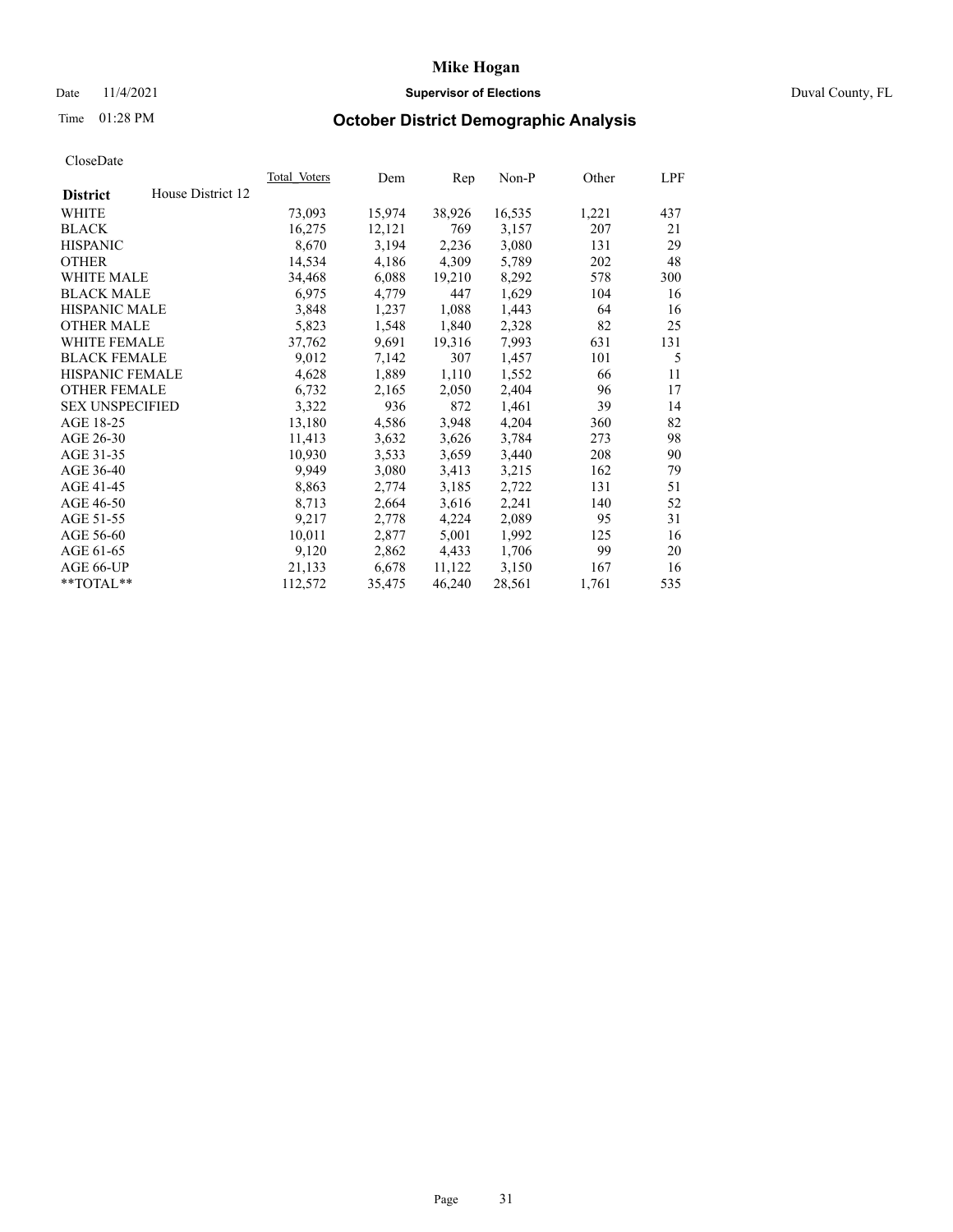## Date 11/4/2021 **Supervisor of Elections Supervisor of Elections** Duval County, FL

# Time 01:28 PM **October District Demographic Analysis**

|                                      | <b>Total Voters</b> | Dem    | Rep    | $Non-P$ | Other | LPF |
|--------------------------------------|---------------------|--------|--------|---------|-------|-----|
| House District 13<br><b>District</b> |                     |        |        |         |       |     |
| WHITE                                | 38,054              | 10,592 | 18,176 | 8,423   | 633   | 230 |
| <b>BLACK</b>                         | 50,377              | 41,465 | 1,639  | 6,823   | 402   | 48  |
| <b>HISPANIC</b>                      | 5,659               | 2,310  | 1,238  | 2,011   | 80    | 20  |
| <b>OTHER</b>                         | 8,655               | 3,433  | 1,649  | 3,429   | 111   | 33  |
| WHITE MALE                           | 17,835              | 4,231  | 8,955  | 4,218   | 278   | 153 |
| <b>BLACK MALE</b>                    | 20,201              | 15,788 | 830    | 3,350   | 205   | 28  |
| <b>HISPANIC MALE</b>                 | 2,476               | 941    | 615    | 878     | 31    | 11  |
| <b>OTHER MALE</b>                    | 3,072               | 1,109  | 676    | 1,228   | 42    | 17  |
| WHITE FEMALE                         | 19,683              | 6,218  | 8,989  | 4,050   | 350   | 76  |
| <b>BLACK FEMALE</b>                  | 29,176              | 24,925 | 771    | 3,271   | 190   | 19  |
| HISPANIC FEMALE                      | 3,038               | 1,307  | 595    | 1,079   | 48    | 9   |
| <b>OTHER FEMALE</b>                  | 3,676               | 1,694  | 736    | 1,186   | 48    | 12  |
| <b>SEX UNSPECIFIED</b>               | 3,586               | 1,586  | 535    | 1,425   | 34    | 6   |
| AGE 18-25                            | 11,651              | 6,031  | 1,685  | 3,676   | 214   | 45  |
| AGE 26-30                            | 10,101              | 5,281  | 1,641  | 2,979   | 150   | 50  |
| AGE 31-35                            | 10,560              | 5,754  | 1,789  | 2,777   | 168   | 72  |
| AGE 36-40                            | 9,020               | 4,918  | 1,663  | 2,268   | 123   | 48  |
| AGE 41-45                            | 7,803               | 4,340  | 1,509  | 1,813   | 113   | 28  |
| AGE 46-50                            | 7,635               | 4,211  | 1,750  | 1,543   | 104   | 27  |
| AGE 51-55                            | 7,952               | 4,489  | 2,037  | 1,325   | 82    | 19  |
| AGE 56-60                            | 9,038               | 5,190  | 2,428  | 1,320   | 85    | 15  |
| AGE 61-65                            | 8,990               | 5,404  | 2,386  | 1,107   | 80    | 13  |
| AGE 66-UP                            | 19,958              | 12,161 | 5,810  | 1,866   | 107   | 14  |
| **TOTAL**                            | 102,745             | 57,800 | 22,702 | 20,686  | 1,226 | 331 |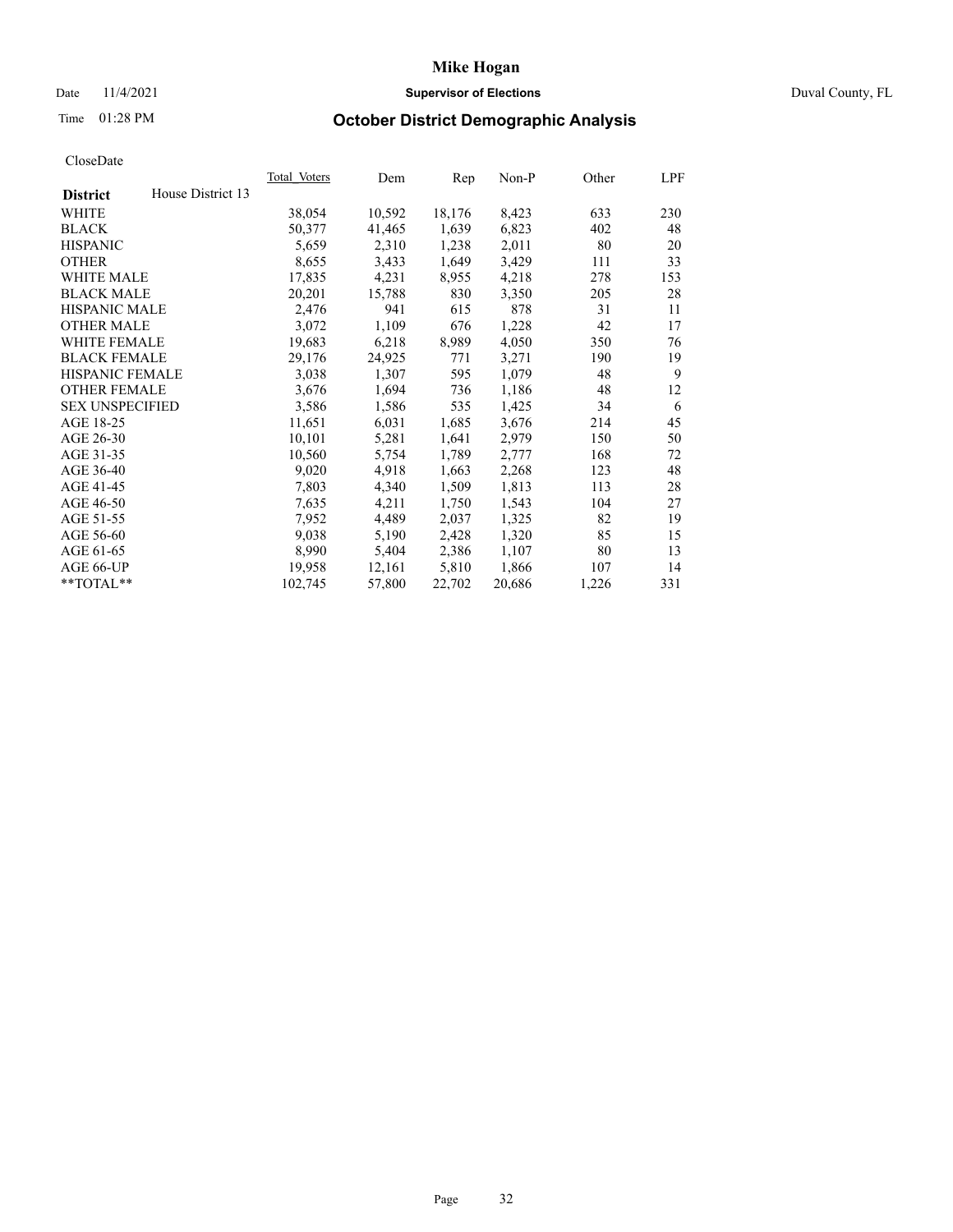## Date 11/4/2021 **Supervisor of Elections Supervisor of Elections** Duval County, FL

# Time 01:28 PM **October District Demographic Analysis**

|                                      | <b>Total Voters</b> | Dem    | Rep    | $Non-P$ | Other | LPF    |
|--------------------------------------|---------------------|--------|--------|---------|-------|--------|
| House District 14<br><b>District</b> |                     |        |        |         |       |        |
| WHITE                                | 41,462              | 9,785  | 21,889 | 8,777   | 725   | 286    |
| <b>BLACK</b>                         | 61,688              | 51,532 | 1,832  | 7,836   | 448   | 40     |
| <b>HISPANIC</b>                      | 4,583               | 1,901  | 927    | 1,664   | 75    | 16     |
| <b>OTHER</b>                         | 7,969               | 3,162  | 1,642  | 3,021   | 110   | 34     |
| WHITE MALE                           | 19,303              | 3,892  | 10,588 | 4,307   | 332   | 184    |
| <b>BLACK MALE</b>                    | 24,518              | 19,377 | 972    | 3,900   | 245   | 24     |
| <b>HISPANIC MALE</b>                 | 2,086               | 747    | 518    | 781     | 32    | 8      |
| <b>OTHER MALE</b>                    | 2,827               | 1,018  | 661    | 1,090   | 38    | 20     |
| WHITE FEMALE                         | 21,654              | 5,770  | 11,057 | 4,336   | 391   | 100    |
| <b>BLACK FEMALE</b>                  | 36,140              | 31,353 | 832    | 3,740   | 199   | 16     |
| HISPANIC FEMALE                      | 2,401               | 1,110  | 393    | 848     | 42    | 8      |
| <b>OTHER FEMALE</b>                  | 3,392               | 1,521  | 739    | 1,073   | 51    | 8      |
| <b>SEX UNSPECIFIED</b>               | 3,381               | 1,592  | 530    | 1,223   | 28    | 8      |
| AGE 18-25                            | 13,548              | 7,124  | 2,071  | 4,045   | 264   | 44     |
| AGE 26-30                            | 11,081              | 5,760  | 1,949  | 3,106   | 188   | 78     |
| AGE 31-35                            | 11,406              | 6,146  | 2,119  | 2,886   | 169   | 86     |
| AGE 36-40                            | 10,321              | 5,868  | 1,955  | 2,313   | 132   | 53     |
| AGE 41-45                            | 9,364               | 5,415  | 1,878  | 1,912   | 124   | 35     |
| AGE 46-50                            | 9,445               | 5,525  | 2,094  | 1,687   | 110   | 29     |
| AGE 51-55                            | 9,463               | 5,494  | 2,424  | 1,423   | 106   | 16     |
| AGE 56-60                            | 10,131              | 5,928  | 2,789  | 1,306   | 95    | 13     |
| AGE 61-65                            | 9,498               | 5,656  | 2,722  | 1,048   | 65    | $\tau$ |
| AGE 66-UP                            | 21,395              | 13,431 | 6,284  | 1,561   | 104   | 15     |
| **TOTAL**                            | 115,702             | 66,380 | 26,290 | 21,298  | 1,358 | 376    |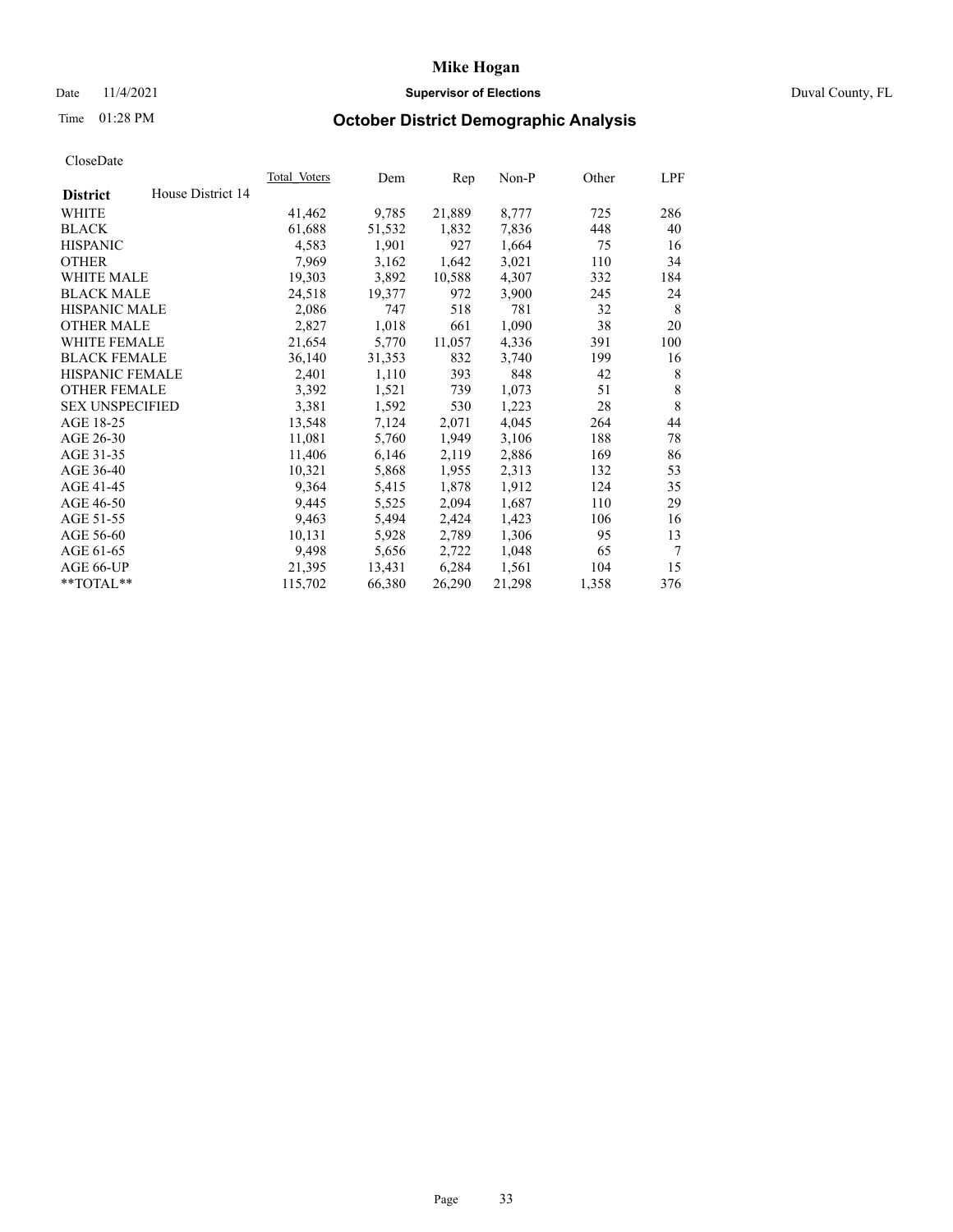## Date 11/4/2021 **Supervisor of Elections Supervisor of Elections** Duval County, FL

# Time 01:28 PM **October District Demographic Analysis**

| Total Voters | Dem    | Rep    | $Non-P$ | Other | LPF |
|--------------|--------|--------|---------|-------|-----|
|              |        |        |         |       |     |
| 64,330       | 14,690 | 35,899 | 12,388  | 989   | 364 |
| 31,792       | 24,758 | 1,251  | 5,358   | 396   | 29  |
| 7,357        | 2,886  | 1,631  | 2,705   | 110   | 25  |
| 9,796        | 3,076  | 2,885  | 3,615   | 185   | 35  |
| 30,059       | 5,740  | 17,520 | 6,097   | 457   | 245 |
| 12,993       | 9,402  | 689    | 2,667   | 218   | 17  |
| 3,374        | 1,212  | 855    | 1,248   | 48    | 11  |
| 3,676        | 1,051  | 1,207  | 1,338   | 62    | 18  |
| 33,537       | 8,807  | 17,986 | 6,104   | 523   | 117 |
| 18,265       | 14,953 | 539    | 2,587   | 174   | 12  |
| 3,839        | 1,611  | 750    | 1,408   | 58    | 12  |
| 4,555        | 1,592  | 1,353  | 1,507   | 93    | 10  |
| 2,975        | 1,042  | 767    | 1,108   | 47    | 11  |
| 12,308       | 4,941  | 3,080  | 3,906   | 325   | 56  |
| 10,846       | 4,210  | 3,016  | 3,308   | 236   | 76  |
| 11,252       | 4,640  | 3,160  | 3,166   | 206   | 80  |
| 10,087       | 4,237  | 2,952  | 2,654   | 169   | 75  |
| 9,044        | 3,915  | 2,725  | 2,195   | 154   | 55  |
| 8,964        | 3,760  | 3,187  | 1,861   | 129   | 27  |
| 9,627        | 3,944  | 3,773  | 1,765   | 115   | 30  |
| 10,207       | 4,023  | 4,537  | 1,541   | 88    | 18  |
| 9,718        | 3,850  | 4,483  | 1,283   | 86    | 16  |
| 21,182       | 7,875  | 10,746 | 2,369   | 172   | 20  |
| 113,275      | 45,410 | 41,666 | 24,066  | 1,680 | 453 |
|              |        |        |         |       |     |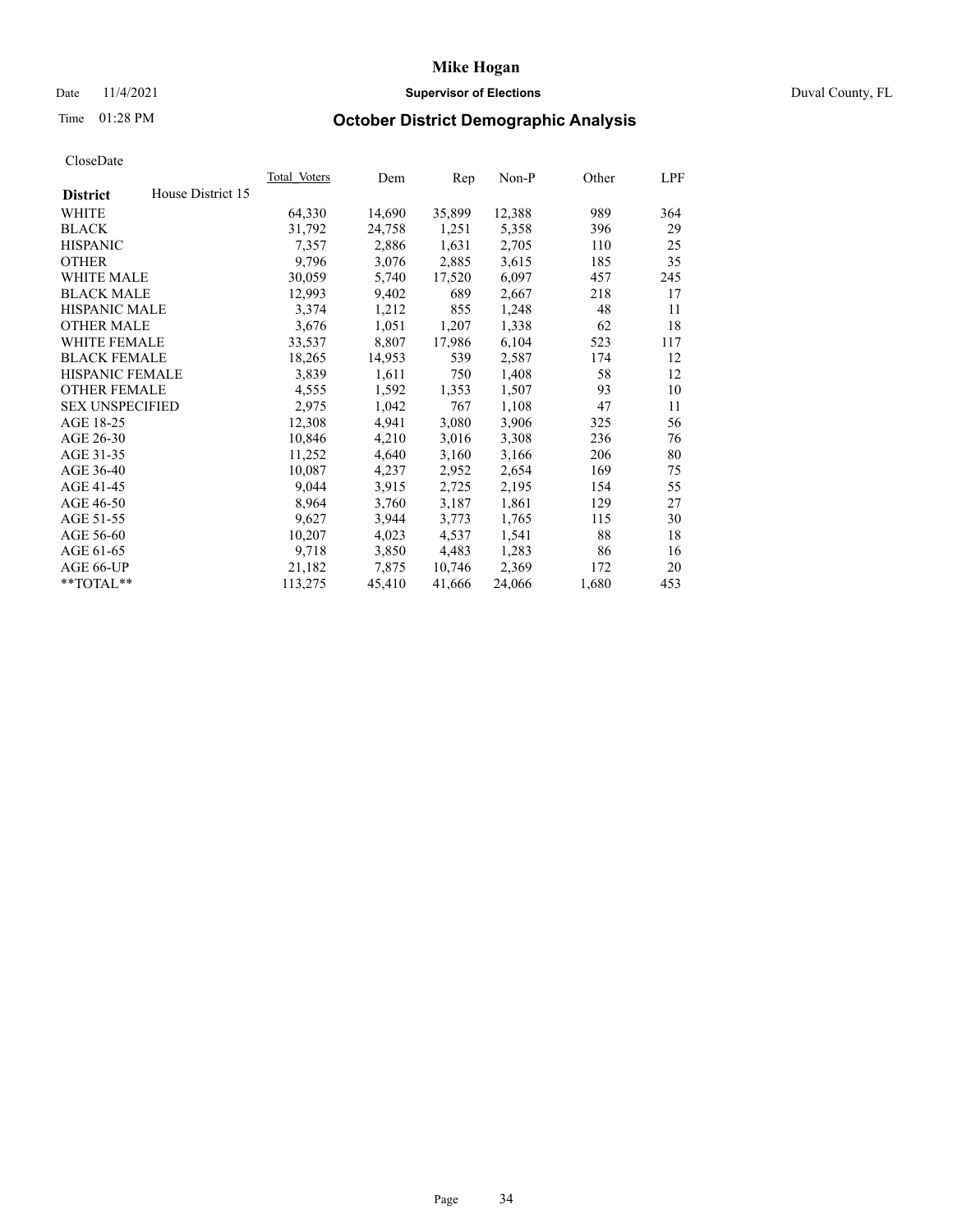## Date 11/4/2021 **Supervisor of Elections Supervisor of Elections** Duval County, FL

# Time 01:28 PM **October District Demographic Analysis**

| Total Voters | Dem    | Rep    | $Non-P$ | Other | LPF |
|--------------|--------|--------|---------|-------|-----|
|              |        |        |         |       |     |
| 92,982       | 21,803 | 50,157 | 18,996  | 1,485 | 541 |
| 15,947       | 11,693 | 725    | 3,261   | 244   | 24  |
| 8,971        | 3,147  | 2,530  | 3,141   | 122   | 31  |
| 13,614       | 4,204  | 3,816  | 5,316   | 220   | 58  |
| 43,112       | 8,358  | 24,173 | 9,586   | 635   | 360 |
| 6,735        | 4,500  | 403    | 1,700   | 126   | 6   |
| 4,035        | 1,278  | 1,237  | 1,450   | 49    | 21  |
| 5,473        | 1,504  | 1,657  | 2,206   | 76    | 30  |
| 49,044       | 13,241 | 25,587 | 9,199   | 841   | 176 |
| 9,002        | 7,039  | 313    | 1,516   | 116   | 18  |
| 4,774        | 1,809  | 1,257  | 1,627   | 71    | 10  |
| 6,352        | 2,260  | 1,746  | 2,206   | 117   | 23  |
| 2,987        | 858    | 855    | 1,224   | 40    | 10  |
| 13,967       | 4,531  | 4,704  | 4,240   | 408   | 84  |
| 12,506       | 4,104  | 4,173  | 3,816   | 299   | 114 |
| 12,242       | 4,121  | 4,181  | 3,583   | 221   | 136 |
| 11,060       | 3,568  | 3,954  | 3,299   | 153   | 86  |
| 9,895        | 3,080  | 3,680  | 2,918   | 147   | 70  |
| 9,976        | 2,947  | 4,209  | 2,602   | 155   | 63  |
| 10,691       | 2,990  | 5,116  | 2,395   | 161   | 29  |
| 11,317       | 3,200  | 5,766  | 2,182   | 149   | 20  |
| 10,754       | 3,216  | 5,664  | 1,751   | 109   | 14  |
| 29,055       | 9,079  | 15,762 | 3,909   | 267   | 38  |
| 131,514      | 40,847 | 57,228 | 30,714  | 2,071 | 654 |
|              |        |        |         |       |     |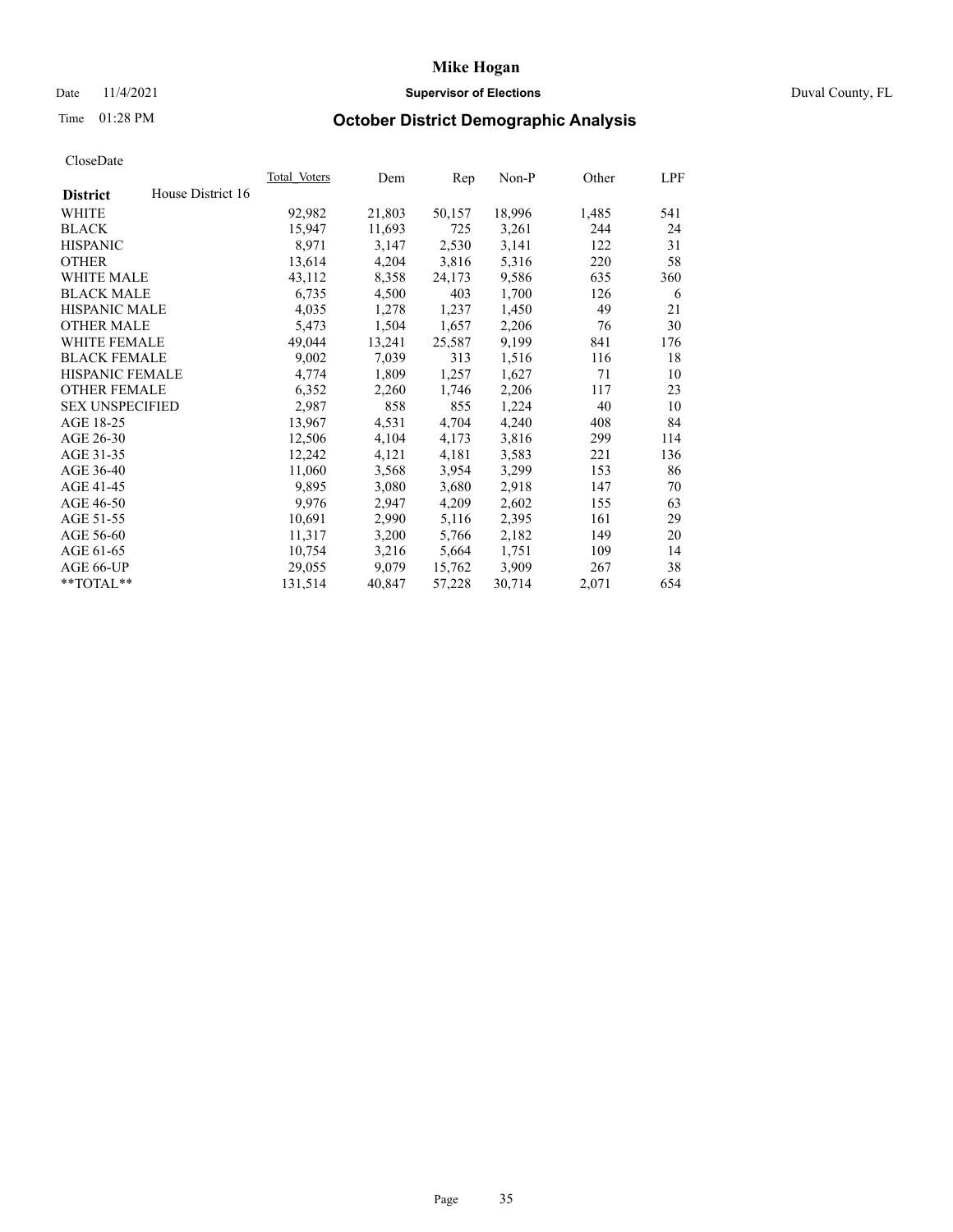## Date 11/4/2021 **Supervisor of Elections Supervisor of Elections** Duval County, FL

# Time 01:28 PM **October District Demographic Analysis**

|                                        | <b>Total Voters</b> | Dem    | Rep    | $Non-P$ | Other | LPF |
|----------------------------------------|---------------------|--------|--------|---------|-------|-----|
| School Board Dist 1<br><b>District</b> |                     |        |        |         |       |     |
| WHITE                                  | 53,644              | 11,000 | 30,665 | 10,856  | 829   | 294 |
| <b>BLACK</b>                           | 23,924              | 18,335 | 1,032  | 4,223   | 303   | 31  |
| <b>HISPANIC</b>                        | 6,657               | 2,512  | 1,687  | 2,359   | 84    | 15  |
| <b>OTHER</b>                           | 8,742               | 2,682  | 2,571  | 3,341   | 111   | 37  |
| WHITE MALE                             | 25,462              | 4,295  | 15,031 | 5,570   | 379   | 187 |
| <b>BLACK MALE</b>                      | 10,020              | 7,127  | 560    | 2,153   | 159   | 21  |
| <b>HISPANIC MALE</b>                   | 2,969               | 1,026  | 847    | 1,045   | 41    | 10  |
| <b>OTHER MALE</b>                      | 3,318               | 912    | 1,091  | 1,261   | 33    | 21  |
| WHITE FEMALE                           | 27,550              | 6,571  | 15,299 | 5,133   | 443   | 104 |
| <b>BLACK FEMALE</b>                    | 13,444              | 10,880 | 453    | 1,960   | 141   | 10  |
| HISPANIC FEMALE                        | 3,537               | 1,424  | 812    | 1,255   | 41    | 5   |
| <b>OTHER FEMALE</b>                    | 3,968               | 1,413  | 1,165  | 1,315   | 62    | 13  |
| <b>SEX UNSPECIFIED</b>                 | 2,697               | 880    | 697    | 1,086   | 28    | 6   |
| AGE 18-25                              | 10,366              | 3,983  | 2,826  | 3,264   | 247   | 46  |
| AGE 26-30                              | 8,645               | 3,235  | 2,435  | 2,719   | 192   | 64  |
| AGE 31-35                              | 9,282               | 3,510  | 2,845  | 2,715   | 142   | 70  |
| AGE 36-40                              | 8,402               | 3,154  | 2,626  | 2,428   | 127   | 67  |
| AGE 41-45                              | 7,515               | 2,865  | 2,492  | 1,988   | 125   | 45  |
| AGE 46-50                              | 7,450               | 2,878  | 2,808  | 1,625   | 104   | 35  |
| AGE 51-55                              | 7,849               | 2,911  | 3,315  | 1,511   | 97    | 15  |
| AGE 56-60                              | 8,513               | 3,001  | 4,014  | 1,391   | 99    | 8   |
| AGE 61-65                              | 7,667               | 2,814  | 3,680  | 1,082   | 81    | 10  |
| AGE 66-UP                              | 17,245              | 6,163  | 8,908  | 2,044   | 113   | 17  |
| **TOTAL**                              | 92,967              | 34,529 | 35,955 | 20,779  | 1,327 | 377 |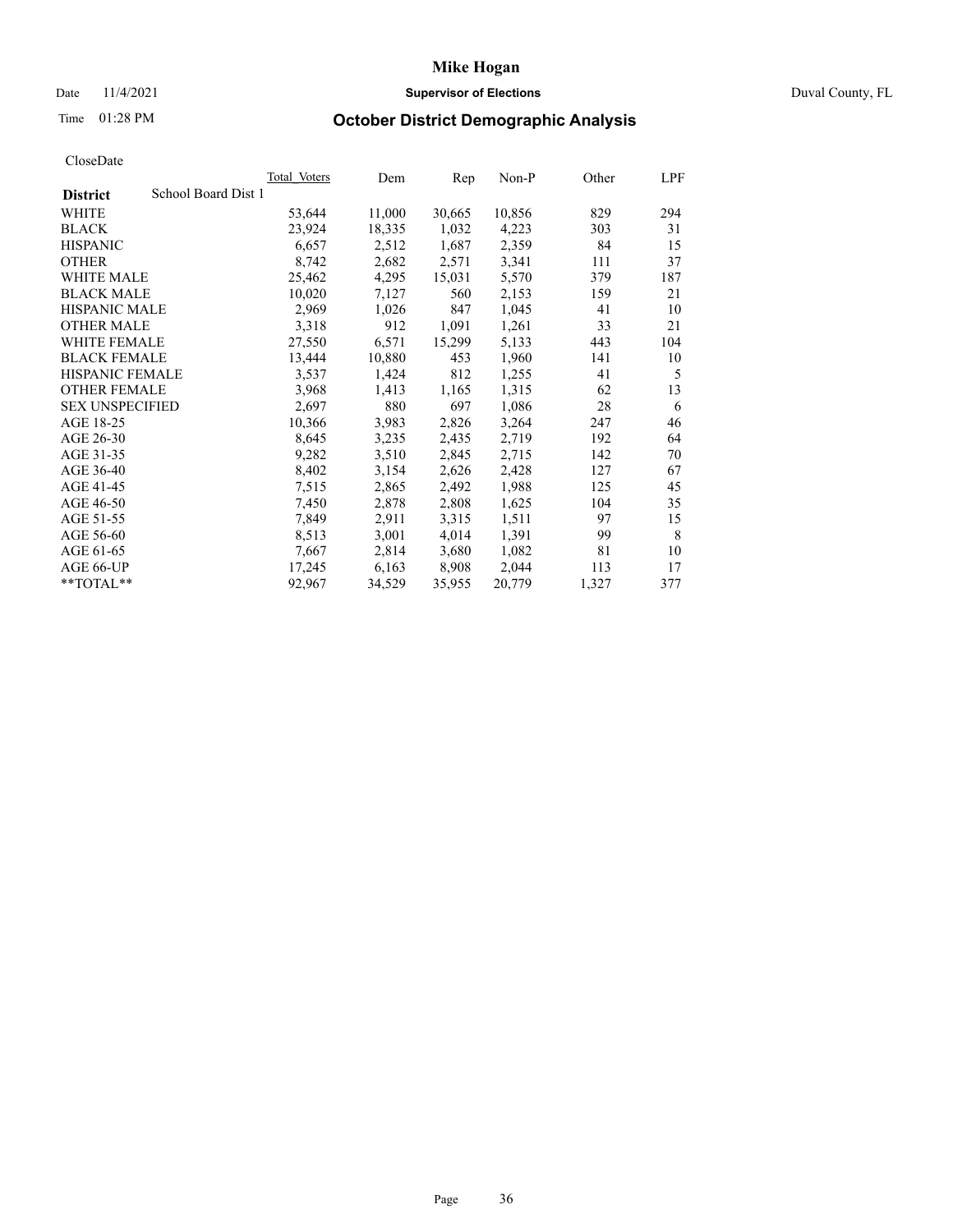## Date 11/4/2021 **Supervisor of Elections Supervisor of Elections** Duval County, FL

# Time 01:28 PM **October District Demographic Analysis**

|                                        | <b>Total Voters</b> | Dem    | Rep    | $Non-P$ | Other | LPF |
|----------------------------------------|---------------------|--------|--------|---------|-------|-----|
| School Board Dist 2<br><b>District</b> |                     |        |        |         |       |     |
| WHITE                                  | 75,953              | 17,370 | 39,934 | 17,019  | 1,218 | 412 |
| <b>BLACK</b>                           | 7,095               | 5,135  | 409    | 1,455   | 86    | 10  |
| <b>HISPANIC</b>                        | 4,740               | 1,630  | 1,458  | 1,537   | 94    | 21  |
| <b>OTHER</b>                           | 9,455               | 2,504  | 3,126  | 3,638   | 145   | 42  |
| WHITE MALE                             | 36,154              | 6,509  | 20,059 | 8,707   | 589   | 290 |
| <b>BLACK MALE</b>                      | 3,273               | 2,158  | 244    | 815     | 50    | 6   |
| <b>HISPANIC MALE</b>                   | 2,081               | 603    | 688    | 738     | 41    | 11  |
| <b>OTHER MALE</b>                      | 3,737               | 903    | 1,286  | 1,470   | 58    | 20  |
| <b>WHITE FEMALE</b>                    | 39,042              | 10,687 | 19,516 | 8,102   | 619   | 118 |
| <b>BLACK FEMALE</b>                    | 3,719               | 2,907  | 158    | 615     | 36    | 3   |
| HISPANIC FEMALE                        | 2,560               | 996    | 743    | 761     | 52    | 8   |
| <b>OTHER FEMALE</b>                    | 4,347               | 1,282  | 1,499  | 1,485   | 65    | 16  |
| <b>SEX UNSPECIFIED</b>                 | 2,327               | 594    | 734    | 953     | 33    | 13  |
| AGE 18-25                              | 9,622               | 2,832  | 3,501  | 2,955   | 271   | 63  |
| AGE 26-30                              | 8,851               | 2,424  | 3,357  | 2,803   | 180   | 87  |
| AGE 31-35                              | 8,908               | 2,412  | 3,458  | 2,795   | 171   | 72  |
| AGE 36-40                              | 8,562               | 2,272  | 3,341  | 2,725   | 144   | 80  |
| AGE 41-45                              | 7,692               | 2,077  | 3,122  | 2,338   | 114   | 41  |
| AGE 46-50                              | 7,503               | 1,915  | 3,487  | 1,934   | 121   | 46  |
| AGE 51-55                              | 7,874               | 1,916  | 4,116  | 1,707   | 101   | 34  |
| AGE 56-60                              | 8,809               | 2,153  | 4,789  | 1,712   | 130   | 25  |
| AGE 61-65                              | 8,444               | 2,323  | 4,451  | 1,533   | 117   | 20  |
| AGE 66-UP                              | 20,942              | 6,305  | 11,294 | 3,133   | 193   | 17  |
| **TOTAL**                              | 97,243              | 26,639 | 44,927 | 23,649  | 1,543 | 485 |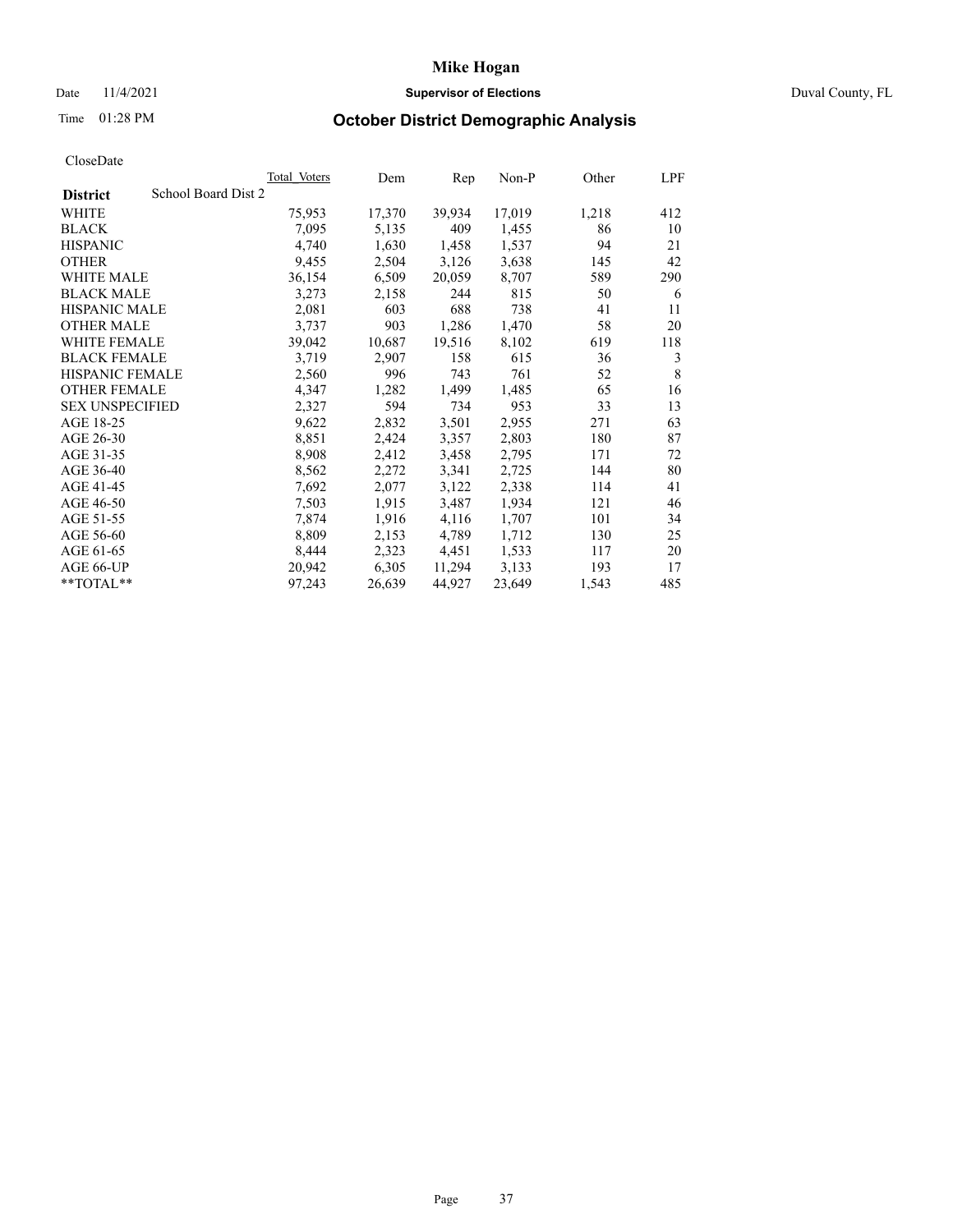## Date 11/4/2021 **Supervisor of Elections Supervisor of Elections** Duval County, FL

# Time 01:28 PM **October District Demographic Analysis**

|                        |                     | <b>Total Voters</b> | Dem    | Rep    | Non-P  | Other | LPF |
|------------------------|---------------------|---------------------|--------|--------|--------|-------|-----|
| <b>District</b>        | School Board Dist 3 |                     |        |        |        |       |     |
| WHITE                  |                     | 53,601              | 14,185 | 26,820 | 11,412 | 838   | 346 |
| <b>BLACK</b>           |                     | 14,637              | 11,094 | 615    | 2,741  | 167   | 20  |
| <b>HISPANIC</b>        |                     | 6,812               | 2,658  | 1,560  | 2,481  | 92    | 21  |
| <b>OTHER</b>           |                     | 9,148               | 2,848  | 2,477  | 3,665  | 126   | 32  |
| WHITE MALE             |                     | 24,839              | 5,558  | 12,947 | 5,730  | 373   | 231 |
| <b>BLACK MALE</b>      |                     | 5,944               | 4,147  | 330    | 1,367  | 87    | 13  |
| <b>HISPANIC MALE</b>   |                     | 3,026               | 1,065  | 790    | 1,126  | 36    | 9   |
| <b>OTHER MALE</b>      |                     | 3,592               | 1,007  | 1,070  | 1,447  | 53    | 15  |
| <b>WHITE FEMALE</b>    |                     | 28,111              | 8,455  | 13,593 | 5,492  | 461   | 110 |
| <b>BLACK FEMALE</b>    |                     | 8,435               | 6,756  | 275    | 1,320  | 77    | 7   |
| HISPANIC FEMALE        |                     | 3,615               | 1,528  | 734    | 1,286  | 55    | 12  |
| <b>OTHER FEMALE</b>    |                     | 4,054               | 1,446  | 1,107  | 1,432  | 58    | 11  |
| <b>SEX UNSPECIFIED</b> |                     | 2,581               | 823    | 626    | 1,098  | 23    | 11  |
| AGE 18-25              |                     | 8,984               | 3,438  | 2,361  | 2,887  | 241   | 57  |
| AGE 26-30              |                     | 8,804               | 3,175  | 2,472  | 2,890  | 196   | 71  |
| AGE 31-35              |                     | 8,415               | 3,191  | 2,425  | 2,562  | 158   | 79  |
| AGE 36-40              |                     | 7,196               | 2,647  | 2,208  | 2,172  | 107   | 62  |
| AGE 41-45              |                     | 6,167               | 2,240  | 1,966  | 1,827  | 91    | 43  |
| AGE 46-50              |                     | 6,150               | 2,156  | 2,272  | 1,593  | 89    | 40  |
| AGE 51-55              |                     | 6,524               | 2,267  | 2,681  | 1,492  | 63    | 21  |
| AGE 56-60              |                     | 7,257               | 2,528  | 3,231  | 1,391  | 90    | 17  |
| AGE 61-65              |                     | 7,146               | 2,551  | 3,308  | 1,207  | 69    | 11  |
| AGE 66-UP              |                     | 17,531              | 6,582  | 8,545  | 2,267  | 119   | 18  |
| **TOTAL**              |                     | 84,198              | 30,785 | 31,472 | 20,299 | 1,223 | 419 |
|                        |                     |                     |        |        |        |       |     |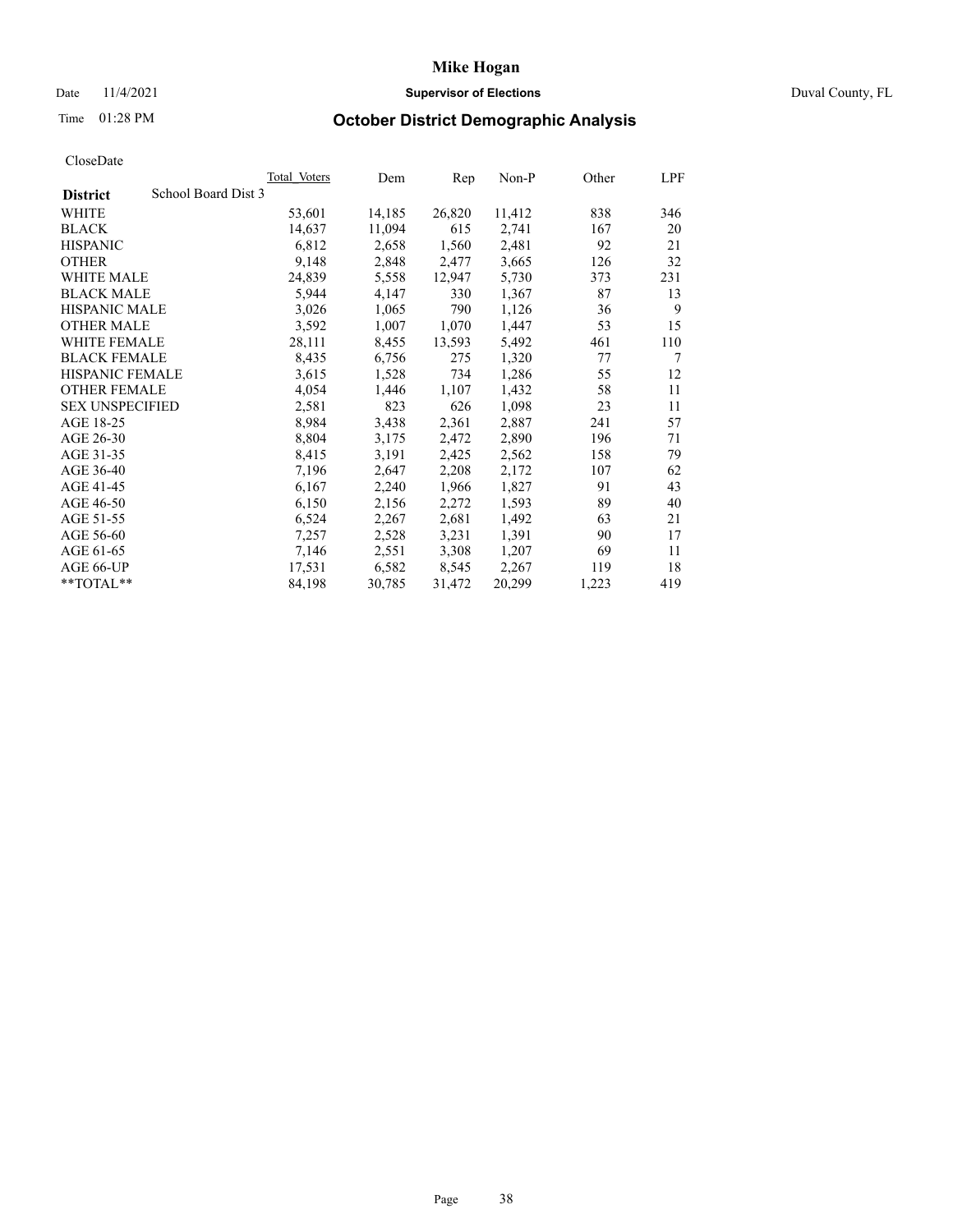## Date 11/4/2021 **Supervisor of Elections Supervisor of Elections** Duval County, FL

# Time 01:28 PM **October District Demographic Analysis**

|                                        | Total Voters | Dem    | Rep    | Non-P  | Other | LPF            |
|----------------------------------------|--------------|--------|--------|--------|-------|----------------|
| School Board Dist 4<br><b>District</b> |              |        |        |        |       |                |
| WHITE                                  | 23,592       | 5,461  | 12,511 | 5,044  | 418   | 158            |
| <b>BLACK</b>                           | 54,010       | 45,581 | 1,547  | 6,468  | 374   | 40             |
| <b>HISPANIC</b>                        | 2,482        | 1,052  | 491    | 888    | 40    | 11             |
| <b>OTHER</b>                           | 5,607        | 2,508  | 840    | 2,151  | 85    | 23             |
| WHITE MALE                             | 11,276       | 2,222  | 6,221  | 2,534  | 197   | 102            |
| <b>BLACK MALE</b>                      | 21,686       | 17,417 | 827    | 3,213  | 207   | 22             |
| <b>HISPANIC MALE</b>                   | 1,131        | 429    | 268    | 413    | 16    | 5              |
| <b>OTHER MALE</b>                      | 1,920        | 813    | 322    | 739    | 34    | 12             |
| WHITE FEMALE                           | 12,006       | 3,169  | 6,141  | 2,420  | 220   | 56             |
| <b>BLACK FEMALE</b>                    | 31,419       | 27,463 | 699    | 3,079  | 161   | 17             |
| <b>HISPANIC FEMALE</b>                 | 1,297        | 598    | 214    | 455    | 24    | 6              |
| <b>OTHER FEMALE</b>                    | 2,315        | 1,196  | 377    | 699    | 33    | 10             |
| <b>SEX UNSPECIFIED</b>                 | 2,641        | 1,295  | 320    | 999    | 25    | $\overline{2}$ |
| AGE 18-25                              | 10,053       | 5,731  | 1,261  | 2,865  | 160   | 36             |
| AGE 26-30                              | 7,811        | 4,406  | 1,131  | 2,135  | 92    | 47             |
| AGE 31-35                              | 8,138        | 4,897  | 1,196  | 1,880  | 113   | 52             |
| AGE 36-40                              | 7,542        | 4,649  | 1,181  | 1,590  | 91    | 31             |
| AGE 41-45                              | 6,945        | 4,442  | 1,113  | 1,281  | 93    | 16             |
| AGE 46-50                              | 6,952        | 4,375  | 1,323  | 1,158  | 83    | 13             |
| AGE 51-55                              | 7,221        | 4,627  | 1,527  | 971    | 83    | 13             |
| AGE 56-60                              | 7,619        | 4,997  | 1,660  | 885    | 70    | 7              |
| AGE 61-65                              | 7,567        | 5,224  | 1,556  | 728    | 49    | 10             |
| AGE 66-UP                              | 15,808       | 11,231 | 3,436  | 1,051  | 83    | 7              |
| $*$ $TOTAL**$                          | 85,691       | 54,602 | 15,389 | 14,551 | 917   | 232            |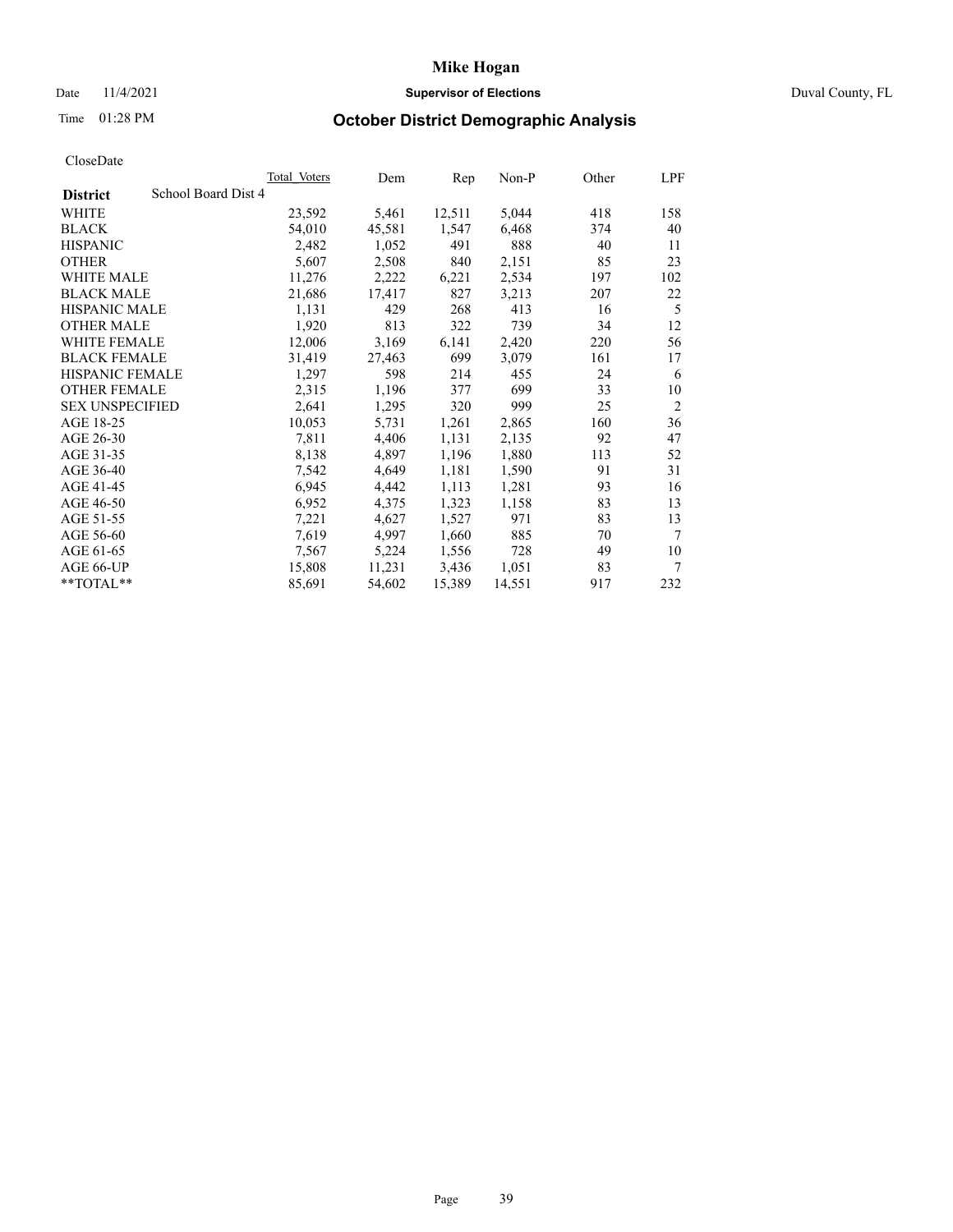## Date 11/4/2021 **Supervisor of Elections Supervisor of Elections** Duval County, FL

# Time 01:28 PM **October District Demographic Analysis**

|                                        | Total Voters | Dem    | Rep    | Non-P  | Other | LPF |
|----------------------------------------|--------------|--------|--------|--------|-------|-----|
| School Board Dist 5<br><b>District</b> |              |        |        |        |       |     |
| WHITE                                  | 23,359       | 6,063  | 11,317 | 5,386  | 424   | 169 |
| <b>BLACK</b>                           | 47,639       | 39,500 | 1,433  | 6,300  | 374   | 32  |
| <b>HISPANIC</b>                        | 3,953        | 1,673  | 684    | 1,523  | 59    | 14  |
| <b>OTHER</b>                           | 6,628        | 2,602  | 1,376  | 2,542  | 87    | 21  |
| WHITE MALE                             | 10,768       | 2,367  | 5,549  | 2,535  | 200   | 117 |
| <b>BLACK MALE</b>                      | 18,634       | 14,621 | 718    | 3,083  | 193   | 19  |
| <b>HISPANIC MALE</b>                   | 1,761        | 654    | 369    | 700    | 30    | 8   |
| <b>OTHER MALE</b>                      | 2,377        | 844    | 578    | 915    | 29    | 11  |
| WHITE FEMALE                           | 12,283       | 3,612  | 5,644  | 2,754  | 222   | 51  |
| <b>BLACK FEMALE</b>                    | 28,116       | 24,177 | 688    | 3,063  | 175   | 13  |
| <b>HISPANIC FEMALE</b>                 | 2,093        | 973    | 303    | 785    | 26    | 6   |
| <b>OTHER FEMALE</b>                    | 2,905        | 1,268  | 645    | 946    | 41    | 5   |
| <b>SEX UNSPECIFIED</b>                 | 2,642        | 1,322  | 316    | 970    | 28    | 6   |
| AGE 18-25                              | 9,731        | 5,252  | 1,106  | 3,158  | 182   | 33  |
| AGE 26-30                              | 8,118        | 4,587  | 1,067  | 2,281  | 132   | 51  |
| AGE 31-35                              | 8,257        | 4,869  | 1,057  | 2,155  | 129   | 47  |
| AGE 36-40                              | 7,167        | 4,347  | 1,014  | 1,678  | 103   | 25  |
| AGE 41-45                              | 6,282        | 3,859  | 1,020  | 1,299  | 80    | 24  |
| AGE 46-50                              | 6,264        | 3,904  | 1,118  | 1,156  | 72    | 14  |
| AGE 51-55                              | 6,298        | 3,925  | 1,292  | 1,004  | 61    | 16  |
| AGE 56-60                              | 7,041        | 4,444  | 1,583  | 943    | 61    | 10  |
| AGE 61-65                              | 6,786        | 4,245  | 1,657  | 836    | 44    | 4   |
| AGE 66-UP                              | 15,599       | 10,386 | 3,894  | 1,228  | 79    | 12  |
| $*$ $TOTAL**$                          | 81,579       | 49,838 | 14,810 | 15,751 | 944   | 236 |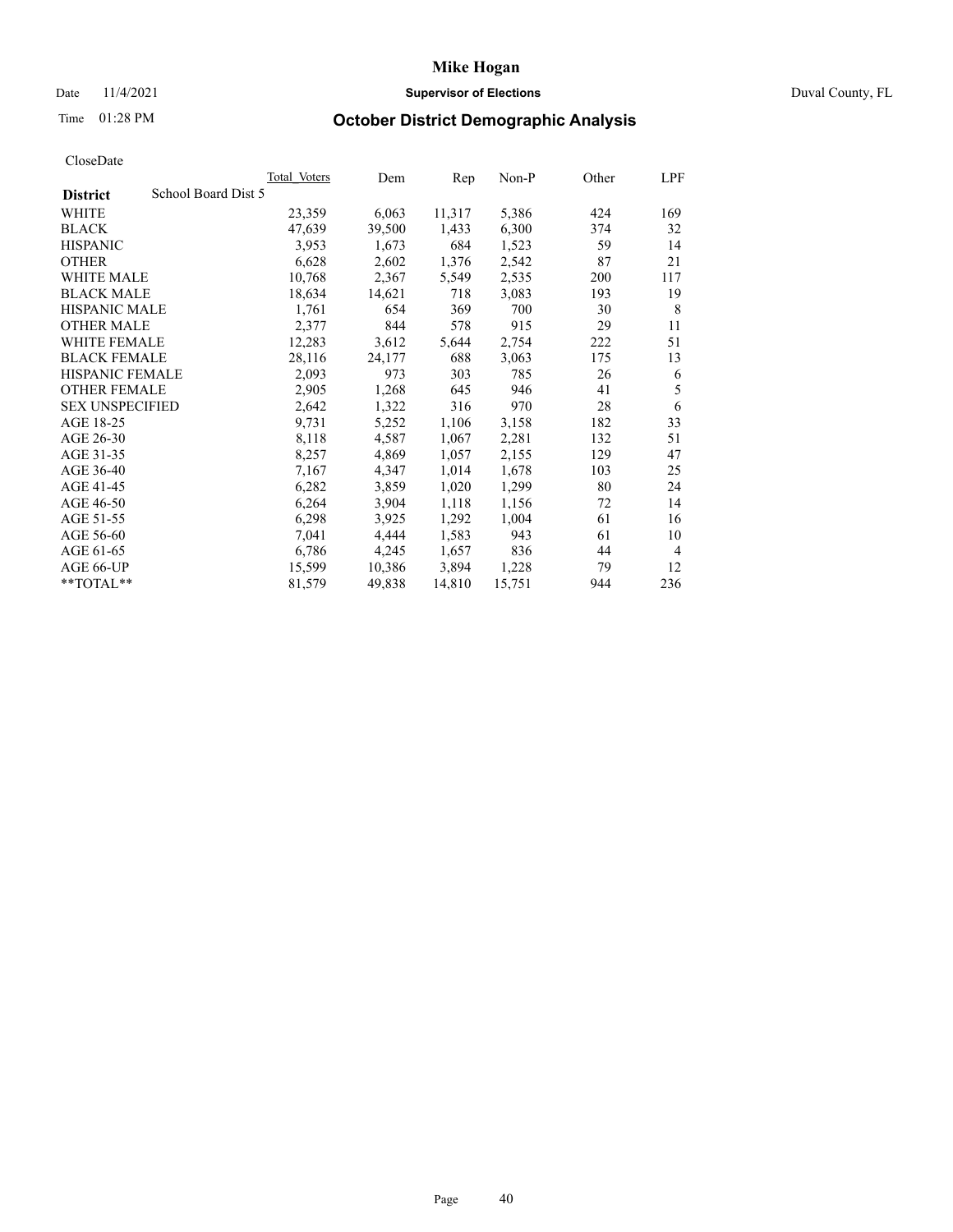## Date 11/4/2021 **Supervisor of Elections Supervisor of Elections** Duval County, FL

# Time 01:28 PM **October District Demographic Analysis**

|                                        | <b>Total Voters</b> | Dem    | Rep    | Non-P  | Other | LPF    |
|----------------------------------------|---------------------|--------|--------|--------|-------|--------|
| School Board Dist 6<br><b>District</b> |                     |        |        |        |       |        |
| WHITE                                  | 58,540              | 14,159 | 32,065 | 11,072 | 908   | 336    |
| <b>BLACK</b>                           | 22,042              | 17,079 | 911    | 3,759  | 271   | 22     |
| <b>HISPANIC</b>                        | 5,666               | 2,226  | 1,327  | 2,000  | 93    | 20     |
| <b>OTHER</b>                           | 7,669               | 2,390  | 2,267  | 2,824  | 157   | 31     |
| WHITE MALE                             | 27,320              | 5,614  | 15,586 | 5,480  | 418   | 222    |
| <b>BLACK MALE</b>                      | 9,164               | 6,605  | 514    | 1,881  | 150   | 14     |
| <b>HISPANIC MALE</b>                   | 2,624               | 941    | 704    | 937    | 34    | 8      |
| <b>OTHER MALE</b>                      | 2,883               | 826    | 950    | 1,040  | 51    | 16     |
| WHITE FEMALE                           | 30,562              | 8,410  | 16,123 | 5,435  | 482   | 112    |
| <b>BLACK FEMALE</b>                    | 12,506              | 10,202 | 377    | 1,798  | 121   | 8      |
| HISPANIC FEMALE                        | 2,938               | 1,241  | 602    | 1,028  | 57    | 10     |
| <b>OTHER FEMALE</b>                    | 3,504               | 1,222  | 1,043  | 1,152  | 80    | $\tau$ |
| <b>SEX UNSPECIFIED</b>                 | 2,414               | 793    | 671    | 902    | 36    | 12     |
| AGE 18-25                              | 9,762               | 3,746  | 2,654  | 3,045  | 271   | 46     |
| AGE 26-30                              | 8,968               | 3,328  | 2,682  | 2,685  | 211   | 62     |
| AGE 31-35                              | 9,503               | 3,709  | 2,904  | 2,624  | 186   | 80     |
| AGE 36-40                              | 8,482               | 3,427  | 2,629  | 2,212  | 139   | 75     |
| AGE 41-45                              | 7,484               | 3,025  | 2,420  | 1,860  | 131   | 48     |
| AGE 46-50                              | 7,362               | 2,884  | 2,799  | 1,536  | 114   | 29     |
| AGE 51-55                              | 7,888               | 3,053  | 3,277  | 1,438  | 96    | 24     |
| AGE 56-60                              | 8,464               | 3,156  | 3,975  | 1,253  | 65    | 15     |
| AGE 61-65                              | 8,068               | 3,080  | 3,865  | 1,033  | 76    | 14     |
| AGE 66-UP                              | 17,904              | 6,434  | 9,358  | 1,956  | 140   | 16     |
| **TOTAL**                              | 93,917              | 35,854 | 36,570 | 19,655 | 1,429 | 409    |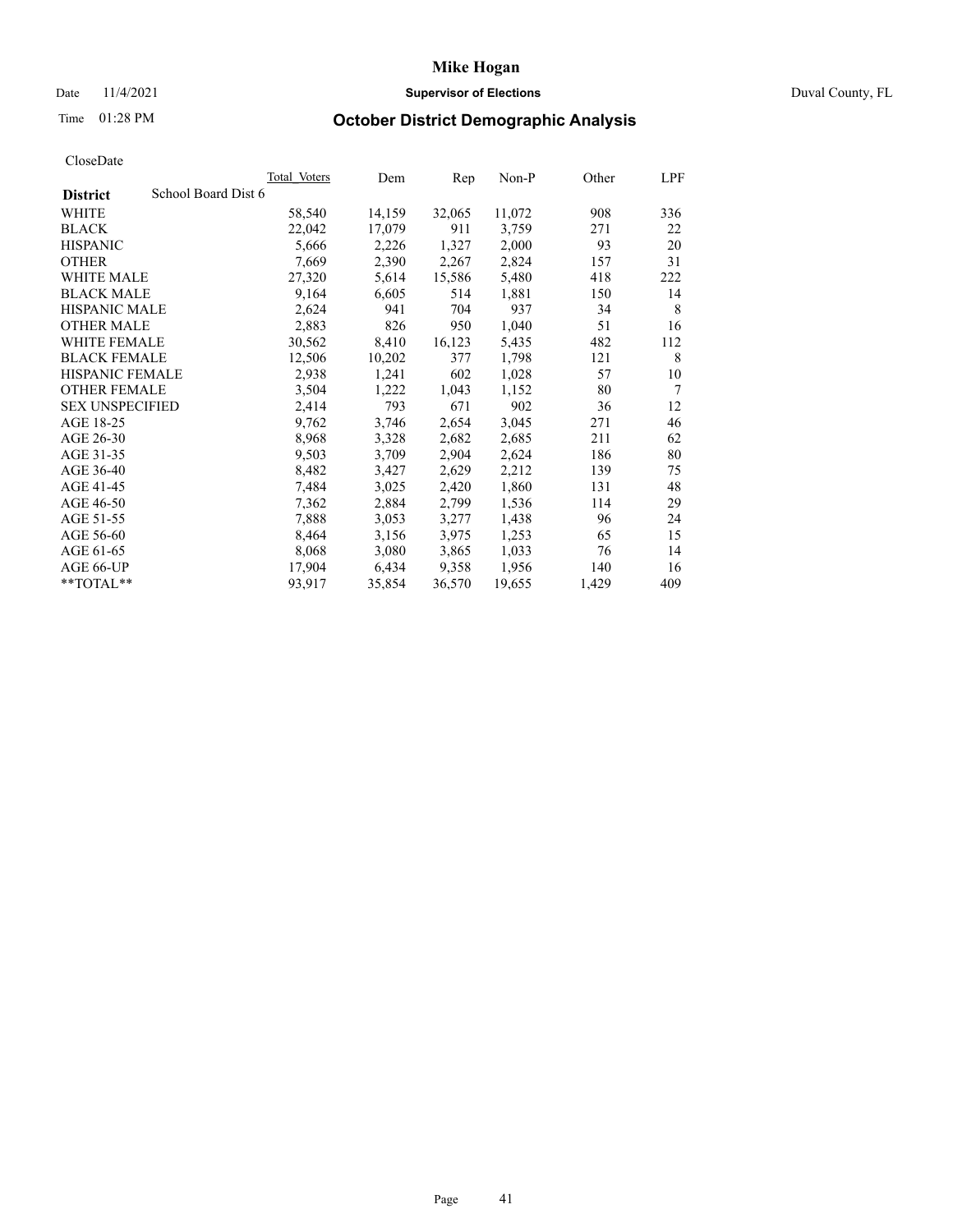## Date 11/4/2021 **Supervisor of Elections Supervisor of Elections** Duval County, FL

# Time 01:28 PM **October District Demographic Analysis**

| <b>Total Voters</b> | Dem    | Rep    | $Non-P$ | Other | LPF |
|---------------------|--------|--------|---------|-------|-----|
| School Board Dist 7 |        |        |         |       |     |
| 76,994              | 17,182 | 41,830 | 16,240  | 1,307 | 435 |
| 12,477              | 9,020  | 599    | 2,624   | 215   | 19  |
| 7,584               | 2,594  | 2,205  | 2,648   | 103   | 34  |
| 12,059              | 3,749  | 3,295  | 4,761   | 202   | 52  |
| 35,816              | 6,554  | 20,251 | 8,167   | 553   | 291 |
| 5,315               | 3,498  | 333    | 1,374   | 106   | 4   |
| 3,416               | 1,041  | 1,068  | 1,240   | 43    | 24  |
| 4,872               | 1,350  | 1,419  | 2,002   | 72    | 29  |
| 40,492              | 10,473 | 21,239 | 7,895   | 743   | 142 |
| 6,994               | 5,405  | 255    | 1,211   | 108   | 15  |
| 4,050               | 1,508  | 1,109  | 1,364   | 59    | 10  |
| 5,663               | 2,016  | 1,537  | 1,989   | 102   | 19  |
| 2,496               | 700    | 718    | 1,031   | 41    | 6   |
| 12,599              | 4,070  | 4,248  | 3,832   | 375   | 74  |
| 10,841              | 3,474  | 3,628  | 3,369   | 274   | 96  |
| 10,198              | 3,281  | 3,582  | 3,022   | 200   | 113 |
| 9,144               | 2,831  |        | 2,762   | 138   | 64  |
| 8,281               | 2,496  | 3,103  | 2,505   | 121   | 56  |
| 8,345               | 2,375  | 3,580  | 2,198   | 139   | 53  |
| 8,972               | 2,382  | 4,389  | 2,033   | 146   | 22  |
| 9,352               | 2,488  | 4,867  | 1,862   | 118   | 17  |
| 8,553               | 2,406  | 4,581  | 1,464   | 89    | 13  |
| 22,785              | 6,734  | 12,584 | 3,210   | 225   | 32  |
| 109,114             | 32,545 | 47,929 | 26,273  | 1,827 | 540 |
|                     |        |        | 3,349   |       |     |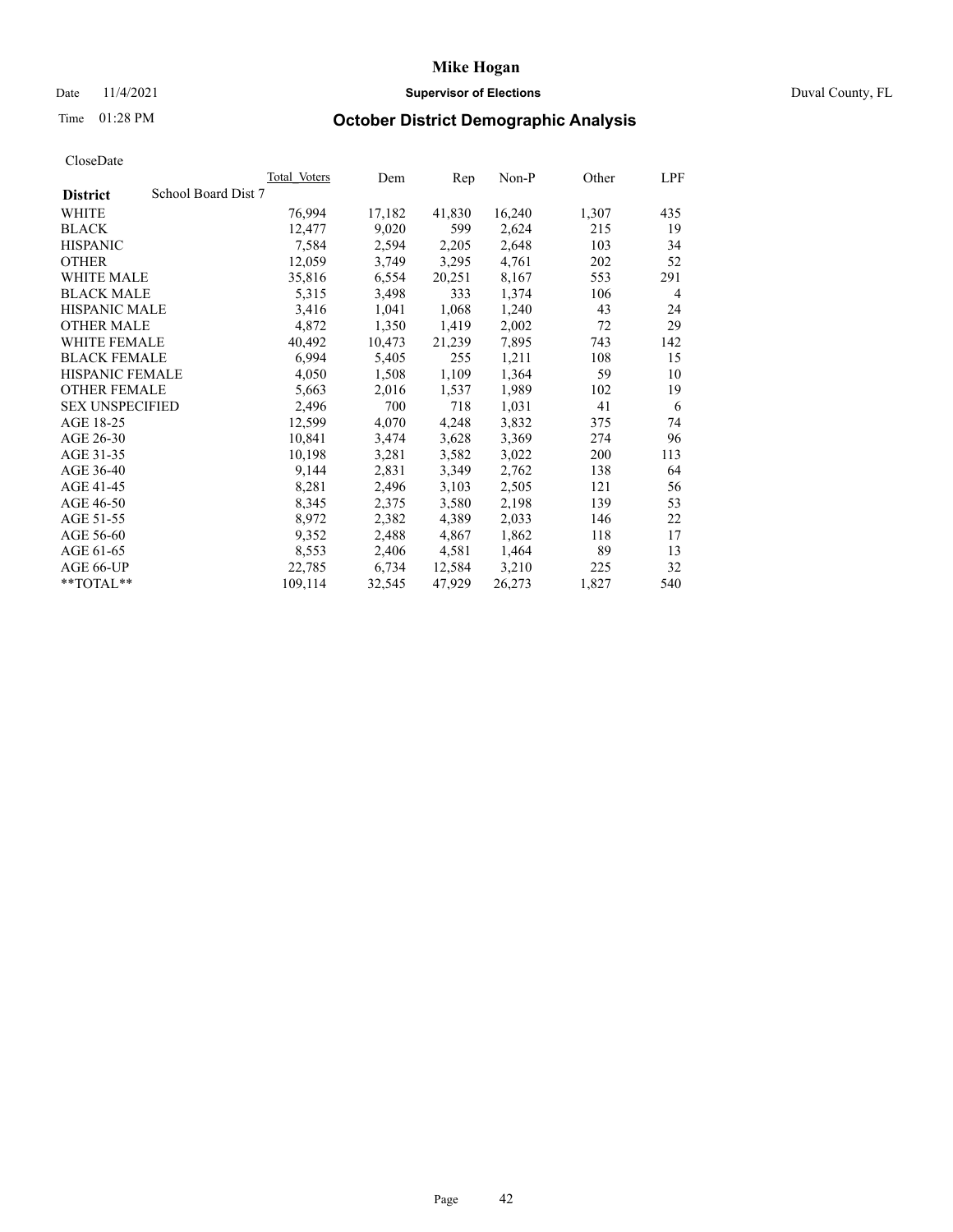## Date 11/4/2021 **Supervisor of Elections Supervisor of Elections** Duval County, FL

# Time 01:28 PM **October District Demographic Analysis**

|                        |                       | Total Voters | Dem    | Rep     | $Non-P$ | Other | LPF   |
|------------------------|-----------------------|--------------|--------|---------|---------|-------|-------|
| <b>District</b>        | Florida Senate Dist 4 |              |        |         |         |       |       |
| WHITE                  |                       | 227,579      | 49,405 | 125,558 | 47,698  | 3,652 | 1,266 |
| <b>BLACK</b>           |                       | 42,497       | 31,797 | 2,006   | 8,058   | 588   | 48    |
| <b>HISPANIC</b>        |                       | 19,665       | 6,906  | 5,609   | 6,775   | 304   | 71    |
| <b>OTHER</b>           |                       | 31,972       | 9,223  | 9,744   | 12,381  | 491   | 133   |
| <b>WHITE MALE</b>      |                       | 107,560      | 18,888 | 61,876  | 24,269  | 1,679 | 848   |
| <b>BLACK MALE</b>      |                       | 18,432       | 12,677 | 1,145   | 4,269   | 314   | 27    |
| <b>HISPANIC MALE</b>   |                       | 8,877        | 2,730  | 2,762   | 3,207   | 135   | 43    |
| <b>OTHER MALE</b>      |                       | 12,682       | 3,330  | 4,076   | 5,025   | 182   | 69    |
| <b>WHITE FEMALE</b>    |                       | 117,744      | 30,042 | 62,515  | 22,832  | 1,947 | 408   |
| <b>BLACK FEMALE</b>    |                       | 23,455       | 18,686 | 836     | 3,644   | 269   | 20    |
| HISPANIC FEMALE        |                       | 10,419       | 4,043  | 2,762   | 3,423   | 166   | 25    |
| <b>OTHER FEMALE</b>    |                       | 14,722       | 4,807  | 4,576   | 5,054   | 235   | 50    |
| <b>SEX UNSPECIFIED</b> |                       | 7,819        | 2,128  | 2,369   | 3,186   | 108   | 28    |
| AGE 18-25              |                       | 34,483       | 11,019 | 11,785  | 10,535  | 951   | 193   |
| AGE 26-30              |                       | 29,724       | 9,026  | 10,479  | 9,259   | 688   | 272   |
| AGE 31-35              |                       | 29,916       | 9,186  | 10,968  | 8,936   | 555   | 271   |
| AGE 36-40              |                       | 27,995       | 8,580  | 10,347  | 8,411   | 423   | 234   |
| AGE 41-45              |                       | 25,344       | 7,836  | 9,726   | 7,236   | 389   | 157   |
| AGE 46-50              |                       | 25,388       | 7,623  | 11,039  | 6,185   | 397   | 144   |
| AGE 51-55              |                       | 27,025       | 7,691  | 13,202  | 5,695   | 362   | 75    |
| AGE 56-60              |                       | 28,952       | 8,039  | 15,174  | 5,307   | 376   | 56    |
| AGE 61-65              |                       | 26,814       | 7,934  | 14,152  | 4,385   | 295   | 48    |
| AGE 66-UP              |                       | 65,953       | 20,365 | 36,007  | 8,917   | 596   | 68    |
| **TOTAL**              |                       | 321,713      | 97,331 | 142,917 | 74,912  | 5,035 | 1,518 |
|                        |                       |              |        |         |         |       |       |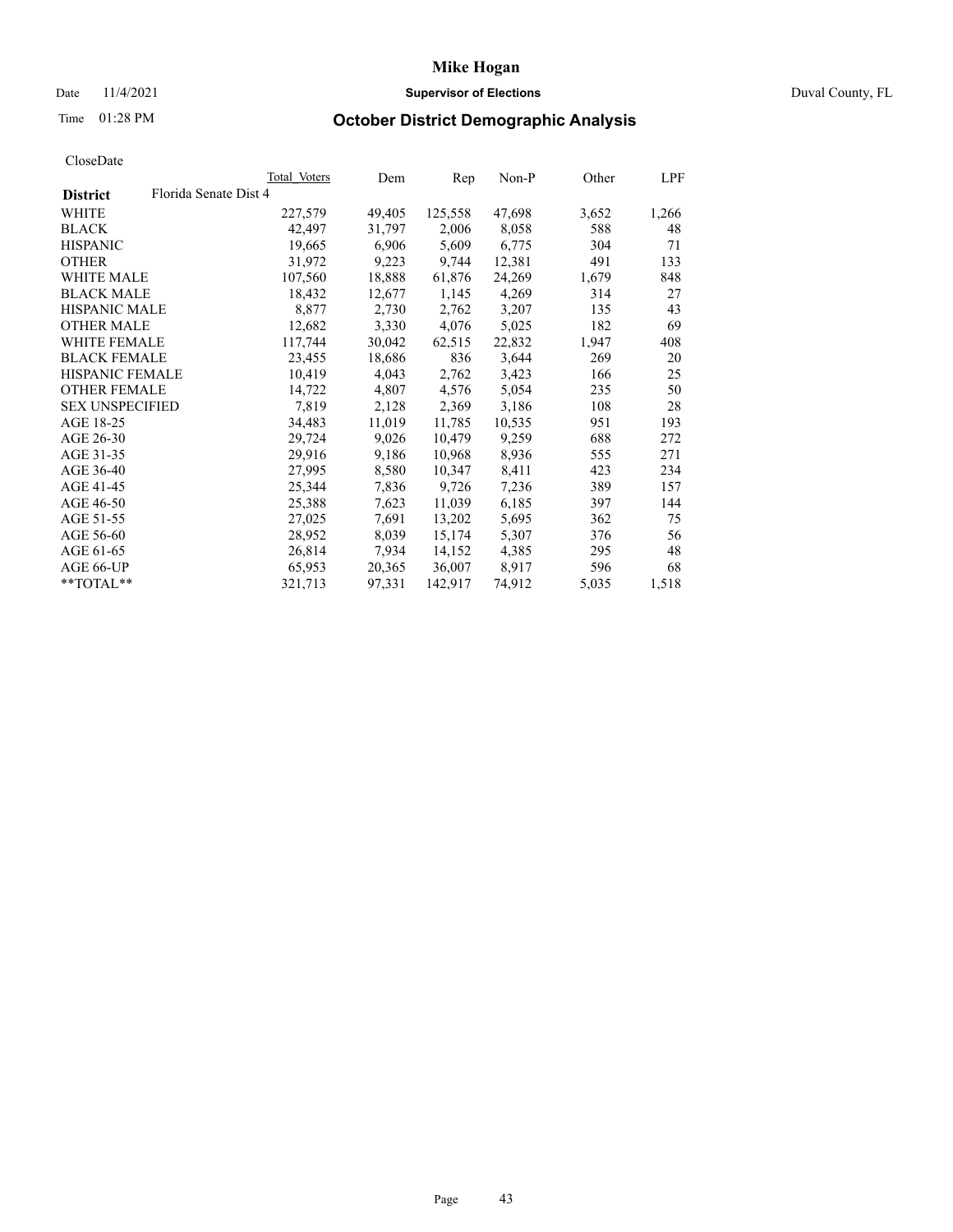## Date 11/4/2021 **Supervisor of Elections Supervisor of Elections** Duval County, FL

# Time 01:28 PM **October District Demographic Analysis**

|                        |                       | Total Voters | Dem     | Rep    | $Non-P$ | Other | <b>LPF</b> |
|------------------------|-----------------------|--------------|---------|--------|---------|-------|------------|
| <b>District</b>        | Florida Senate Dist 6 |              |         |        |         |       |            |
| WHITE                  |                       | 138,104      | 36,015  | 69,584 | 29,331  | 2,290 | 884        |
| <b>BLACK</b>           |                       | 139,327      | 113,947 | 4,540  | 19,512  | 1,202 | 126        |
| <b>HISPANIC</b>        |                       | 18,229       | 7,439   | 3,803  | 6,661   | 261   | 65         |
| <b>OTHER</b>           |                       | 27,336       | 10,060  | 6,208  | 10,541  | 422   | 105        |
| WHITE MALE             |                       | 64,075       | 14,231  | 33,768 | 14,454  | 1,030 | 592        |
| <b>BLACK MALE</b>      |                       | 55,604       | 42,896  | 2,381  | 9,617   | 638   | 72         |
| <b>HISPANIC MALE</b>   |                       | 8,131        | 3,029   | 1,972  | 2,992   | 106   | 32         |
| <b>OTHER MALE</b>      |                       | 10,017       | 3,325   | 2,640  | 3,849   | 148   | 55         |
| <b>WHITE FEMALE</b>    |                       | 72,302       | 21,335  | 35,040 | 14,399  | 1,243 | 285        |
| <b>BLACK FEMALE</b>    |                       | 81,178       | 69,104  | 2,069  | 9,402   | 550   | 53         |
| HISPANIC FEMALE        |                       | 9,671        | 4,225   | 1,755  | 3,511   | 148   | 32         |
| <b>OTHER FEMALE</b>    |                       | 12,034       | 5,036   | 2,797  | 3,964   | 206   | 31         |
| <b>SEX UNSPECIFIED</b> |                       | 9,979        | 4,279   | 1,713  | 3,853   | 106   | 28         |
| AGE 18-25              |                       | 36,634       | 18,033  | 6,172  | 11,471  | 796   | 162        |
| AGE 26-30              |                       | 32,314       | 15,603  | 6,293  | 9,623   | 589   | 206        |
| AGE 31-35              |                       | 32,785       | 16,683  | 6,499  | 8,817   | 544   | 242        |
| AGE 36-40              |                       | 28,500       | 14,747  | 6,001  | 7,156   | 426   | 170        |
| AGE 41-45              |                       | 25,022       | 13,168  | 5,510  | 5,862   | 366   | 116        |
| AGE 46-50              |                       | 24,638       | 12,864  | 6,348  | 5,015   | 325   | 86         |
| AGE 51-55              |                       | 25,601       | 13,390  | 7,395  | 4,461   | 285   | 70         |
| AGE 56-60              |                       | 28,103       | 14,728  | 8,945  | 4,130   | 257   | 43         |
| AGE 61-65              |                       | 27,417       | 14,709  | 8,946  | 3,498   | 230   | 34         |
| AGE 66-UP              |                       | 61,861       | 33,470  | 22,012 | 5,972   | 356   | 51         |
| $*$ $TOTAL**$          |                       | 322,996      | 167,461 | 84,135 | 66,045  | 4,175 | 1,180      |
|                        |                       |              |         |        |         |       |            |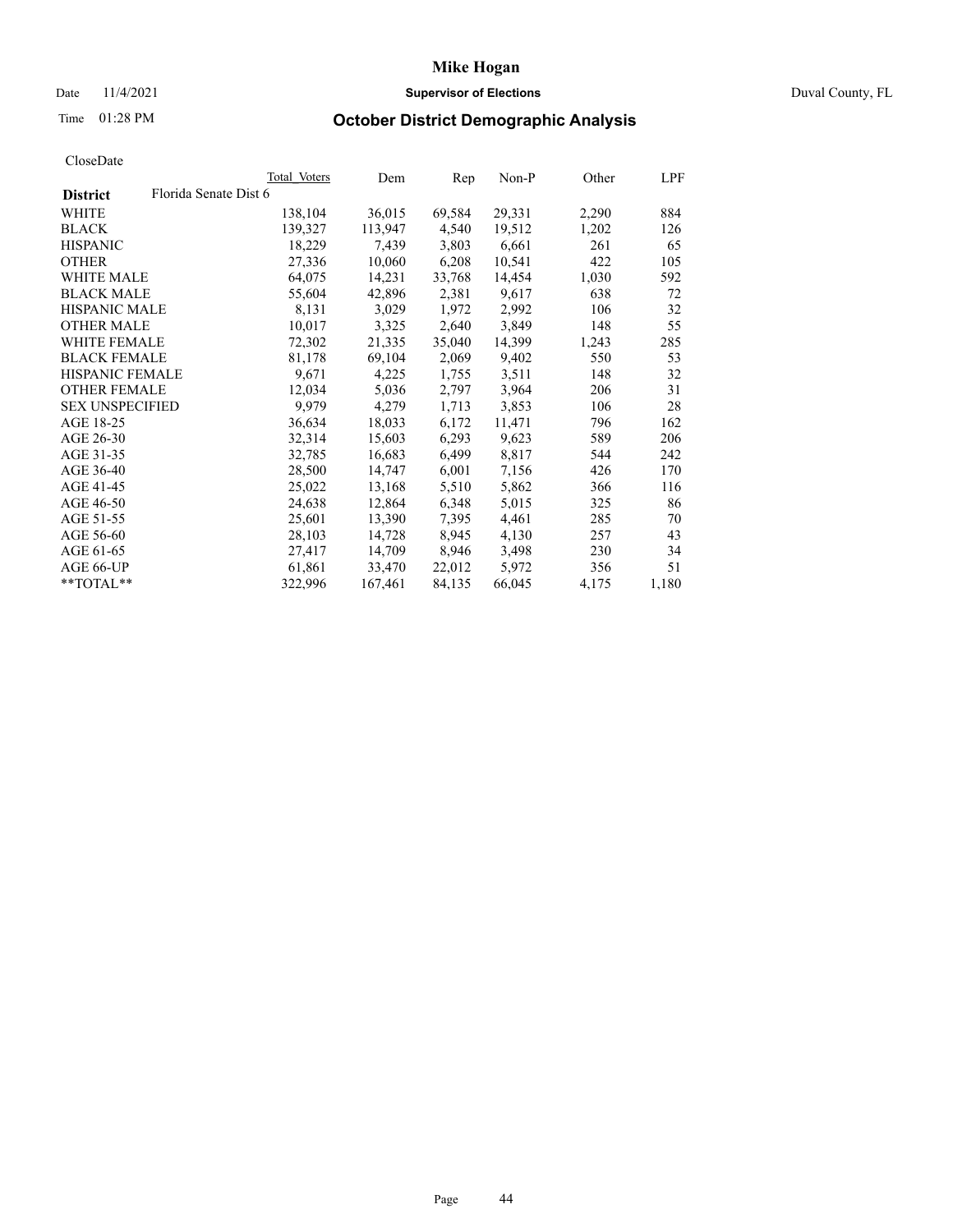## Date 11/4/2021 **Supervisor of Elections** Duval County, FL

# Time 01:28 PM **October District Demographic Analysis**

|                        |                       | Total Voters | Dem | Rep          | Non-P    | Other | LPF |
|------------------------|-----------------------|--------------|-----|--------------|----------|-------|-----|
| <b>District</b>        | Florida Senate Dist 9 |              |     |              |          |       |     |
| <b>WHITE</b>           |                       | $\Omega$     | 0   | $\theta$     | $\theta$ | 0     | 0   |
| <b>BLACK</b>           |                       |              |     | $\mathbf{0}$ | 0        |       |     |
| <b>HISPANIC</b>        |                       |              |     | $\theta$     |          |       |     |
| <b>OTHER</b>           |                       |              |     |              |          |       |     |
| <b>WHITE MALE</b>      |                       |              |     |              |          |       |     |
| <b>BLACK MALE</b>      |                       |              |     |              |          |       |     |
| <b>HISPANIC MALE</b>   |                       |              |     |              |          |       |     |
| <b>OTHER MALE</b>      |                       |              |     |              |          |       |     |
| <b>WHITE FEMALE</b>    |                       |              |     |              |          |       |     |
| <b>BLACK FEMALE</b>    |                       |              |     |              |          |       |     |
| HISPANIC FEMALE        |                       |              |     |              |          |       |     |
| <b>OTHER FEMALE</b>    |                       |              |     |              |          |       |     |
| <b>SEX UNSPECIFIED</b> |                       |              |     |              |          |       |     |
| AGE 18-25              |                       |              |     |              |          |       |     |
| AGE 26-30              |                       |              |     |              |          |       |     |
| AGE 31-35              |                       |              |     |              |          |       |     |
| AGE 36-40              |                       |              |     |              |          |       |     |
| AGE 41-45              |                       |              |     |              |          |       |     |
| AGE 46-50              |                       |              |     |              |          |       |     |
| AGE 51-55              |                       |              |     |              |          |       |     |
| AGE 56-60              |                       |              |     |              |          |       |     |
| AGE 61-65              |                       |              |     |              |          |       |     |
| AGE 66-UP              |                       |              |     |              |          |       |     |
| **TOTAL**              |                       |              |     | $_{0}$       | 0        | 0     |     |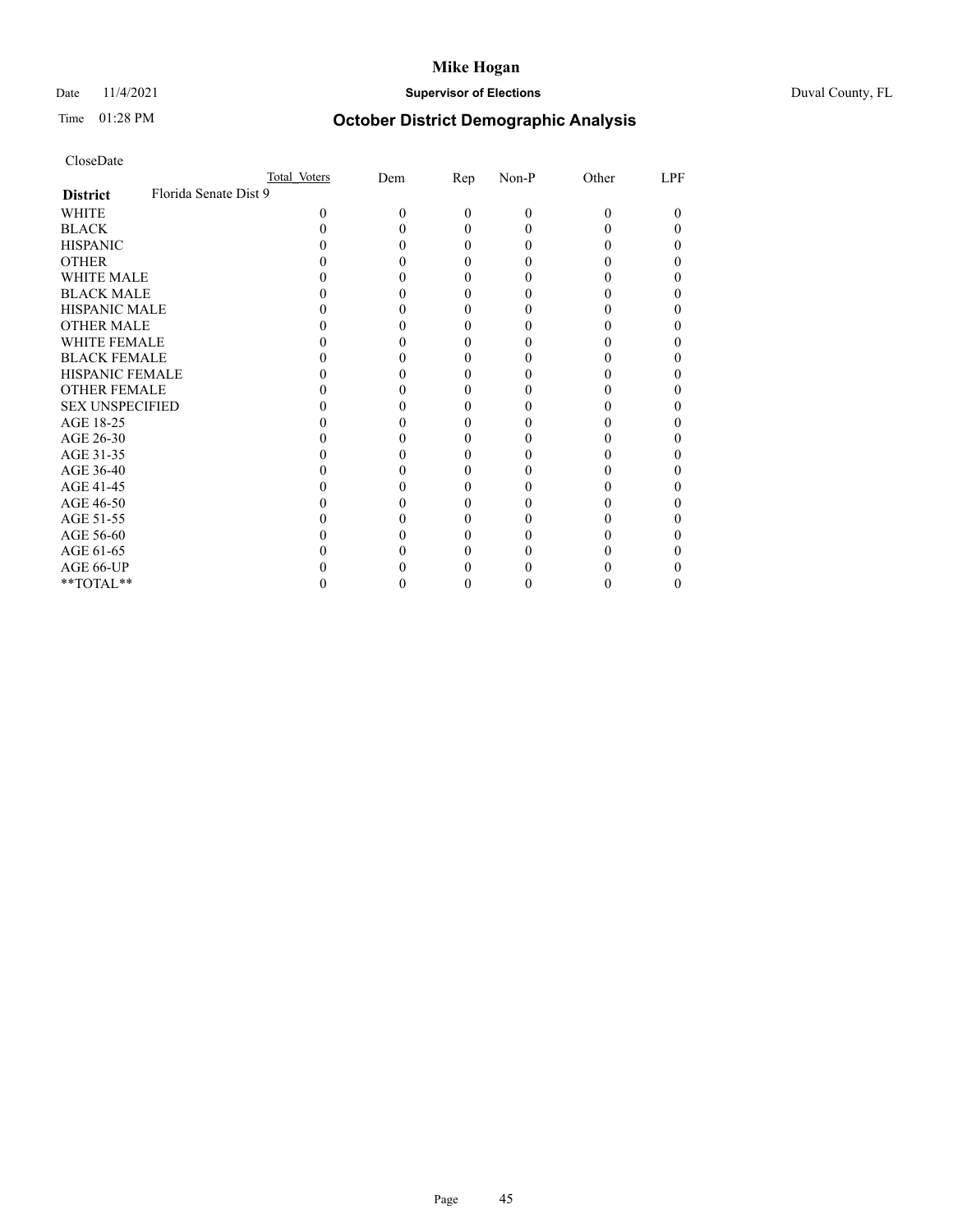## Date 11/4/2021 **Supervisor of Elections Supervisor of Elections** Duval County, FL

# Time 01:28 PM **October District Demographic Analysis**

|                                                  | Total Voters | Dem   | Rep   | $Non-P$ | Other          | <u>LPF</u>     |
|--------------------------------------------------|--------------|-------|-------|---------|----------------|----------------|
| Jacksonville Beach District 1<br><b>District</b> |              |       |       |         |                |                |
| WHITE                                            | 5,103        | 1,277 | 2,505 | 1,196   | 97             | 28             |
| <b>BLACK</b>                                     | 358          | 268   | 15    | 72      | $\overline{2}$ | 1              |
| <b>HISPANIC</b>                                  | 185          | 64    | 65    | 51      | 4              | 1              |
| <b>OTHER</b>                                     | 358          | 79    | 121   | 143     | 13             | $\overline{2}$ |
| <b>WHITE MALE</b>                                | 2,480        | 499   | 1,272 | 644     | 49             | 16             |
| <b>BLACK MALE</b>                                | 137          | 92    | 5     | 38      | 1              | 1              |
| <b>HISPANIC MALE</b>                             | 81           | 19    | 34    | 28      | 0              | $\theta$       |
| <b>OTHER MALE</b>                                | 139          | 29    | 46    | 58      | 5              | 1              |
| WHITE FEMALE                                     | 2,577        | 770   | 1,206 | 542     | 48             | 11             |
| <b>BLACK FEMALE</b>                              | 215          | 170   | 10    | 34      | 1              | $\theta$       |
| <b>HISPANIC FEMALE</b>                           | 100          | 43    | 30    | 22      | 4              | 1              |
| <b>OTHER FEMALE</b>                              | 144          | 39    | 50    | 49      | 6              | $\mathbf{0}$   |
| <b>SEX UNSPECIFIED</b>                           | 130          | 27    | 53    | 46      | 2              | $\overline{c}$ |
| AGE 18-25                                        | 539          | 164   | 202   | 156     | 15             | $\overline{2}$ |
| AGE 26-30                                        | 737          | 197   | 300   | 220     | 13             | 7              |
| AGE 31-35                                        | 623          | 166   | 238   | 192     | 18             | 9              |
| AGE 36-40                                        | 515          | 140   | 183   | 177     | 10             | 5              |
| AGE 41-45                                        | 416          | 108   | 174   | 123     | 9              | $\overline{2}$ |
| AGE 46-50                                        | 385          | 93    | 185   | 96      | 10             | 1              |
| AGE 51-55                                        | 471          | 113   | 235   | 114     | 7              | $\overline{2}$ |
| AGE 56-60                                        | 528          | 127   | 279   | 110     | 10             | $\overline{2}$ |
| AGE 61-65                                        | 480          | 153   | 240   | 79      | 8              | $\theta$       |
| AGE 66-UP                                        | 1,308        | 425   | 670   | 195     | 16             | 2              |
| **TOTAL**                                        | 6,004        | 1,688 | 2,706 | 1,462   | 116            | 32             |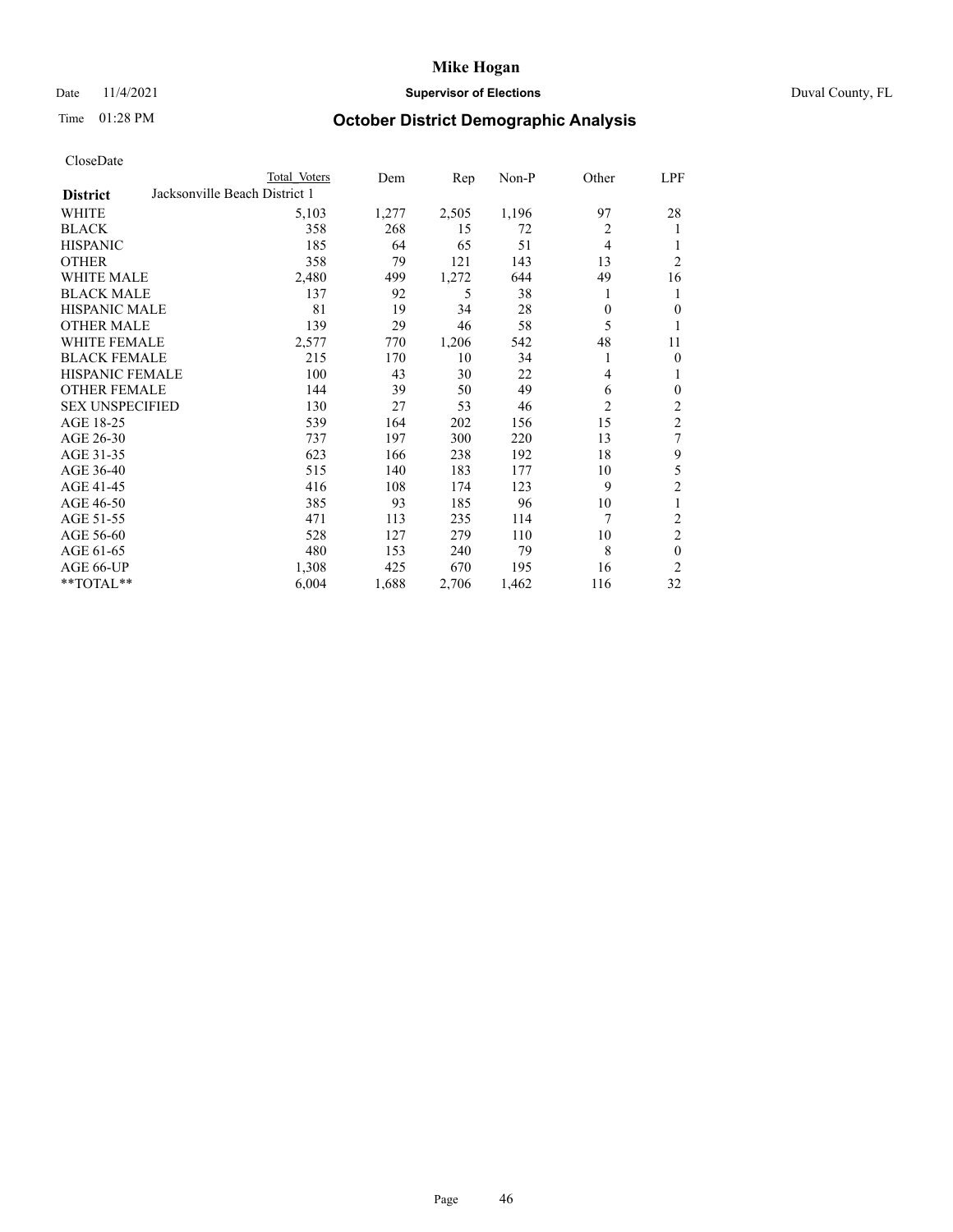## Date 11/4/2021 **Supervisor of Elections** Duval County, FL

# Time 01:28 PM **October District Demographic Analysis**

|                        |                               | Total Voters | Dem   | $\mathbf{Rep}$ | Non-P | Other          | LPF            |
|------------------------|-------------------------------|--------------|-------|----------------|-------|----------------|----------------|
| <b>District</b>        | Jacksonville Beach District 2 |              |       |                |       |                |                |
| WHITE                  |                               | 6,330        | 1,486 | 3,378          | 1,312 | 121            | 33             |
| <b>BLACK</b>           |                               | 100          | 72    | 9              | 17    |                | 1              |
| <b>HISPANIC</b>        |                               | 138          | 48    | 47             | 40    | 3              | $\theta$       |
| <b>OTHER</b>           |                               | 403          | 110   | 151            | 131   | 7              | 4              |
| <b>WHITE MALE</b>      |                               | 3,010        | 571   | 1,690          | 675   | 53             | 21             |
| <b>BLACK MALE</b>      |                               | 54           | 38    | 5              | 10    | 1              | $\theta$       |
| <b>HISPANIC MALE</b>   |                               | 46           | 13    | 16             | 17    | 0              | $\mathbf{0}$   |
| <b>OTHER MALE</b>      |                               | 157          | 38    | 65             | 50    | 2              | $\overline{2}$ |
| WHITE FEMALE           |                               | 3,264        | 900   | 1,667          | 617   | 68             | 12             |
| <b>BLACK FEMALE</b>    |                               | 44           | 33    | 4              | 6     | $\overline{0}$ | 1              |
| <b>HISPANIC FEMALE</b> |                               | 88           | 35    | 30             | 20    | 3              | $\theta$       |
| <b>OTHER FEMALE</b>    |                               | 178          | 57    | 70             | 46    | 3              | 2              |
| <b>SEX UNSPECIFIED</b> |                               | 130          | 31    | 38             | 59    | $\overline{2}$ | $\mathbf{0}$   |
| AGE 18-25              |                               | 575          | 130   | 262            | 157   | 22             | 4              |
| AGE 26-30              |                               | 556          | 122   | 254            | 157   | 12             | 11             |
| AGE 31-35              |                               | 631          | 136   | 280            | 197   | 15             | 3              |
| AGE 36-40              |                               | 534          | 124   | 242            | 154   | 10             | 4              |
| AGE 41-45              |                               | 521          | 131   | 232            | 146   | 10             | $\overline{2}$ |
| AGE 46-50              |                               | 481          | 95    | 256            | 116   | 10             | 4              |
| AGE 51-55              |                               | 597          | 100   | 366            | 115   | 12             | 4              |
| AGE 56-60              |                               | 670          | 159   | 377            | 118   | 13             | 3              |
| AGE 61-65              |                               | 699          | 175   | 407            | 105   | 10             | $\overline{2}$ |
| AGE 66-UP              |                               | 1,706        | 544   | 908            | 235   | 18             | 1              |
| **TOTAL**              |                               | 6,971        | 1,716 | 3,585          | 1,500 | 132            | 38             |